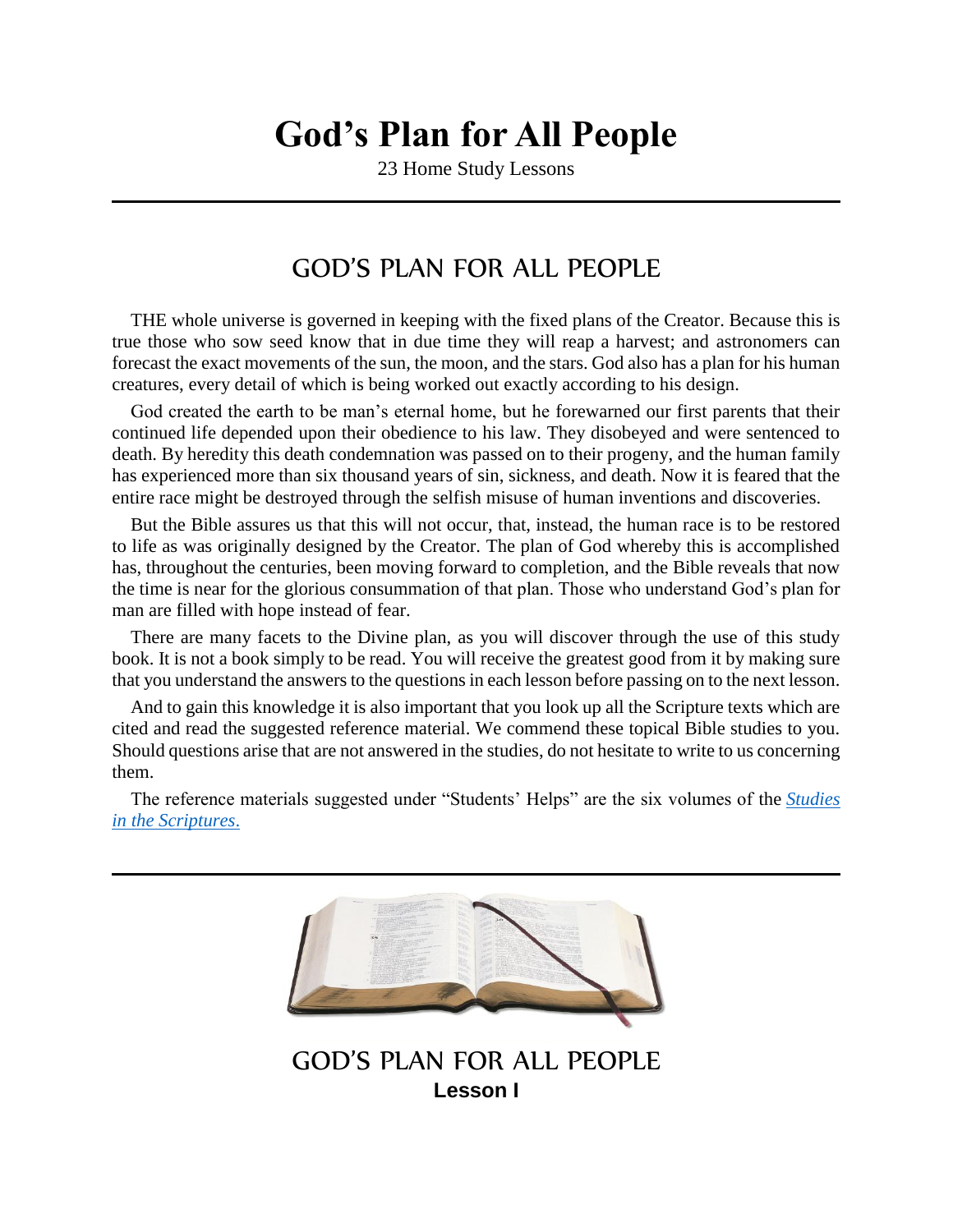## **The Creation of Man**

THE six "creative days" referred to in the opening chapter of the Book of Genesis do not appertain to the original work of creating the universe but to the preparation of our earth to sustain life, particularly human life. We are informed that the earth already existed prior to the beginning of these "days" of creation.—Gen. 1:2 (A).

These days were in reality long eras of time during which the gradual preparation of the earth for human habitation was carried forward. It was toward the close of the sixth "day" that man was created, in the image of God, and commanded to multiply and fill the earth. (Gen. 1:26-31) The "image of God" in which man was created does not mean a physical but a moral likeness. Man was endowed with the ability to reason and to understand God's instructions concerning right and wrong, good and evil. (B)

Being created in the image of God does not imply that man was endowed with immortality, nor does it mean that an "immortal soul" was implanted somewhere in the human organism. The expression "immortal soul" does not appear anywhere in the Bible. The word soul simply means a living being. The living being, Adam, was made up of an organism animated by "the breath of life."—Gen. 2:7 (C)

God's commission to our first parents to multiply and fill the earth reveals that the Divine destiny for man was that he should inhabit the earth, which had been created to be his abiding home. (Isa. 45:18) Man was created an earthly being and perfectly adapted to the home God had prepared for him in the earth. (I Cor. 15:47) Nothing was said to our first parents about being transferred to another part of the universe.

Man was given dominion over the earth and over the lower animals. (Ps. 8:4-8) He was to "subdue" the earth, meaning that he was to bring it under his control and make it beautiful, useful, and productive. In the garden home which the Creator provided for our first parents, there were both beauty and an abundant supply of life-sustaining food.—Gen. 2:8,9

It may be assumed that this marvelous garden home was designed by God to serve as a sort of working model for man as he endeavored to fulfill the commission given to him to fill the earth with his offspring, and to subdue it. And it is not difficult to imagine what the situation would have been had the Divine purpose been carried out in keeping with the Creator's arrangements.

As the human family increased in number, that garden home which God specially prepared "eastward in Eden" would soon have been too small, so its borders would have been extended as the need required. This would have continued until the entire earth would have become one vast paradise, filled with a perfect and happy human family enjoying continuous perfect health and life, rejoicing in the sunshine of the Creator's smile. This was God's purpose in the creation of man.

### STUDENTS' HELPS

#### **Questions**

In order to understand the plan of God for human salvation from sin and death, it is essential to know the Divine purpose in the creation of man. Can you answer these questions?

Is it the original creation of the universe that is described in the first chapter of Genesis?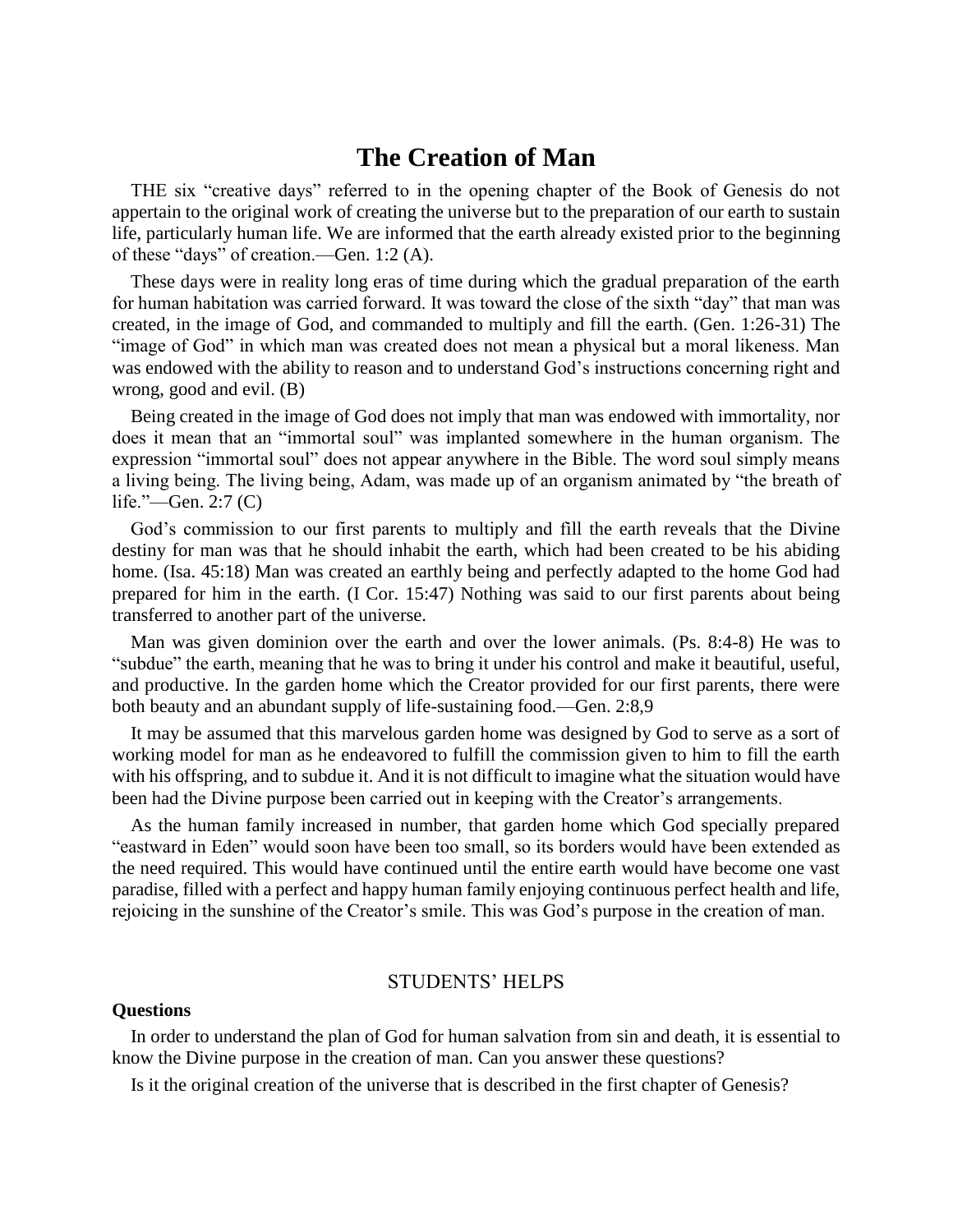Were the "creative days" of Genesis twenty-four hour periods?

In what sense was man created in the image of God?

Was man created immortal or given an "immortal soul"?

What is a human soul?

What was implied by God's command to fill the earth and to have dominion over it?

Explain what the human race would have experienced had the Creator's will been carried out without interruption.

### **Reference Material**

- (A) ["The New Creation," page 18, par. 1](http://www.bibletoday.com/biblestudies/V6/S01.htm#.Ws5bGWaZODU)
- (B) ["The New Creation," page 39](http://www.bibletoday.com/biblestudies/V6/S01.htm#.Ws5bGWaZODU)

(C) ["The Atonement Between God and Man," pages 307,308](http://www.bibletoday.com/biblestudies/V5/S12.htm#.Ws5YfGaZODU)

### Summary of Important Thoughts

Man was created in the moral image of God, endowed with the ability to know right from wrong. He was commissioned to multiply and fill the earth, which God created to be his eternal home.



## GOD'S PLAN FOR ALL PEOPLE **Lesson II**

## **Death's Reign Begun**

IT WAS God's design that man should enjoy everlasting life on the earth, but it was necessary that he prove his worthiness to enjoy the blessing of life in his earthly home by rendering obedience to Divine law. The penalty for disobeying God's law was death.—Gen. 2:15-17; Rom. 6:23

God stated his law very simply and thus made clear what the penalty for disobedience would be. But Satan, speaking through the "serpent," said to mother Eve that death would not result from disobeying God's command.—Gen. 3:1-5

Through the ages since then, this falsehood has been expressed in many different ways, with the result that few have believed that death is a reality. Most religionists throughout the heathen and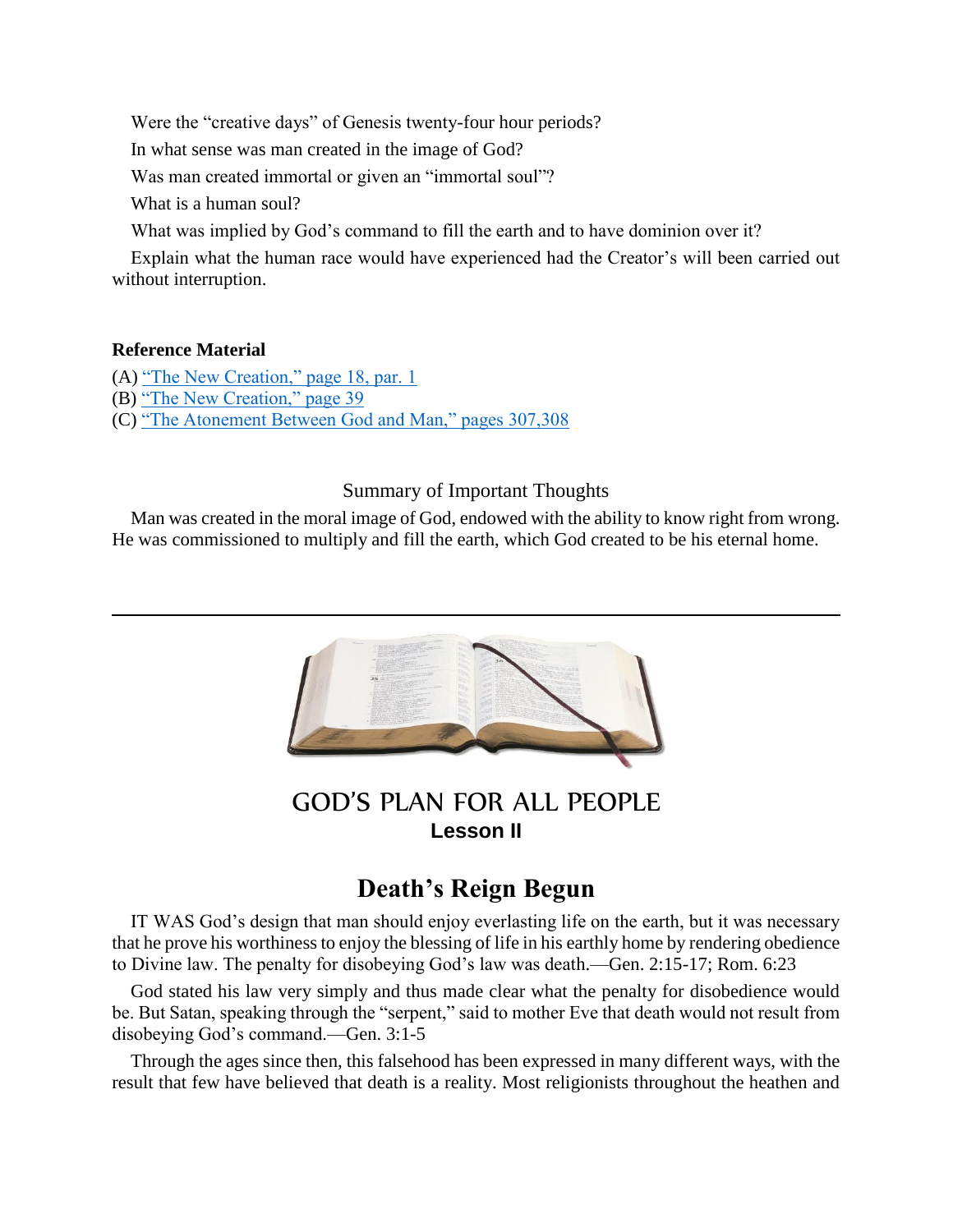professed Christian worlds insist that "there is no death." Thus they agree with the vicious falsehood perpetrated by the Devil in the Garden of Eden.

Eve herself was deceived by the Devil's lie and partook of the forbidden fruit. Then she offered it to Adam and he partook. But Adam was not deceived. He knew what the result of his disobedience would be.—I Tim. 2:14

It is quite possible, we think, that Adam lacked faith in the Creator's ability to overrule Eve's transgression in a way that would be to his benefit; so he deliberately disobeyed, feeling that life would not be worthwhile without his helpmate, Eve. Whatever his reasoning, his sin was willful, and the Divine sentence of death fell upon him. (Gen. 3:17-19) Eve shared in this condemnation.

The transgression and condemnation of our first parents were prior to the birth of their children. This meant that the process of dying had already begun when their children were born. Thus their offspring were imperfect and automatically came under condemnation to death.—Rom. 5:12

Thus the reign of sin and death began, and has continued for more than six thousand years. During this time countless millions have suffered and died. Sorrow, sickness, and pain—mental and physical—have been experienced by all, both young and old, in every generation. This long period of human suffering is described in the Bible as a nighttime of weeping which has come upon the human race as a result of God's wrath, or condemnation, resting upon the people because of sin. (Ps. 30:5) However, in God's due time, as we shall see later, there will be release from suffering and death.

The Apostle Paul said that "the wrath of God is revealed from heaven against all ungodliness and unrighteousness." (Rom. 1:18) It is revealed by everything which reminds us of sickness and death. Truly, man is learning the terrible result of transgressing Divine law.

#### STUDENTS' HELPS

#### **Questions**

In order to understand God's plan for the rescue of fallen man from death, it is necessary to grasp clearly just what happened in the Garden of Eden. Can you answer these questions?

What was the condition upon which God's perfect human creatures could enjoy everlasting life on earth?

What is the Divine penalty for sin, and what was Satan's deception concerning this?

Was Adam deceived by Satan concerning the penalty for sin?

What may have been the reason that Adam willfully transgressed God's law?

Explain why Adam's offspring shared in the death condemnation which came upon him.

What is one of the ways by which the Bible describes the reign of sin and death?

How is the wrath of God revealed from heaven?

#### **Reference Material**

["The Atonement Between God and Man," pages 407-409](http://www.bibletoday.com/biblestudies/V5/S14.htm#.Ws5cumaZODU)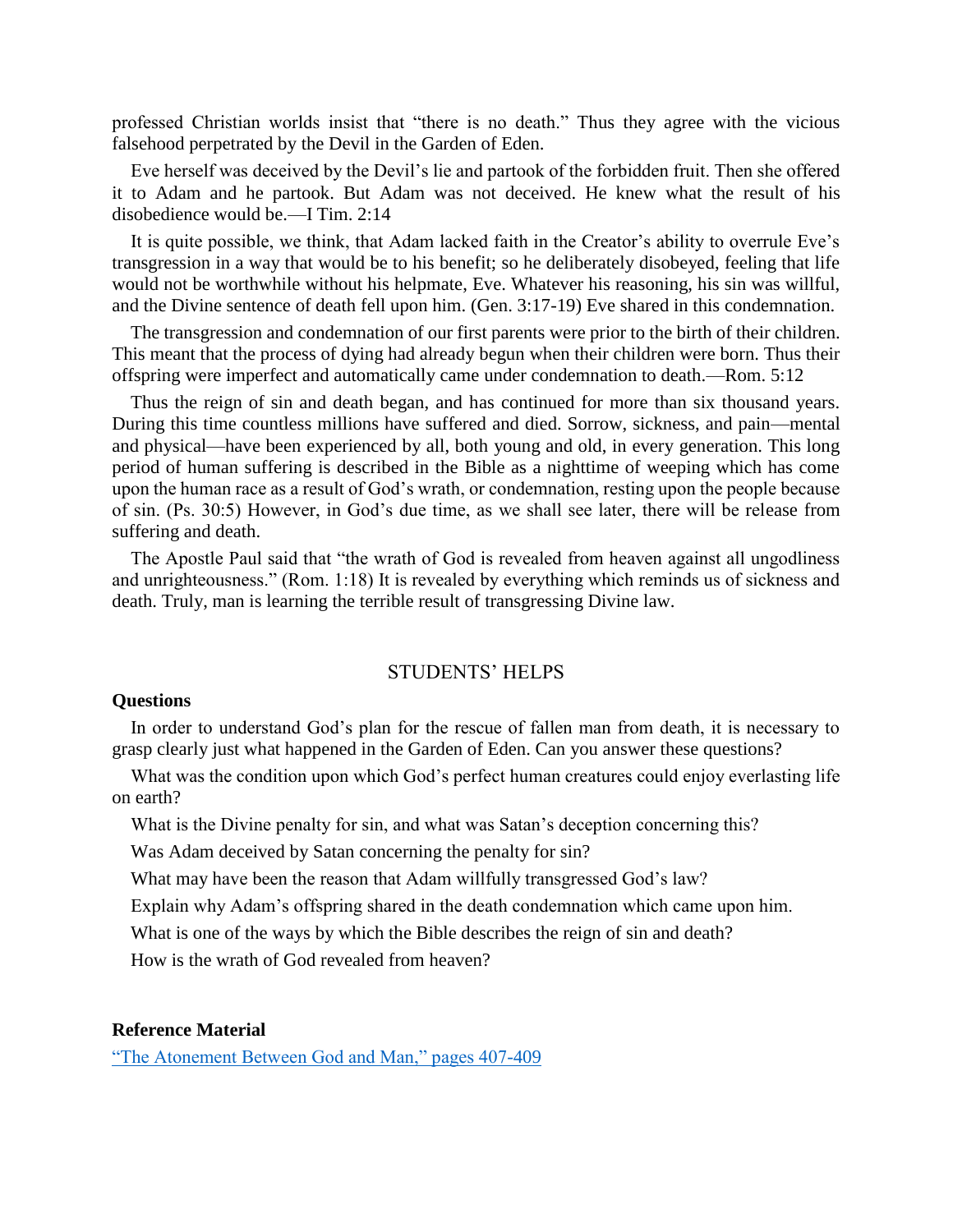#### Summary of Important Thoughts

Obedience to God's law is the condition upon which any of God's intelligent creatures can enjoy a continuance of his favor and the blessings of everlasting life.



**Lesson III**

## **The Hope of Deliverance**

WHEN God pronounced the sentence of death upon our first parents, he did not leave them without hope that at some time and in some manner the penalty might be lifted. A ray of hope is to be noted in the statement God made to the "serpent" pertaining to a coming "seed" that would bruise his head.—Gen. 3:15

We cannot suppose that Adam and Eve understood clearly the implications of God's statement concerning the seed of the woman; but they seemed to have been given some hope by it, for when their first son Cain was born Eve said, "I have gotten a man from the Lord."—Gen. 4:1

In the light of subsequent promises of God, it is now clear that God's statement concerning a seed that would bruise the serpent's head actually did mean that in God's due time Adam and his race would be delivered from Satan's rulership and from sin and death. (Rev. 20:1-3; I Cor. 15:25,26) This means that the original purpose of God in the creation of man will be fulfilled, and the earth will become one vast paradise, populated by the redeemed and restored offspring of Adam and Eve.—Rev. 21:4

About two thousand years after man's fall into sin and death God made a promise to Abram who was later called Abraham—saying that through him and his seed all the families of the earth would be blessed. (Gen. 12:3) Later, when Abraham proved his worthiness by demonstrating his willingness to obey the Lord in the offering of his son Isaac in sacrifice, God confirmed this promise by his oath.—Gen. 22:15-18

In the New Testament the seed promised to Abraham is identified as Christ. (Gal. 3:8,16) The further explanation is given that those who follow in the footsteps of Christ will be associated with him as the promised seed. (Gal. 3:27-29) This means that true Christians will participate with Jesus in the future work of blessing mankind with health and life.

It was because of God's great love for his human creatures that, even though he foreknew they would disobey him, he had, through Christ, made provision for them to be released from the penalty of death. (John 3:16) God's plan for the deliverance of mankind from death through Christ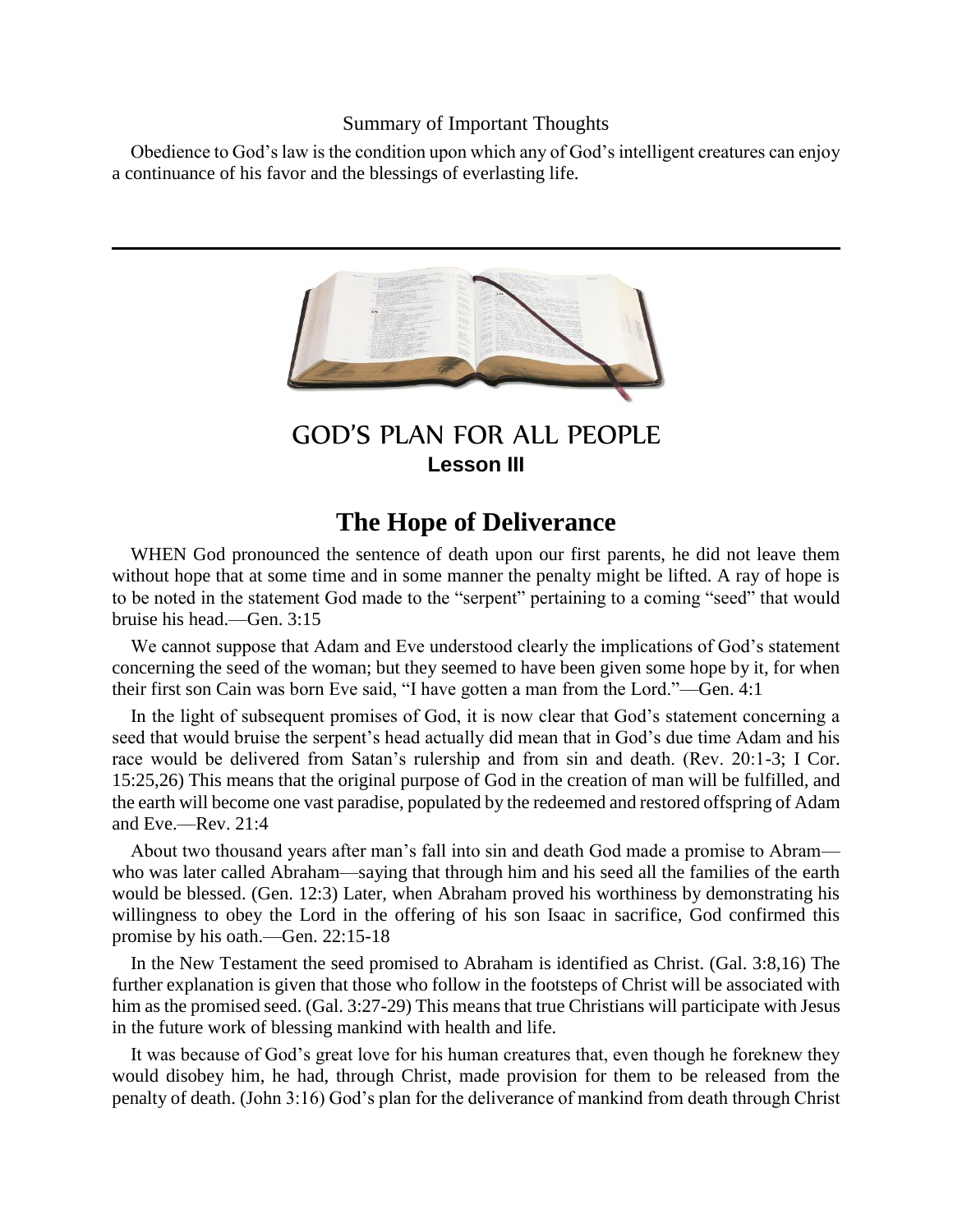is on the same basis as the condemnation of the entire human race through one man. All lost life through Adam, and all will have an opportunity to regain life through Christ.—I Cor. 15:21,22

There are many promises in the Bible to assure us that when the Divine plan for the deliverance of mankind from sin and death is complete there will be no more sickness, pain, or death, that joy will replace sorrow, and that all tears will be wiped away. (Isa. 25:8,9) This deliverance of mankind from sin and death will include the awakening of those who have died. These have all been "ransomed" by Jesus and will be restored.—Isa. 35:10 (A)

### STUDENTS' HELPS

#### **Questions**

To know the answers to these questions implies a priceless knowledge of the revealed purposes of God pertaining to his human creation. How many of them can you answer?

Did God leave our first parents without hope when he pronounced the sentence of death upon them?

What did Eve say which indicates that she may have thought that her son Cain was the "seed" mentioned by God?

Who is the "Seed" of promise that will yet "bruise" the "serpent's" head; and what will the complete fulfillment of this promise mean in human experience?

What promise did God make to Abraham concerning a seed?

What explanation does Paul make concerning the Seed and who it will be?

Explain how the love of God provided deliverance of mankind from sin and death.

Describe the conditions on earth which will be obtained when the results of the fall are set aside.

#### **Reference Material**

(A) ["The Divine Plan of the Ages," pages 191,192](http://www.bibletoday.com/biblestudies/V1/S10.htm#.Ws5dlGaZODU)

#### Summary of Important Thoughts

The vague statement made to the "serpent" concerning a "seed" is in reality God's first promise of deliverance of fallen man from sin and death.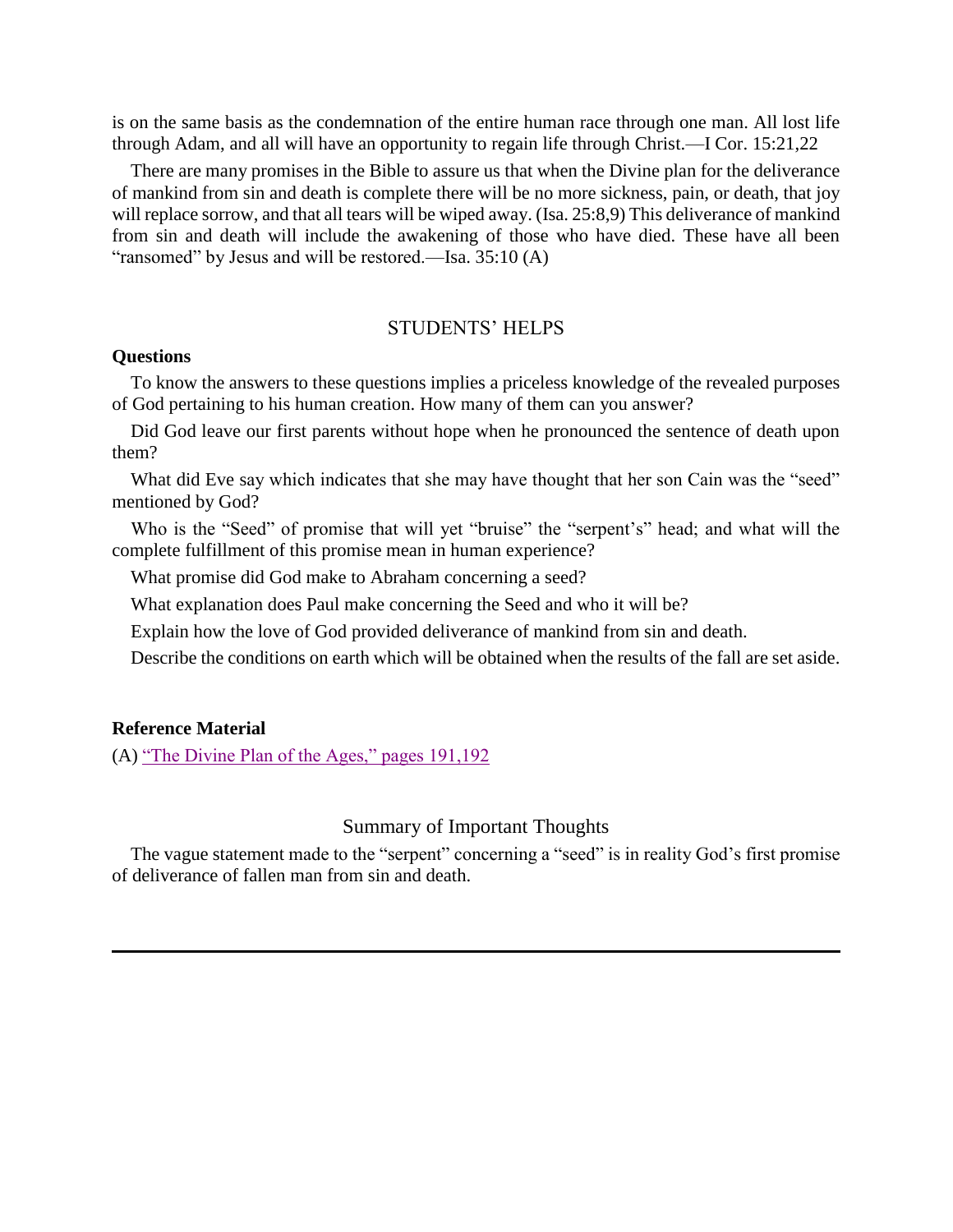

## GOD'S PLAN FOR ALL PEOPLE **Lesson IV**

## **The Savior and Salvation**

WHEN Jesus was born, an angel announced that he was to be the Savior. (Luke 2:11) God's plan of salvation for the dying race called for the sacrifice of a perfect human life as a substitute for the forfeited life of the perfect man, Adam. But every member of the Adamic race was fallen and imperfect so that none could be a redeemer and savior.—Rom. 3:10; Ps. 49:7

God's abounding love for the fallen human race prompted him to send his own beloved Son into the world that he might be the Savior. (John 3:16; I John 4:14) In order to provide salvation from death, it was necessary for Jesus to become a man, which was accomplished by his being born of a human mother. (Heb. 2:9,14) Jesus willingly laid down his life to provide salvation for the condemned and dying race.—John 6:51

Jesus loved the world of mankind and not only gave his life that the people might live but also endured much suffering and affliction. (Isa. 53:3-7) To realize what Jesus suffered for us should bring forth our love and devotion to him and to his Heavenly Father, who gave him to be our Redeemer and Savior.

The Bible uses the word "ransom" to describe what was accomplished for us by the death of Jesus. (I Tim. 2:5,6) The word ransom, as used in the Bible with respect to the Divine plan of redemption, means a corresponding price. The perfect man Jesus became a substitute in death for the perfect man Adam, who forfeited his life through disobedience to Divine law.

The Bible declares that the penalty for sin is death but that God has made provision for eternal life through the gift of his beloved Son to be the Redeemer and Savior. (Rom. 6:23) This means that in God's due time every member of the Adamic race will have an opportunity to accept the provision of God's love and thereby be rescued from death.—I Cor. 15:22

God's gift of life through Christ is available only through belief and obedience. However, one must be made acquainted with this provision of life in order to believe. (Rom. 10:14,15) The vast majority of mankind have died without having received the true knowledge of Christ; but this does not mean that they will not yet have an opportunity to believe on him and obtain salvation, for they are to be "saved," or awakened from death, for this purpose.—I Tim. 2:3-6

The Bible tells us concerning that future time of blessing for the people that then the knowledge of the Lord will fill the earth and that all will know the Lord and unitedly serve him.—Isa. 11:9; Zeph. 3:9

Those who now believe on Christ and devote themselves to the doing of God's will are reckoned justified upon the basis of faith. (Rom. 4:24) These are no longer alienated from God because of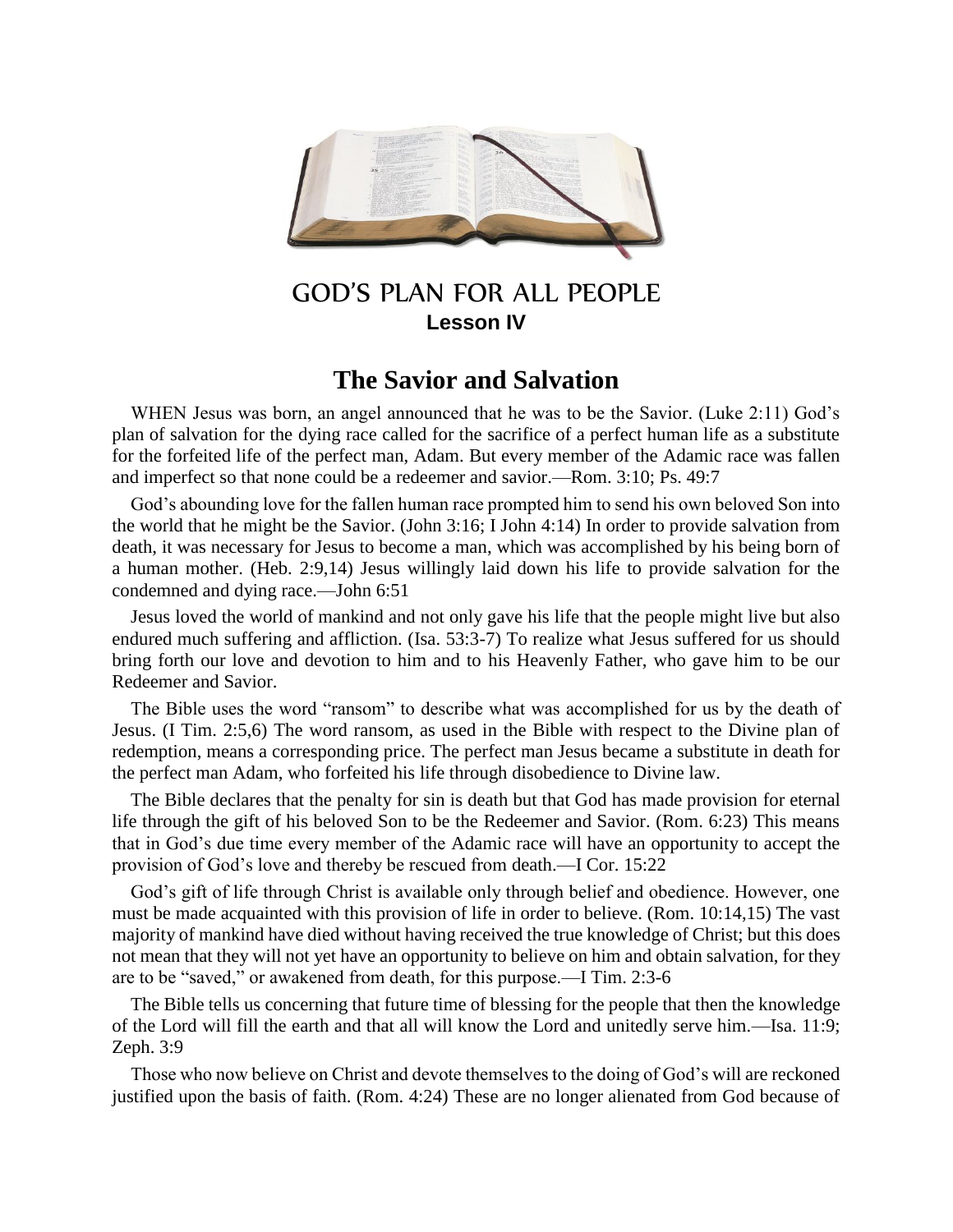Adamic condemnation but, through faith, are at one with him. (Rom. 5:1; 8:1) If these consecrated footstep followers of Jesus during this Gospel Age continue faithful unto death, they will be rewarded with the wonderful prize of immortality.—II Pet. 1:4; Rom. 2:7; I Cor. 15:53,54

### STUDENTS' HELPS

### **Questions**

Many know that the Bible speaks of salvation and of Jesus as being the Savior, but what do these expressions mean? How many of the following questions can you answer?

How alone could salvation for the dying race be accomplished?

Why was it necessary for Jesus to be born into the world as a human in order to be the Savior?

How do we know that Jesus as well as his Heavenly Father, loved the fallen and dying race?

What is the meaning of the word "ransom" as used in the Bible?

How widespread will be the result of the "ransom" provided by the death of Jesus?

What provision has been made by God for all of Adam's race to have an opportunity to benefit from the ransom?

Do believers now receive life through Christ?

### **Reference Material**

["The Atonement Between God and Man," page 417, par. 2 to page 420](http://www.bibletoday.com/biblestudies/V5/S14.htm#.Ws5eX2aZODU)

### Summary of Important Thoughts

Jesus became the Savior of the world by giving his life as a ransom for the forfeited life of father Adam.



GOD'S PLAN FOR ALL PEOPLE **Lesson V**

**Following the Master**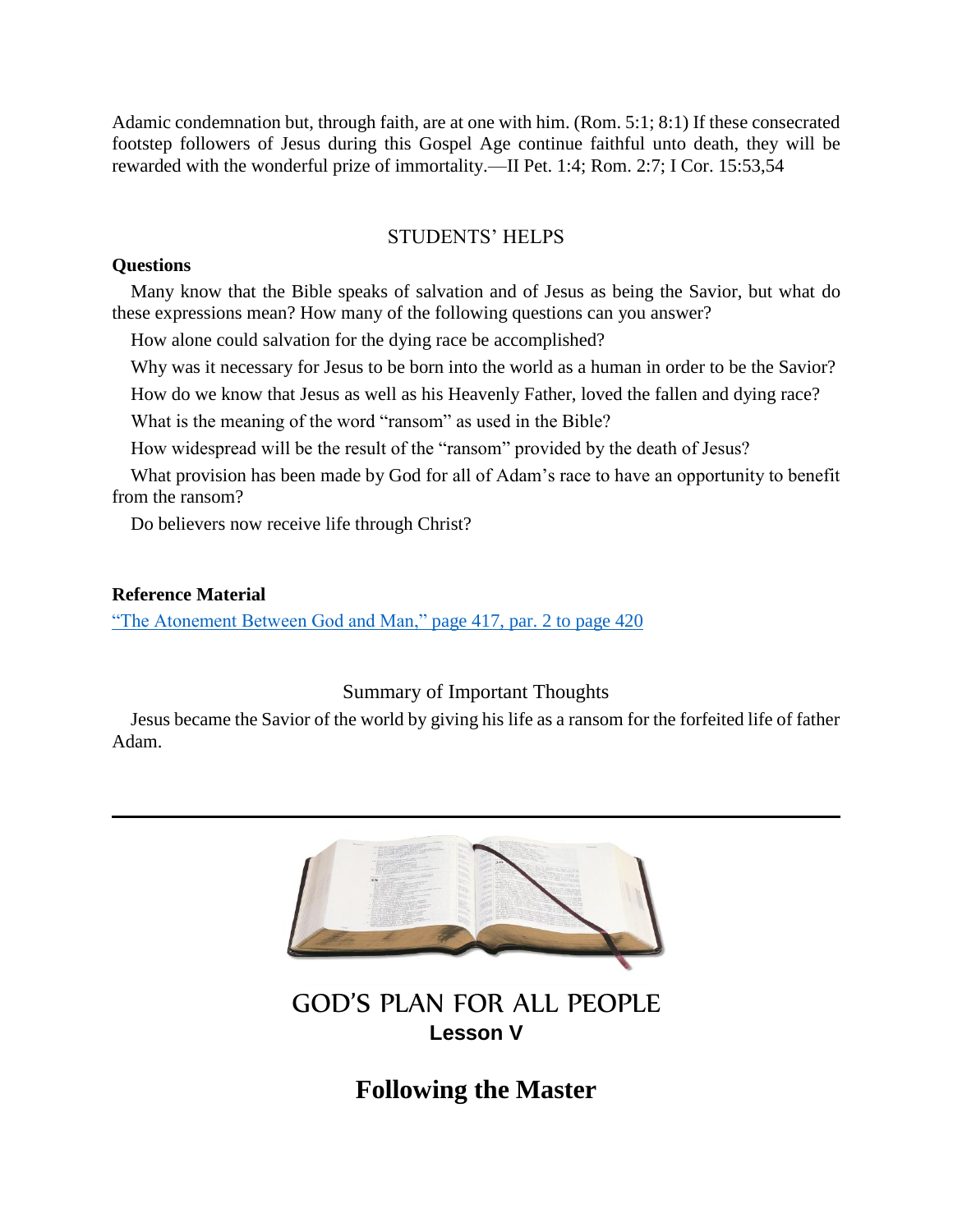JESUS invited those who believed on him to become his followers. He made it plain, however, that the only ones who could be his true followers were those willing to deny themselves and bear the cross. (Matt. 16:24) Jesus explained that those who did not love him even more than they loved the members of their own families were not worthy of him. (Matt. 10:37,38) These terms of discipleship laid down by the Master are very exacting. They are not the terms upon which mankind in general will eventually receive life through Christ but are the conditions upon which, at the present time, one can be a true follower of Jesus.

Self-denial as taught by Jesus is not merely the giving up of certain good things to eat or the forgoing of other pleasures of life. Rather, it is the denial of self, a dedication to the Lord that is so complete and wholehearted that self is denied all rights to govern one's life. It is the giving up completely of one's own will and ways and accepting the will of the Lord as the rule of life. It means a complete change of outlook in life, a transforming of the mind to conform to the will of God.—Rom. 12:2

Cross-bearing signifies more than enduring unpleasant experiences. For one to take up his cross and follow Jesus signifies his willingness to suffer and to die with the Master. Those condemned to death under the Roman law carried their own cross to the place of crucifixion. For one to carry a cross, therefore, meant that he was on his way to death, and this is the symbolic meaning of Christian cross-bearing. As Jesus' disciples, we suffer and die with him.—Rom. 6:3-6; II Tim. 2:11,12

Being a disciple of Christ, therefore, implies much more than living a moral and upright life. It means the dedication of one's life to the cause of God as it is being carried out through Christ. It means a dedication to this cause that leads to the sacrifice of self and of all self-interests. This is the Christian life.

But the life of sacrifice in the Christian cause has its compensations of peace and joy in the Lord, which result from the assurance of having Divine approval. This is a peace and joy which is based upon the knowledge that our loving Heavenly Father knows what is best for us and causes all things to work together for our good.—Rom. 8:28

There are also future compensations for those who faithfully lay down their lives walking in the footsteps of Jesus. The promise to these is that if they faithfully suffer and die with Jesus they will live and reign with him.—Rom. 8:17,18; Rev. 3:21

The purpose of living and reigning with Christ is to share with him in extending blessings of health and life to the remainder of the world of mankind, the blessings which he provided by his own death as the Redeemer and Savior of the world. The privilege of sharing in Jesus' exaltation is described by Paul as "the prize of the high calling."—Phil. 3:14

### STUDENTS' HELPS

#### **Questions**

There is no more important vocation than to be a dedicated follower of the Master, as the answers to these questions will show:

What are the terms of Christian discipleship as laid down by Jesus?

Will the world of mankind in general be expected to meet these terms in order to enjoy everlasting life on earth?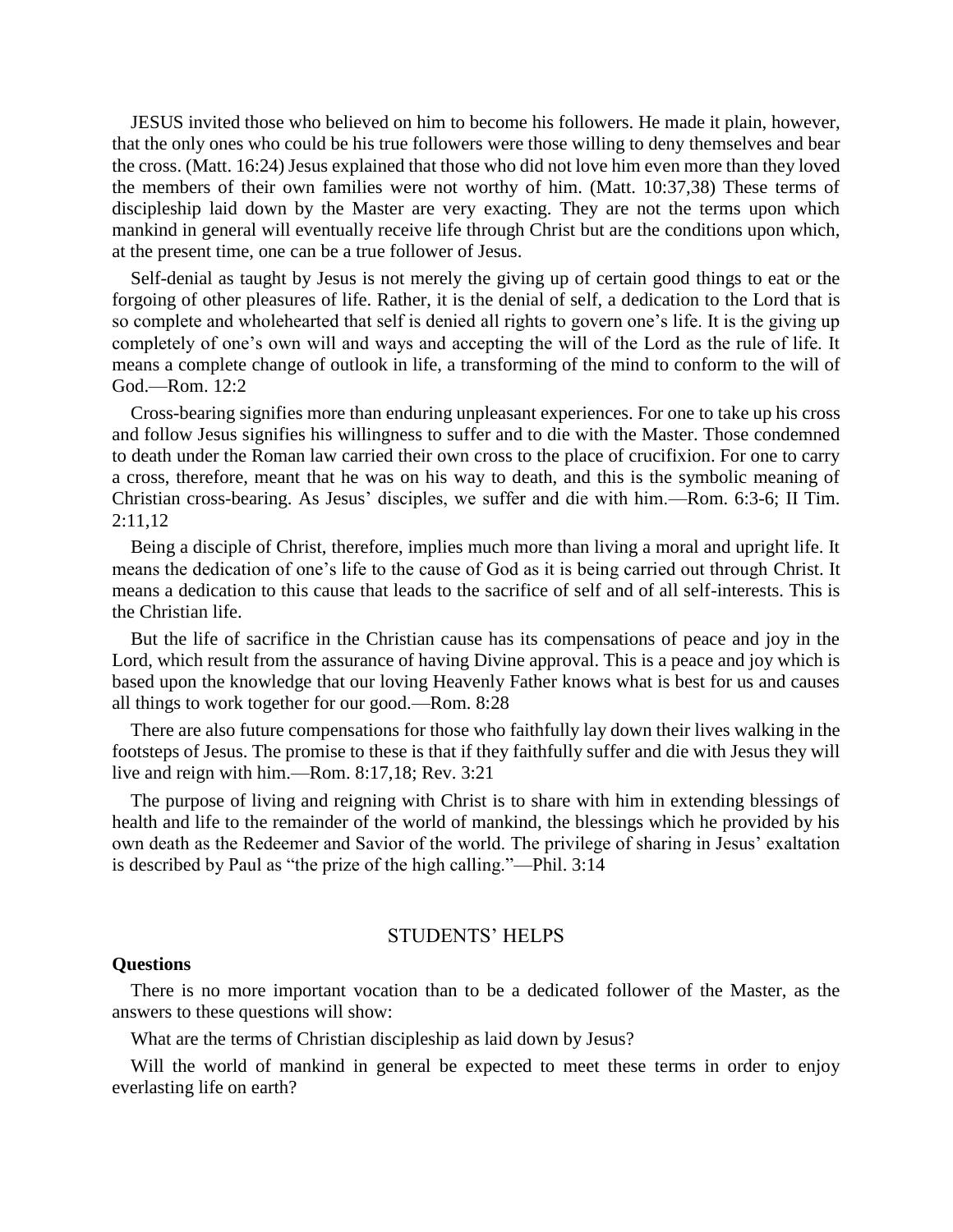What did Jesus mean by denying self?

What is meant by bearing one's cross?

What are some of the present compensations enjoyed by those who are laying down their lives in the Divine cause?

What are the future rewards for those who suffer and die with Jesus?

What is the purpose of living and reigning with Christ?

### **Reference Material**

["The New Creation," page 443, par. 2, and page 444](http://www.bibletoday.com/biblestudies/V6/S10.htm#.Ws5fAmaZODU)

### Summary of Important Thoughts

To be a true Christian means much more than living an upright and moral life. It means sacrifice even unto death.



GOD'S PLAN FOR ALL PEOPLE **Lesson VI**

## **The Glory of the Terrestrial**

ONE of the marvels of the creative works of God is their almost endless variety. Evolutionists believe that this variety simply indicates development and progression, which fluctuates as one species evolves into another. This continues, they say, haphazardly and endlessly. The Bible disagrees. The Bible teaches that the great variety in creation is by the Creator's design and that species are fixed.—I Cor. 15:39; Gen. 1:24,25

The highest order, or species, in God's earthly creation is the human. This is referred to by the Apostle Paul as the "terrestrial," which simply means earthly. (I Cor. 15:40) Man was created in the image of God, and in his perfection he reflected the glory of the Creator's character.—Gen. 1:26,27; Ps. 8:4,5; Heb. 2:6,7

Man was not a blending of earthly and spiritual natures. In all the myriad creations of God there are no hybrids, except as man has produced them. While, as we shall see in a later lesson, a very limited number of God's human creatures, upon conditions of faithfulness in following in the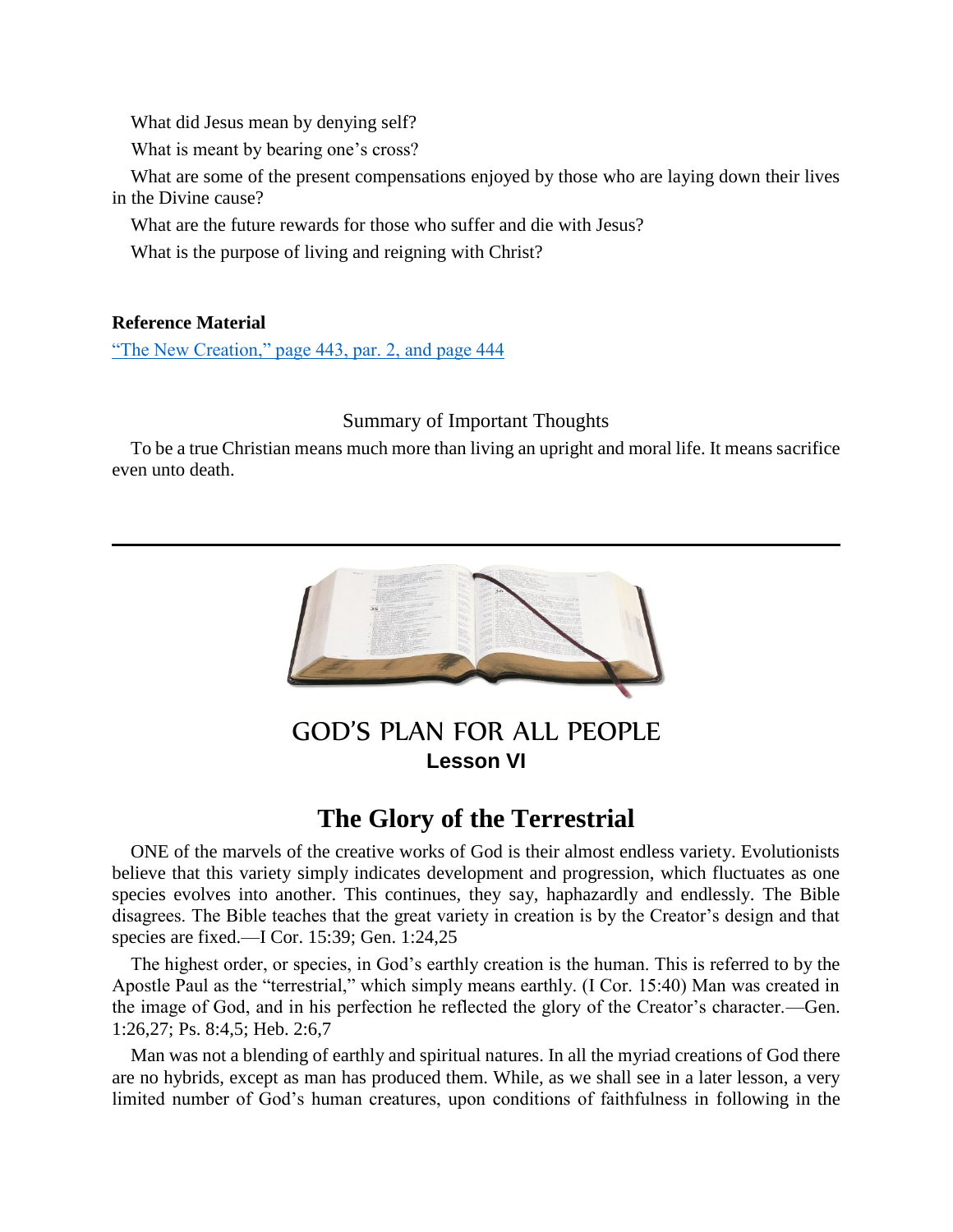footsteps of Jesus, will be exalted to a higher nature in the resurrection, this does not mean that humans are, by nature, partly spiritual.—I Cor. 15:47-49

The perfect man was given dominion over all the lower forms of the earthly creations. In this respect he was endowed with the official glory of the Creator, who exercises dominion over the entire universe.—Gen. 1:28; Ps. 8:4-8

Because of disobedience to Divine law, man not only lost life but he also lost his dominion over the earth. Because of this we do not see the glory of God reflected in the human race as it was possessed by the first man, Adam. We see man today fallen, imperfect and dying, and unable to extricate himself from the thralldom of sickness and death into which he was plunged because of his sin.—Ps. 14:1-3; 53:1-3; 49:7; Rom. 3:10,12,23

But God has continued to love his human creatures; he has made provision to deliver them from sin and death. (Ps. 102:19,20; John 3:16,17; 5:28,29, *RSV*) God's provision for the sin-cursed and dying world of mankind, his terrestrial human creatures, is redemption through Jesus. So, while today we see man dying and without his dominion, by faith we see that Jesus has already given his life that man's life and terrestrial glory may, during the thousand years of the messianic kingdom, be restored to him.—Heb. 2:6-9

It is not the Divine purpose to exalt the people of earth to a higher plane of life but, through a resurrection from death, to restore them to life on the earth. This is described by the Apostle Peter by the word "restitution," which means, not exaltation, but restoration.—Acts 3:21

What a glorious provision this is for a sin-cursed and dying race! Today the world is filled with misery and woe, degradation and sorrow, all of which will pass away during the thousand-year reign of Christ. Eventually not a stain of sin will mar the peace and harmony of humanity. There will not be an ache nor a pain, nor any evidence of the former reign of sin and death. No longer will there be need for doctors and undertakers. Hospitals will be emptied of patients. Instead of dying and going into the tomb, the people will be returning from death, the power of God being utilized to restore them to life. This is God's loving provision for man. This is the destiny for humanity which has been made possible through the redemption which is in Christ Jesus. This will be the restored glory of the terrestrial.

#### STUDENTS' HELPS

#### **Questions**

Explain the difference between the evolutionist's view of creation and the truth set forth in the Bible.

What is the highest order of earthly creation, and what is one of the Bible's words pertaining thereto.

Is man a blending of earthly and spiritual natures? What was one aspect of the glory with which Adam was endowed by his Creator?

Is man able to extricate himself from the result of his sin? Explain God's provision for the restoration of man to life and to his lost dominion.

What word does the Apostle Peter use to describe man's restoration?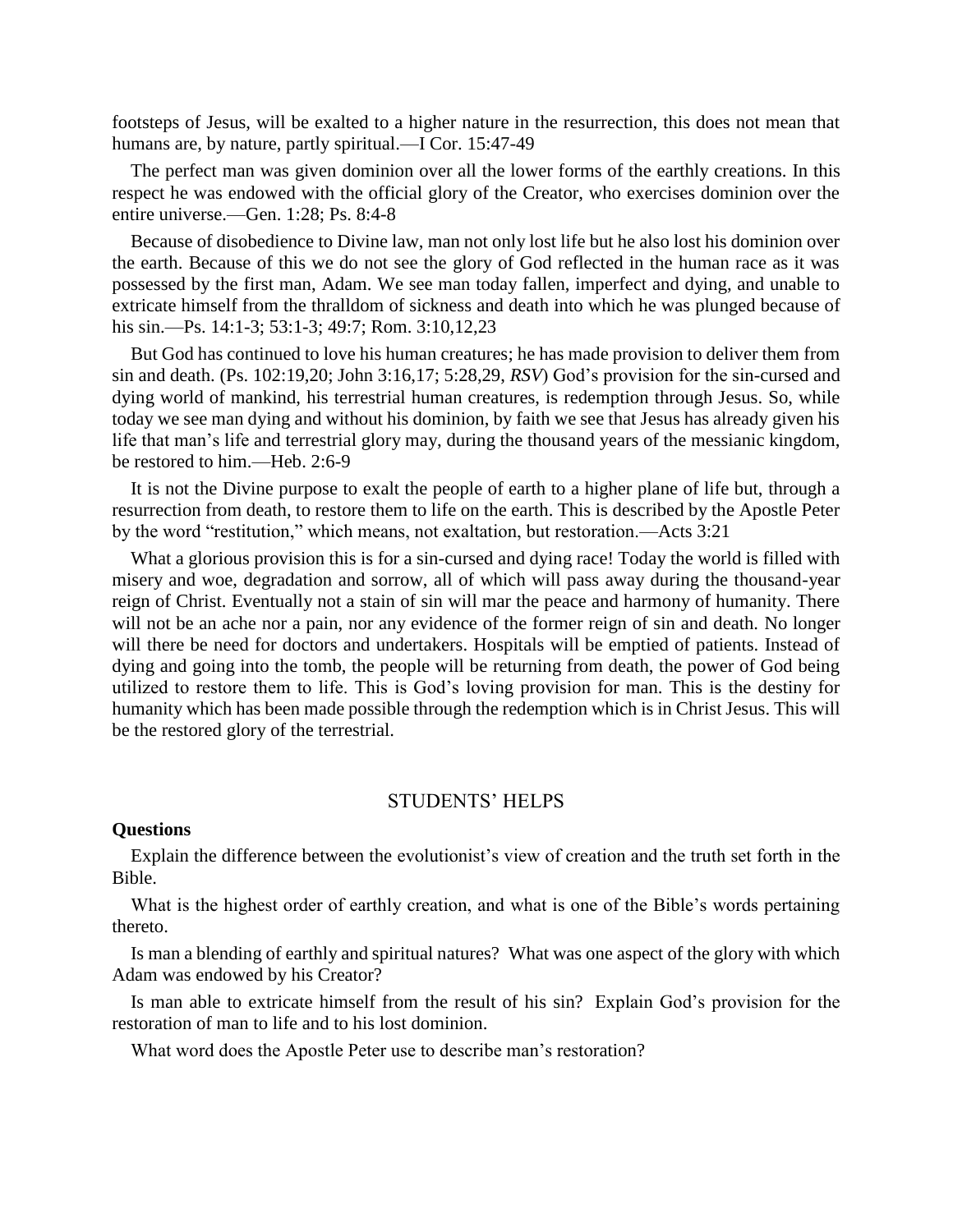#### **Reference Material**

["The Divine Plan of the Ages," pages 173-177](http://www.bibletoday.com/biblestudies/V1/S10.htm#.Ws5f1GaZODU)

#### Summary of Important Thoughts

Man was created an earthly being and is not a blending of earthly and spiritual. Through the ransom and resurrection, he will be restored to life on the earth as a human.



## GOD'S PLAN FOR ALL PEOPLE **Lesson VII**

## **The Glory of the Celestial**

THE word "celestial" appears only twice in the Bible. (I Cor. 15:40) It is a translation of the Greek word *epouranios*. The literal meaning of this word is "above the sky." (See *Strong's Exhaustive Concordance*.)

This same Greek word is also translated "heaven" by the Apostle Paul in a statement in which he contrasts things in heaven with things on earth. (Phil. 2:10) This indicates that there are intelligent creations of God in the realms of the universe above, or beyond, the sky, or more scientifically speaking, beyond the atmosphere of the earth.

*Epouranios* is also translated "heavenly" in various associations. It is this word that is associated with Father in the name, "Heavenly Father."—Matt. 18:35

The Apostle Paul was assured that the Lord would deliver him from evil so that he might participate with Jesus in the "heavenly" kingdom. (II Tim. 4:18) Here also the Greek word *epouranios* is used.

It is also this word that is used by the Apostle Paul when, in presenting the hope set before the dedicated followers of Jesus, he uses the expression, "heavenly calling."—Heb. 3:1

When Nicodemus, a ruler in Israel, expressed surprise to Jesus over the idea of being "born again," Jesus referred to it as among the "heavenly things" which the human mind could not appreciate. (John 3:12) Here again it is the Greek word *epouranios* that is used.

The Apostle Paul uses this word in another context in which he emphasizes that celestial, or "heavenly," beings are separate and distinct from earthly, or human, beings. (I Cor. 15:48) Paul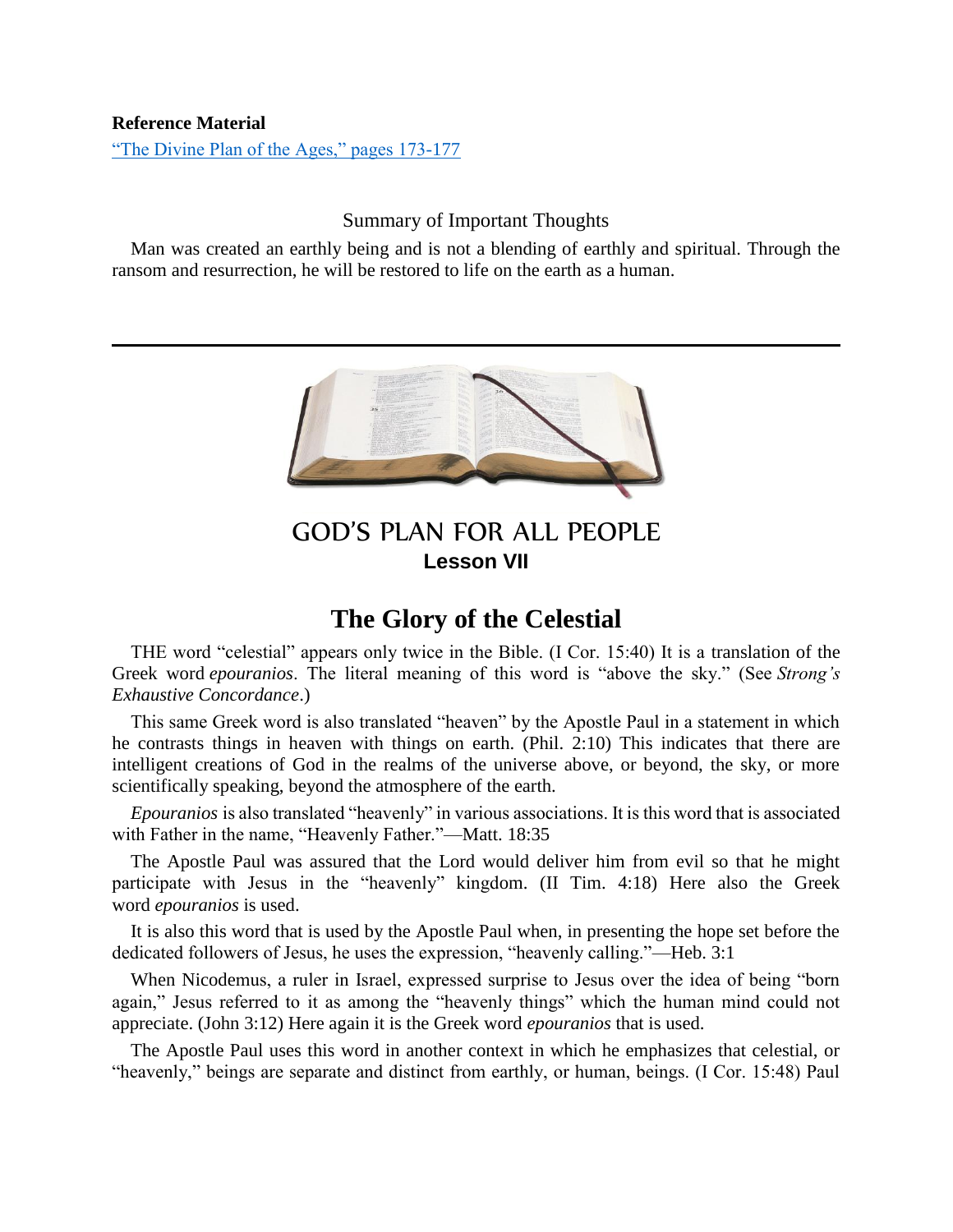does explain, however, that some members of the human race will, in the resurrection, be exalted to a "heavenly," or celestial, state.—I Cor. 15:49

It is important to keep the import of these various texts of Scripture in mind, for they emphasize that there is a great distinction between the heavenly nature and the earthly nature, that the two are in no way blended into one, as erroneously supposed by so many. Man was in no sense whatever a heavenly, or spiritual, being when created, nor will the nature of man ever change.

The Scriptures do teach that those who sacrifice their earthly lives, following in the footsteps of Jesus, will be exalted to the heavenly nature in the resurrection. Indeed, in a future lesson we shall see that there are different planes of life, or natures, "above the sky" and that the followers of Jesus will be exalted to the very highest of these, even to the Divine nature.—II Pet. 1:4

It is this glorious hope that the promises of the Bible hold out to the faithful followers of the Master. It is worth far more than giving up all that we have and are in order to attain that glorious "prize" of the Divine nature.

The "glory of the celestial" is indeed a wonderful prize. The Apostle Paul describes it as "the prize of the high calling of God in Christ Jesus." (Phil. 3:14) Jesus explained that this "treasure in heaven" was attainable only by giving up all earthly treasures and becoming his followers into sacrificial death, which he illustrated by the idea of taking up our cross as his disciples. (Matt. 16:24) May all who have thus set their affections on things above be diligent as they press on in the narrow way which leads to glory, honor, and immortality.

#### STUDENTS' HELPS

#### **Questions**

How many times does the word "celestial" appear in the Bible, and what is the Greek word and its meaning from which it is translated?

What other words are used in the New Testament to translate the Greek word *epouranios*?

What is implied by Paul's contrast between the things in heaven and the things in earth?

What did the Apostle Paul mean by a "heavenly" kingdom and a "heavenly" calling?

What did Jesus say to Nicodemus about "heavenly" things?

Are the heavenly and earthly natures ever blended in one being? If not, why do followers of Jesus hope to be heavenly beings in the resurrection?

Are there different planes of being "above the sky"?

#### **Reference Material**

["The Divine Plan of the Ages," pages 181-184](http://www.bibletoday.com/biblestudies/V1/S10.htm#.Ws5gLGaZODV)

#### Summary of Important Thoughts

The Bible teaches that God has created beings on higher planes of life than the human and that the faithful followers of Jesus are promised exaltation to the highest of these, which is the Divine.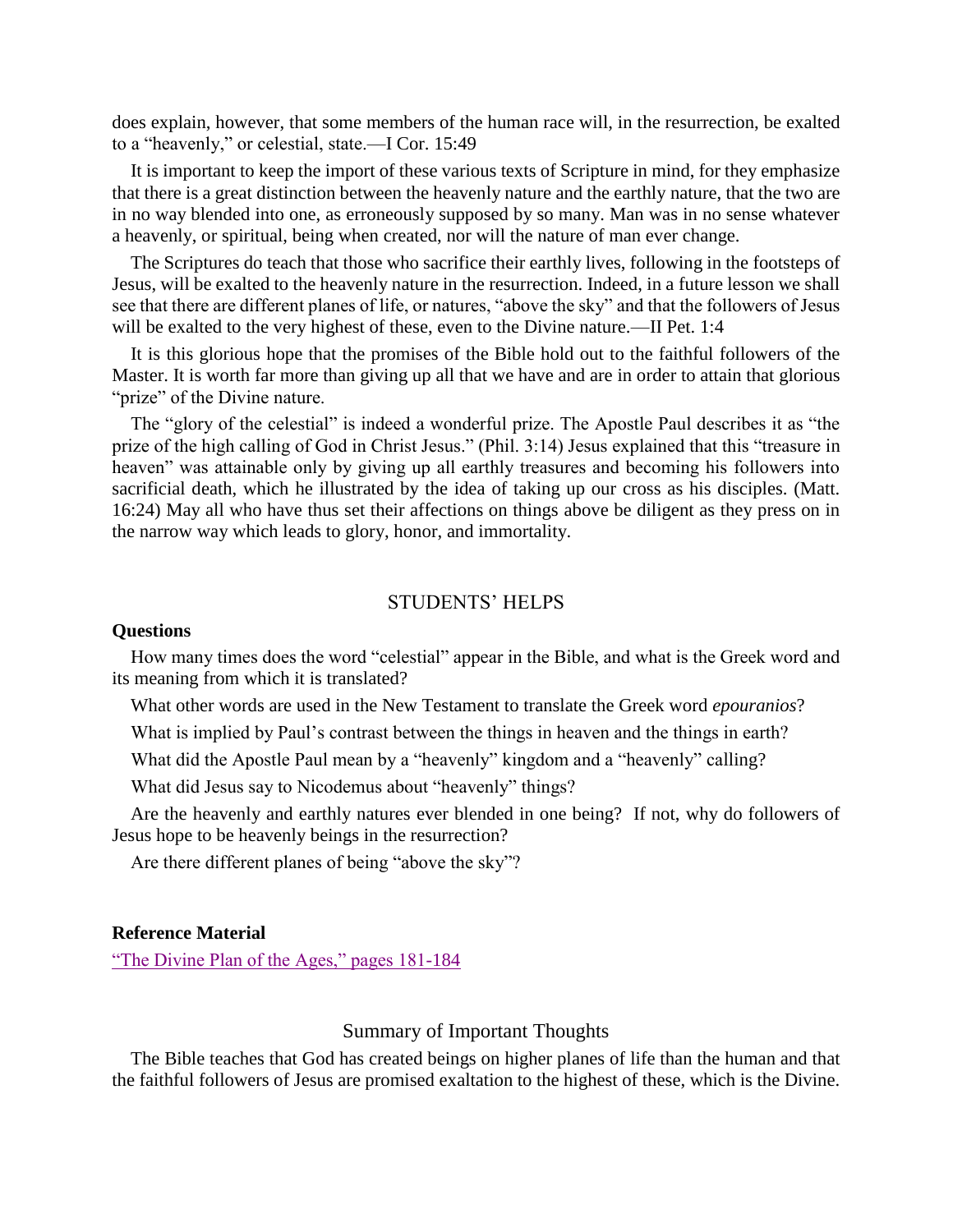

## GOD'S PLAN FOR ALL PEOPLE **Lesson VIII**

## **The Hope of Immortality**

THOSE who possess immortality live everlastingly, but everlasting life is not necessarily immortality. Had our first parents remained obedient to their Creator and been permitted to continue partaking of the life-giving trees of Eden, they would have lived forever, but they would not have been immortal.—Gen. 3:22-24

Immortality is indestructibility. It is a quality of the Divine nature which was possessed originally only by God and was conferred upon Jesus at the time of his resurrection.—John 5:26; Heb. 1:3; Matt. 28:18

The Apostle Paul informs us that Jesus brought both life and immortality to light through the Gospel. (II Tim. 1:10) The Gospel is the good tidings of salvation from death through the redeeming blood of Jesus Christ. During the Millennial Age eternal life will be offered to the whole world of mankind in fulfillment of God's promise to bless all the families of the earth, but those who now accept Christ, upon the basis of faith, and dedicate their lives to the Lord are promised immortality.—Rom. 2:7

This means that these faithful followers of Jesus will, in the resurrection, be highly exalted to be like him. (I John 3:1-3) To be like the resurrected Jesus means to be a partaker of the Divine nature.—II Pet. 1:4

To attain to this exalted condition and position implies humility and faithfulness to the Lord in the present life, a faithfulness demonstrated by a willingness to sacrifice life itself in the service of the Lord. And it must be an abiding faithfulness which continues until death.—Rev. 2:10

Man was created mortal. This means that death was a possibility, but not a necessity. Death for humans became a certainty because of sin. (Gen. 2:17; Rom. 5:12) The followers of Jesus being members of the human race are, by nature, mortal. By faith, the condemnation of death is lifted from them, and they lay down their justified humanity in sacrifice.—Rom. 5:18; 8:1

The Apostle Paul uses the contrasting words "corruptible" and "incorruptible" to describe the qualities of mortality and immortality, and he informs us that it is in the resurrection that Christians, who are now mortal, or corruptible, put on incorruption. For emphasis Paul repeats this thought, using the words mortal and immortality.—I Cor. 15:53,54

Paul refers to the time when death is swallowed up in victory. This is one of the Old Testament promises of God which applies to the Millennial Age, when mankind is restored to perfect life on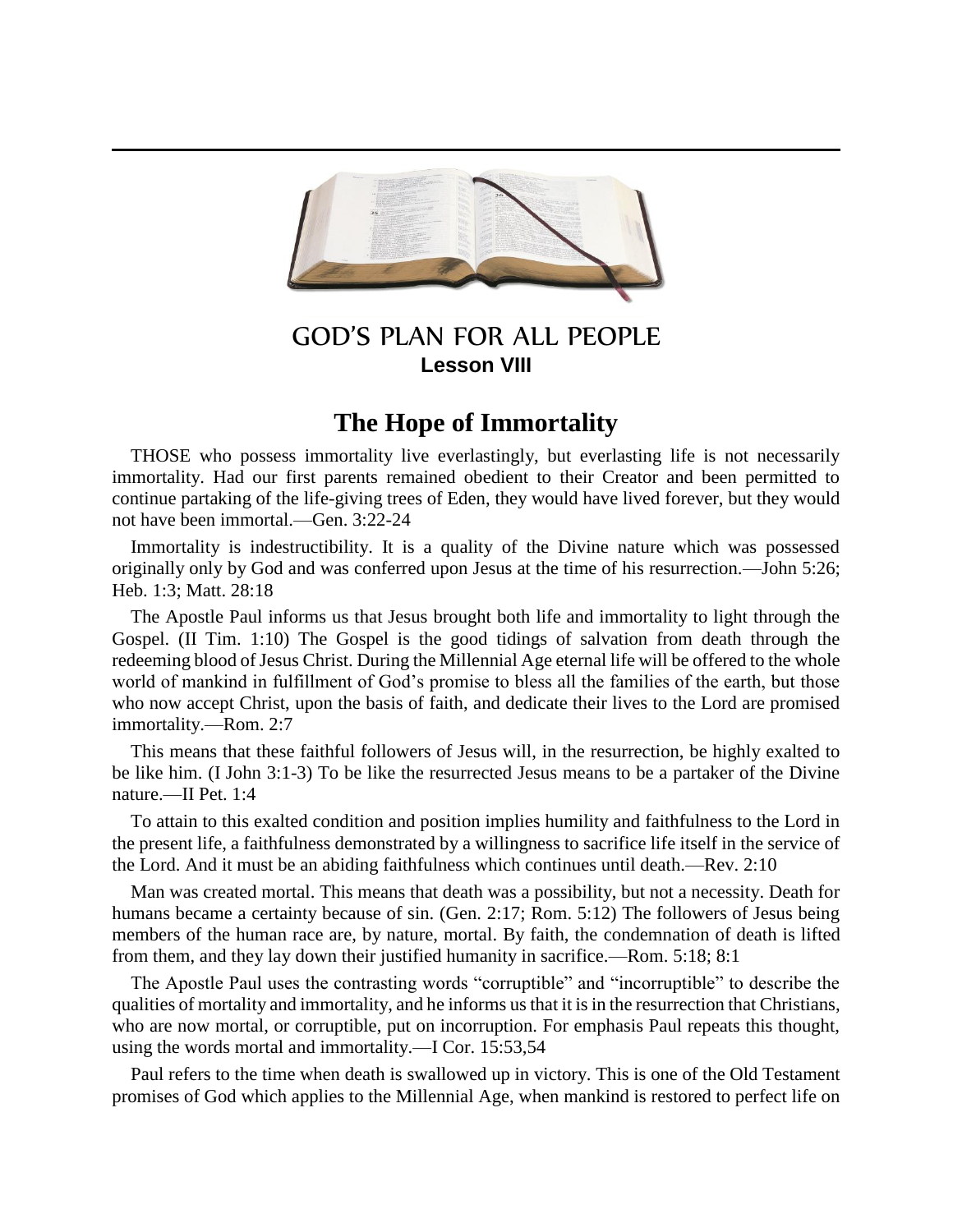the earth. (I Cor. 15:54,55; Isa. 25:7,8) But these blessings of everlasting human life cannot flow out to the world of mankind until all the true followers of Jesus during the present age have proved worthy of exaltation to immortality. Then these will live and reign with Christ for the purpose of destroying the great enemy Death.—I Cor. 15:25,26; Rev. 20:6

### STUDENTS' HELPS

### **Questions**

Explain the difference between immortality and eternal life.

What is one of the qualities of immortality, and who first possessed it?

Explain the manner in which Jesus brought both life and immortality to light through the Gospel.

When are Jesus' followers exalted to the Divine nature? How does one qualify to receive immortality?

Do the followers of Jesus die as condemned humans? Explain.

How does the Apostle Paul explain the exaltation of Christians to immortality, and when does this take place?

When will death "be swallowed up in victory"?

### **Reference Material**

["The Divine Plan of the Ages," page 207, par. 1, and page 208](http://www.bibletoday.com/biblestudies/V1/S11.htm#.Ws5he2aZODU)

### Summary of Important Thoughts

Man was not created immortal, but immortality is promised to the faithful followers of Jesus and is conferred upon them in the resurrection.



GOD'S PLAN FOR ALL PEOPLE **Lesson IX**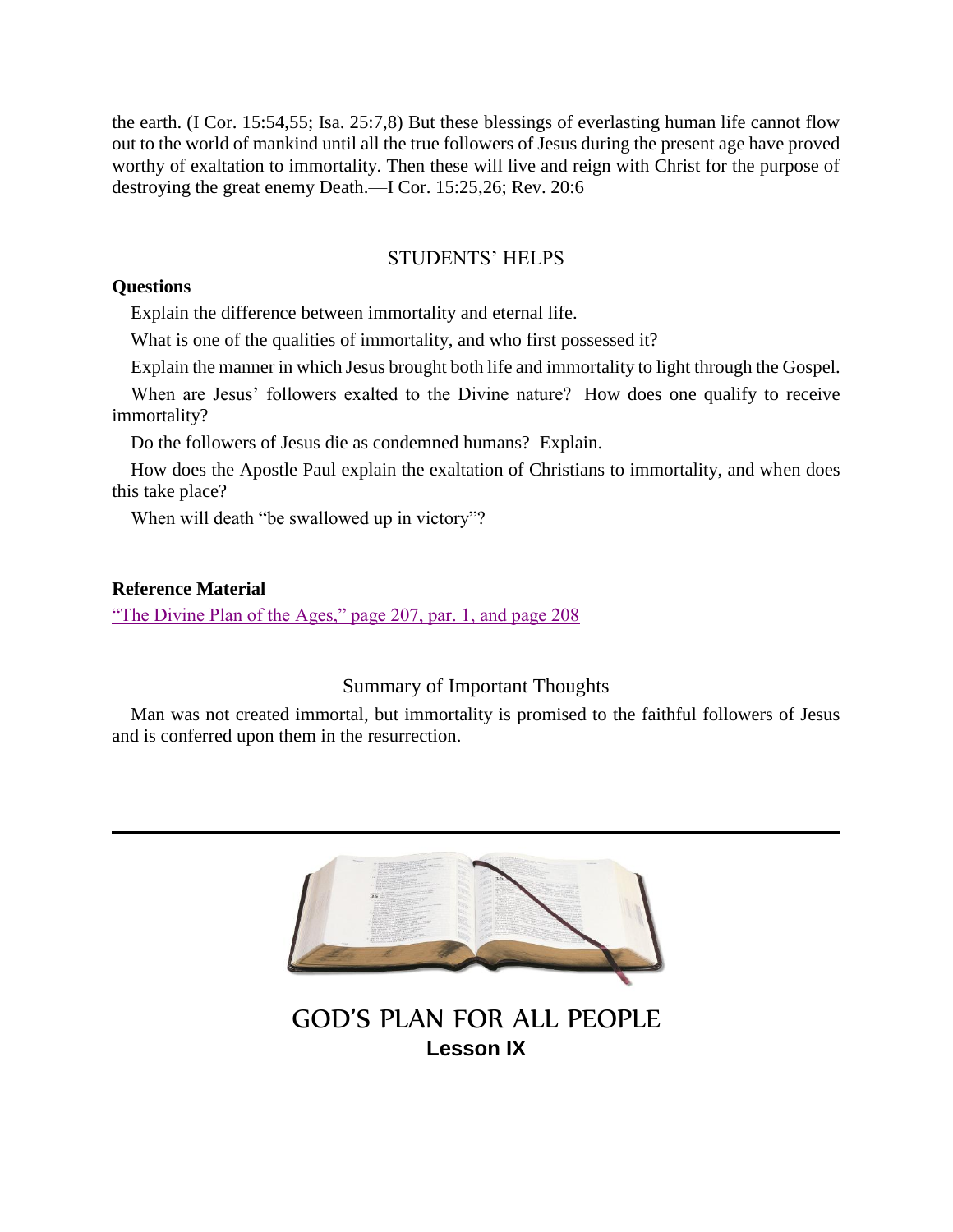## **Christ's Promised Return**

THE disciples of Jesus confidently believed that their Master was the promised Messiah and that he had come in fulfillment of the Old Testament promises relating to the establishment of a powerful government that would extend its sphere of influence throughout the whole earth. (Isa. 9:6,7; Ps. 72:8; John 1:41,42) For this reason they were greatly disappointed when Jesus was arrested and cruelly put to death. They did not then realize that Jesus was giving his flesh for the life of the world.—John 6:51

It was not until later, through the enlightening influence of the Holy Spirit, that the apostles and other disciples in the Early Church learned that their kingdom hopes, which were centered in Jesus, would be realized only as a result of his return to earth in what has come to be referred to as his second advent. However, even before his death Jesus told his disciples that he was going away, that he would return, and that they would then be with him again.—John 14:3; Matt. 16:27

After Jesus' resurrection, when he appeared to his disciples for the last time before returning to heaven, they were much concerned over their hope of the kingdom. However, Jesus then gave them a commission to be his witnesses; and when he left them, two angels appeared and gave them assurance that Jesus would return to them.—Acts 1:6-11

In a sermon Peter preached shortly after Pentecost he spoke of Christ's return and associated the event with what he described as "times of restitution of all things."—Acts 3:20,21

The hope of the return of Christ to establish his kingdom and to reward his followers was very real to the members of the Early Church. It was a source of comfort and spiritual strength to them as they sought to bear witness concerning Jesus to a hostile world.—Titus 2:13; I Thess. 4:16-18

The brethren of the Early Church did not understand that the return of Christ was many centuries away. The general expectation then was that he would return very soon. Many of the promises gave them this viewpoint, for they did not take into consideration that the promises were based upon the Divine viewpoint of time.—Ps. 90:4; II Pet. 3:8,10; Rev. 3:11; 22:20 These brethren were in the difficult position of sponsoring the cause of a Messiah who had been put to death by his enemies. They understood why he had died, but the unbelieving world did not. True, they proclaimed the fact that Jesus had been raised from the dead; but to this had to be added that he had returned to heaven, which would seem incredible to an unbelieving world.

It was difficult to obtain acceptance of a message like this, and the faith of the brethren was sorely tried. To them, therefore, the return of their Lord was the center of all their hopes, and they longed for the time when he would appear.—I Pet. 1:7,8

### STUDENTS' HELPS

#### **Questions**

Why was the death of Jesus such a great test to his disciples' faith?

How and when did the apostles and other disciples in the Early Church learn that Christ would not establish his kingdom until his second advent?

What assurance was given to the disciples by two angels following Jesus' ascension? Quote the promise.

With what great work did the Apostle Peter associate Jesus' second coming?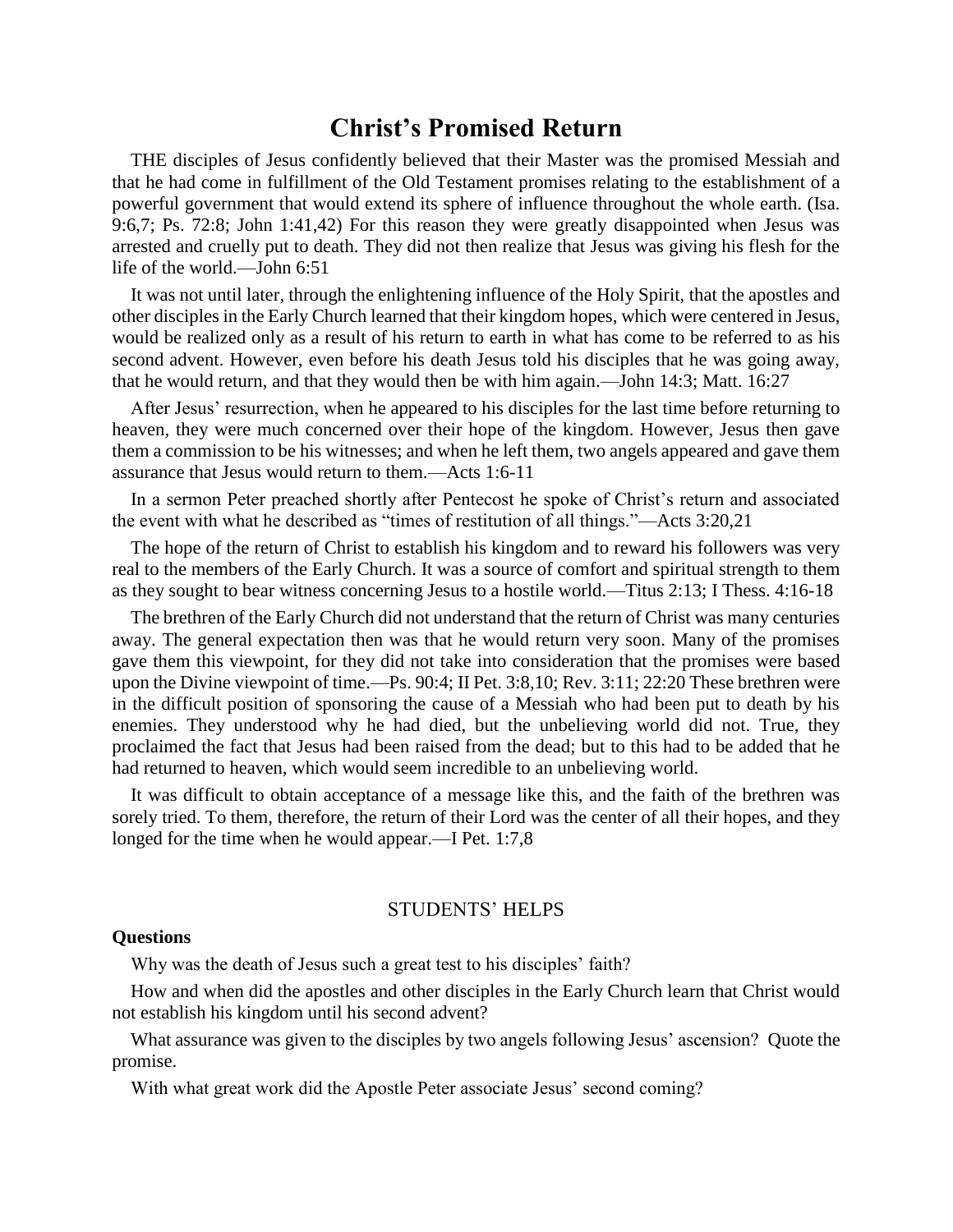Quote texts of Scripture to show the importance to the outlook of the Early Church of our Lord's return.

Did the brethren at the beginning of the age realize that the return of Christ was so far in the future from their day?

Explain the situation that was such a severe test of faith to the brethren of the Early Church, and relate this to the hope of Christ's appearance.

#### **Reference Material**

["The Divine Plan of the Ages," pages 93,94](http://www.bibletoday.com/biblestudies/V1/S06.htm#.Ws-TsWaZNmA)

### Summary of Important Thoughts

An important object of Jesus' first advent was to die as the Redeemer, to ransom the world from death. He comes the second time as the Deliverer, to restore mankind to life.



GOD'S PLAN FOR ALL PEOPLE **Lesson X**

## **Manner of Our Lord's Return**

WHEN considering the manner of Christ's return to earth at his second advent, it is essential to remember that he is no longer a human being, that he sacrificed his humanity to provide redemption from death for Adam and his posterity, the human race. (Heb. 2:9; II Cor. 5:16) The Scriptures speak of the experiences of Jesus "in the days of his flesh," which are in the past. (Heb. 5:7) The Scriptures also inform us that Jesus was put to death in the flesh but in the resurrection was made alive in the Spirit, or a spirit being, the express image of his Heavenly Father.—Heb. 1:3; II Cor. 3:17; I Pet. 3:18

Being exalted to the Divine nature when raised from the dead, Jesus is now invisible to human eyes, even as the Creator himself. (I Tim. 1:17; 6:15,16) To prove to his disciples that he had been raised from the dead, he miraculously appeared to them on different occasions in a body of flesh once as a gardener, once as a stranger, etc. But these appearances are referred to in the Scriptures as "signs" and "proofs." (John 20:30; Acts 1:3) The apostles knew that in order to see Jesus as he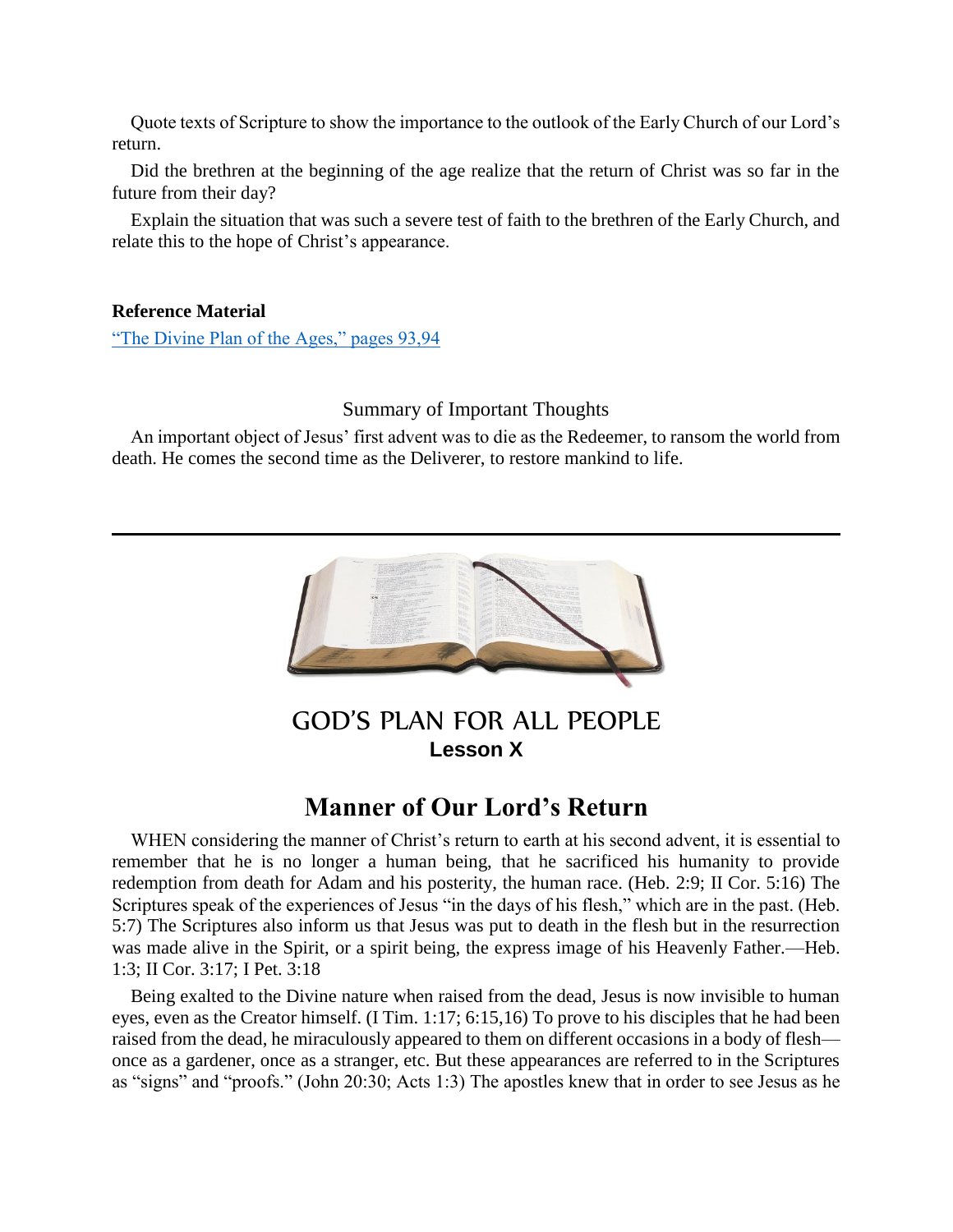is, a Divine being, they would have to be made like him, and they entertained this hope.—I John 3:1-3

Jesus taught his disciples that the world of mankind would not see him after his death and resurrection. (John 14:19) Jesus explained that his disciples would see him, and this is because they, in the resurrection, are to be made like him. Because human eyes are not able to see the resurrected and exalted Jesus, he is able to return secretly, while the world goes on with its ordinary affairs of life.—Rev. 16:15; I Thess. 5:2; II Pet. 3:10

Jesus explained that it would be necessary for his followers to watch the signs which would denote the fact of his second presence on earth and that for a time his presence would be unknown to all who did not "watch." Jesus likened this to the days of Noah before the Flood, when the world went on with its ordinary affairs of life, not knowing the real significance of the times in which they were living.—Matt. 24:38,39; Luke 21:36; 17:26,27

To be "watchers," as this term is used in the Bible, does not mean to gaze into the sky to see Jesus returning. The thought is, rather, to watch world events for the fulfillment of the prophecies pertaining to the time of our Lord's return. Peter speaks of the "sure word of prophecy."—II Pet. 1:19

Eventually the whole world of mankind will "see," or discern, the fact of our Lord's second presence. The Bible says that they will "see" him in the "clouds," meaning in the chaotic and distressing experiences incidental to the breakdown of earthly rulership and the establishment of the kingdom of Christ. The people of the world will never see Jesus in a literal sense.—Rev. 1:7; II Thess. 1:7-10

The world of mankind will discern Jesus in much the same manner as Job saw God. After his faith was severely tested by the afflictions which the Lord permitted to come upon him, Job said in prayer: "I have heard of thee by the hearing of the ear; but now mine eye seeth thee." (Job 42:5) Job did not see God literally but had gained a better understanding of him.

#### STUDENTS' HELPS

#### **Questions**

Why do we know that Jesus will never return to earth as a human? Cite scriptural proof.

How was it possible for the disciples to see Jesus after he had been raised from the dead? Will Jesus' followers ever be able to see him?

How do we know that the world of mankind will never see Jesus again?

How and by what means do the true followers of Jesus at this end of the age discern the fact of his return and second presence?

Explain what Jesus meant by his admonition to "watch." When and how will the whole world eventually "see" Jesus?

#### **Reference Material**

["The Time Is at Hand," pages 106-108](http://www.bibletoday.com/biblestudies/V2/S05.htm#.Ws-UUWaZNmA)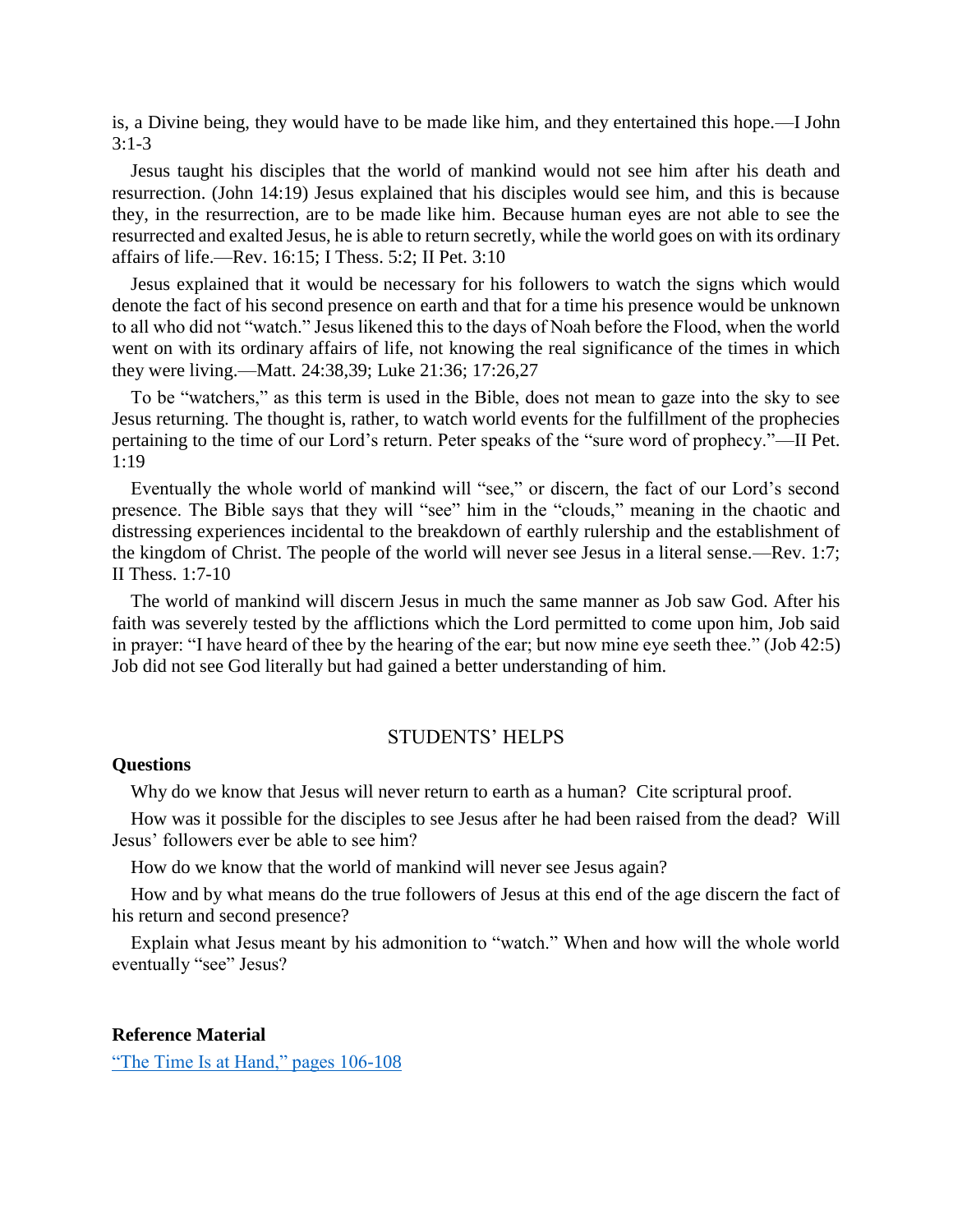#### Summary of Important Thoughts

In studying the prophecies pertaining to the return of Christ and his second presence on earth, it is essential to remember that he is now a Divine being, the "express image" of his Heavenly Father.



THERE are important time divisions in the plan of God which the Bible refers to as worlds and ages. What the Bible says concerning anyone of these periods of time may not be true of another; so it is necessary in our study of the Bible to apply its various promises and prophecies to the proper period of time in the Divine plan; otherwise, the Bible will seem to be contradictory. This proper method of studying the Bible is referred to by the Apostle Paul as "rightly dividing the word of truth."—II Tim. 2:15

The entire period of time from Adam to the Deluge is referred to in the Bible as a "world"— "the world that then was." (II Pet. 3:6) Such faithful servants of God as Abel, Enoch, and Noah lived in this world. It was toward the close of this world that God instructed Noah to build an ark.—Gen. 6:14

The period of time beginning with the Flood and ending with the establishment of Christ's kingdom is what the Bible speaks of as "this present evil world." (Gal. 1:4) It is called an evil world, not because there is no good in it, but because evil predominates. Satan, the Devil, is the prince, or ruler, of "this present evil world."—Mal. 3:15; John 14:30; II Cor. 4:4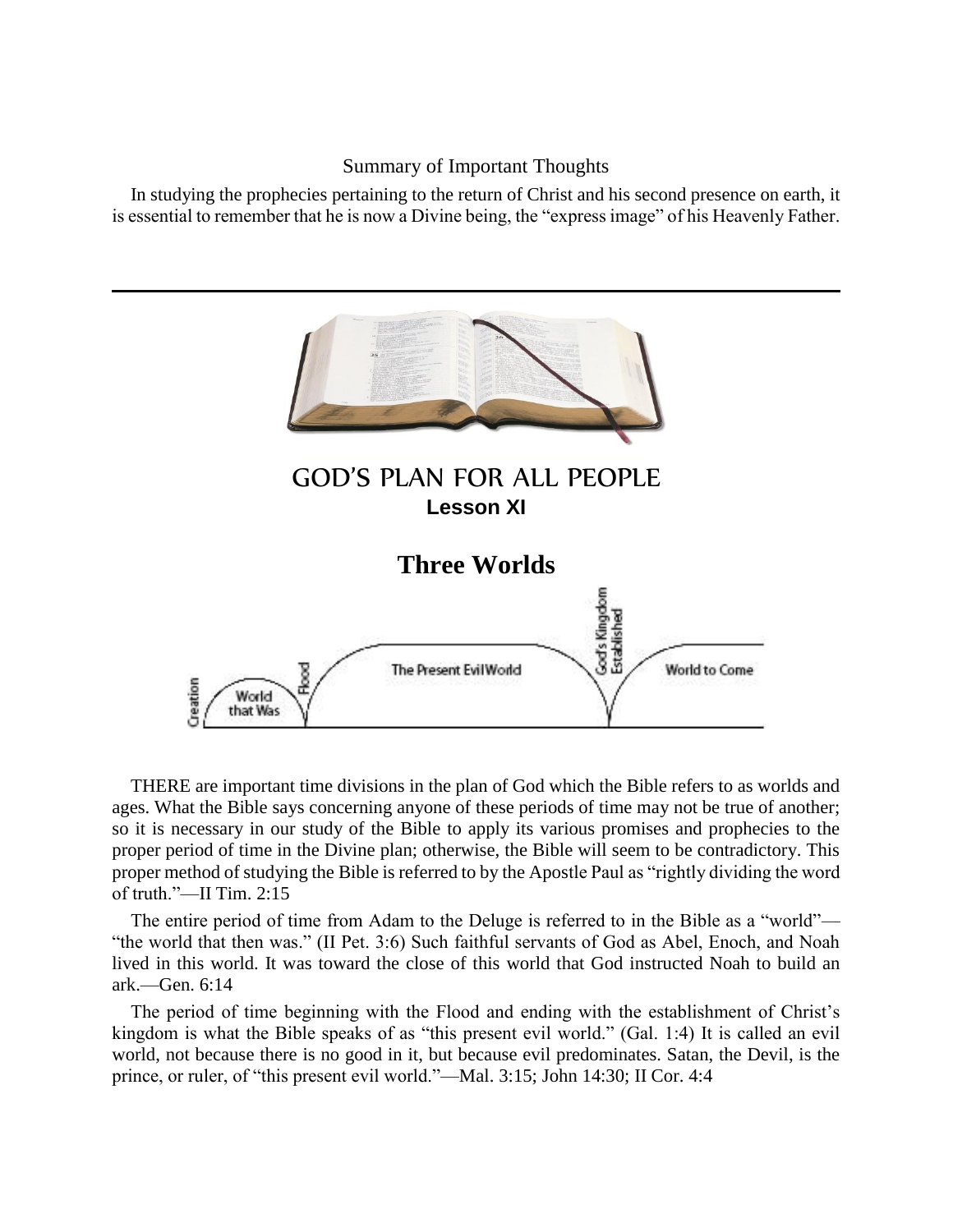A third world begins when the returned Lord binds Satan and begins his thousand-year reign. It is referred to in the Bible as "the world to come." (Heb. 2:5) During the first thousand years of this third world, Jesus will be the supreme ruler; and the purpose of his reign will be to establish the will of God throughout the earth and to destroy all the enemies of God and of righteousness.—I Cor. 15:25-28

Since evil has predominated in the first two worlds, it is obvious that any references in the Bible to the general conditions during these two periods of time would take this into account. Only on special occasions, and for specific purposes, has God intervened in the affairs of mankind during these two worlds to halt wrongdoing. Most of the time it has seemed as though the wicked have flourished.—Job 21:7-15

For the present it appears that evil practices are almost unrestrained. It will be different in "the world to come," for then Satan will be bound, and the kingdom of Christ will be in control.—Rev.  $20:1-4$ 

During "this present evil world" the righteous servants of God are often persecuted. (II Tim. 3:12) Persecution is referred to in the Old Testament as the "rebuke" of God's people, and we are assured that this rebuke will be taken away by the agencies of Christ's kingdom. (Isa. 25:8) Then the righteous will flourish and even the great evils of sickness and death will be taken away. The Apostle John, writing concerning the third world in the Divine plan, said: "God shall wipe away all tears from their eyes; and there shall be no more death, neither sorrow, nor crying, neither shall there be any more pain: for the former things are passed away."—Ps. 72:7; Hosea 13:14; I Cor. 15:55; Rev. 21:1-5

#### STUDENTS' HELPS

#### **Questions**

You have probably heard it said that the Bible is contradictory; but this is not true, as you will realize if you know the answers to these questions.

Explain what the Apostle Paul meant by "rightly dividing the word of truth."

How does the Bible describe the pre-flood world?

What name does the Bible give to the period of time beginning at the Flood, which we sometimes refer to as "the world of today"?

How does the Bible describe "the world of tomorrow," and when does this world begin?

Does God ever interfere with the wickedness of "this present evil world"? What will be one of the factors to change this situation in "the world to come"?

Will the righteous servants of God always be persecuted?

### **Reference Material**

["The Divine Plan of the Ages," pages 65-70](http://www.bibletoday.com/biblestudies/V1/S04.htm#.Ws-VFGaZNmA)

Summary of Important Thoughts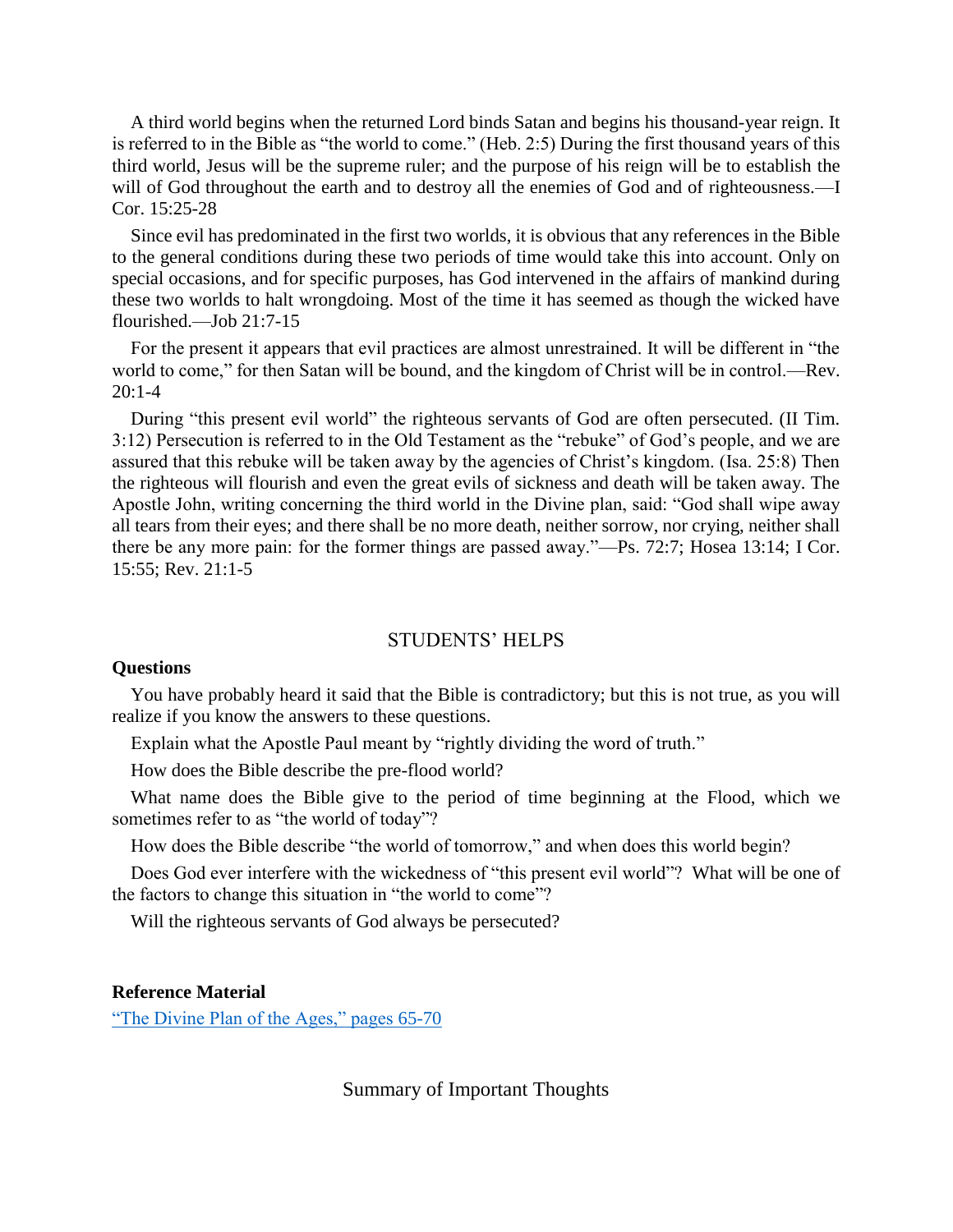In order to understand the teachings of the Bible, it is essential to know the various time divisions in the plan of God and apply the promises and prophecies of the Bible in their proper time periods.



IN OUR previous study we learned that there are three major time divisions in the plan of God. The first of these was the world before the Flood; the second, the period which began at the Flood and ends with the establishment of Christ's kingdom; the third is the world which begins with the binding of Satan and the establishment of Christ's kingdom and continues into the eternal future.

The second of these major time divisions, described by the Apostle Paul as "this present evil world" (II Cor. 4:4; Gal. 1:4), is divided into three ages. The first of these ages began with the drying up of the waters of the Flood and continued until the death of Jacob, the grandson of Abraham. During this period God carried forward his plan through individual patriarchs such as Noah, Abraham, Isaac, and Jacob. He made promises to Abraham, which were reiterated to Isaac and inherited as a birthright by Jacob.—Gen. 12:3; 22:16-18; 26:3-5; 27:28,29; 28:10-14

Beginning with the death of Jacob, God began to deal with his twelve sons as a family, or nation. This change is suggested by the fact that, while Isaac could bestow his parental blessing upon only one of his sons, Jacob blessed all twelve of his sons, although only Judah received the promise. (Gen. 49:8-10) Later, after they were delivered from Egypt, God gave this people his Law, and to these he sent his prophets. (Rom. 3:1,2) We refer to this period in the plan of God as the Jewish Age, for God dealt exclusively with the Jewish nation during this period.—Amos 3:2

The Jewish Age was characterized by the fact that it was during this time that God gave the Israelites his Law and sent his prophets to them. This arrangement ended with the first advent of Christ, John the Baptist being the last of the prophets. (Luke 16:16) One of the essential purposes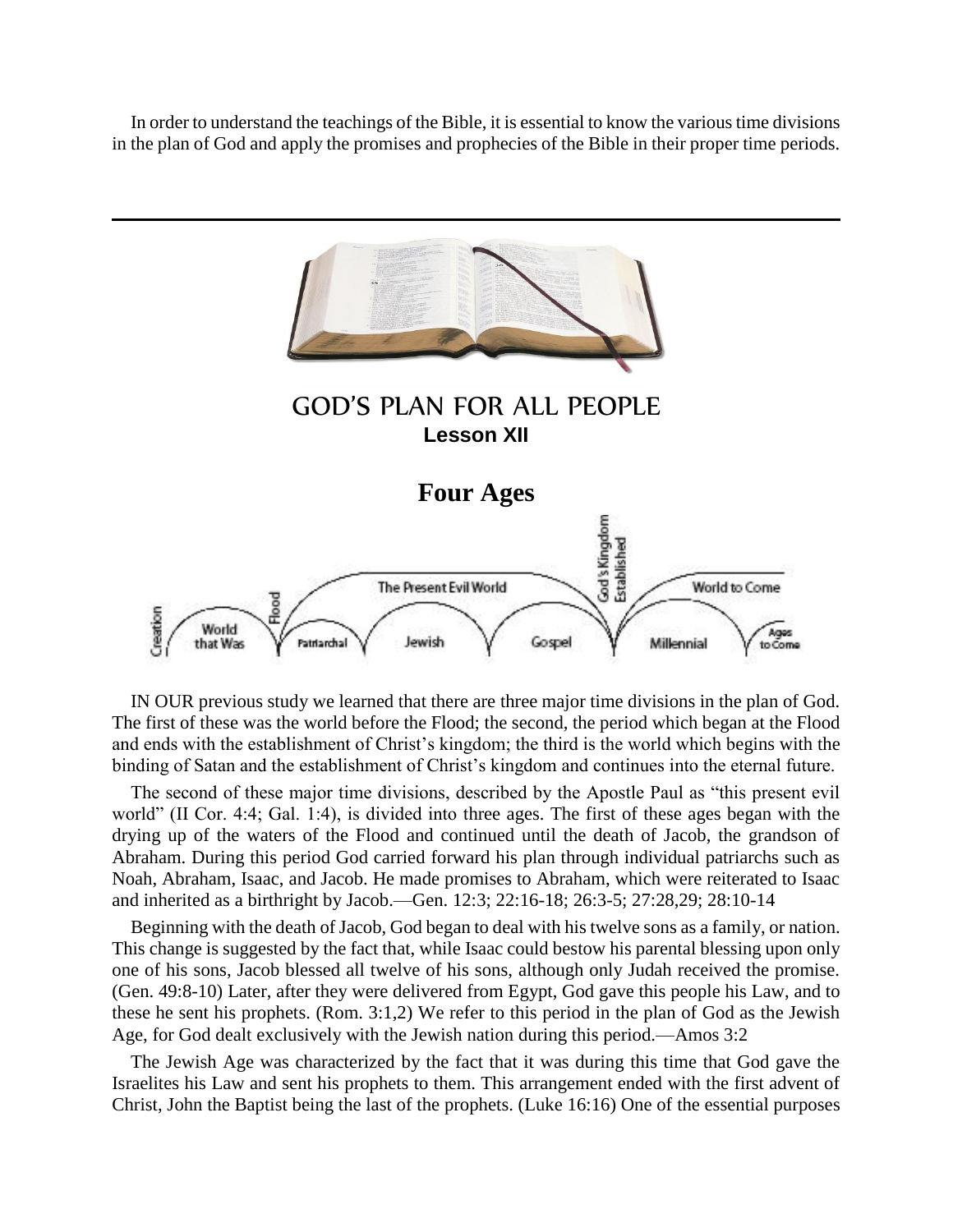of the Jewish Age was to give the Israelites as a people an opportunity to qualify for association with the Messiah in the future blessing of the world, but in this they failed.—Exod. 19:5,6

The final test upon the nation was the coming of the Messiah, and they failed by rejecting him. Here the Gospel Age began, an age in which God deals with individuals who respond to the Gospel and devote themselves to his service. A few of the Israelites were the first to embrace this opportunity. (John 1:11,12) But there were not sufficient of the Israelites to make up God's foreordained number of joint-heirs with Christ, so the Gospel began to be preached also to the Gentiles, and this proclamation of the Gospel has continued throughout the age.—Acts 1:8

Following the Gospel Age comes the Millennial Age. This will be the first age in the third world. This is the age of Christ's rulership over the earth. It is the age during which all evil will be destroyed, including sickness and death. (I Cor. 15:25,26) This is the great consummation age in the plan of God when his great design will be completed.—Eph. 1:10

Through The Christ, Head and body—the faith seed of Abraham—the knowledge of the Lord will be caused to fill the earth as the waters cover the sea. In that righteous kingdom nothing will be permitted to hurt nor destroy.—Isa. 11:9

#### STUDENTS' HELPS

#### **Questions**

To know what God's work has been in the various ages of his plan and what it will be in the future is essential in order to appreciate the harmony of the Bible. Can you answer these questions?

How many major time divisions are there in the plan of God? Identify them!

What is the name of the first age in the second world, and what is characteristic of this age?

When did the second age in the present world begin? When did it end?

What were some of the things accomplished by God during the Jewish Age?

What was God's final test of obedience upon the Jewish nation? What blessing came to those who accepted Jesus?

What is the name of the first age in "the world to come," and what will be accomplished by God during this age?

#### **Reference Material**

["The Divine Plan of the Ages," pages 70-75](http://www.bibletoday.com/biblestudies/V1/S04.htm#.Ws-VFGaZNmA)

### Summary of Important Thoughts

The application of the various texts of Scripture to their proper age is most important in the study of the Bible.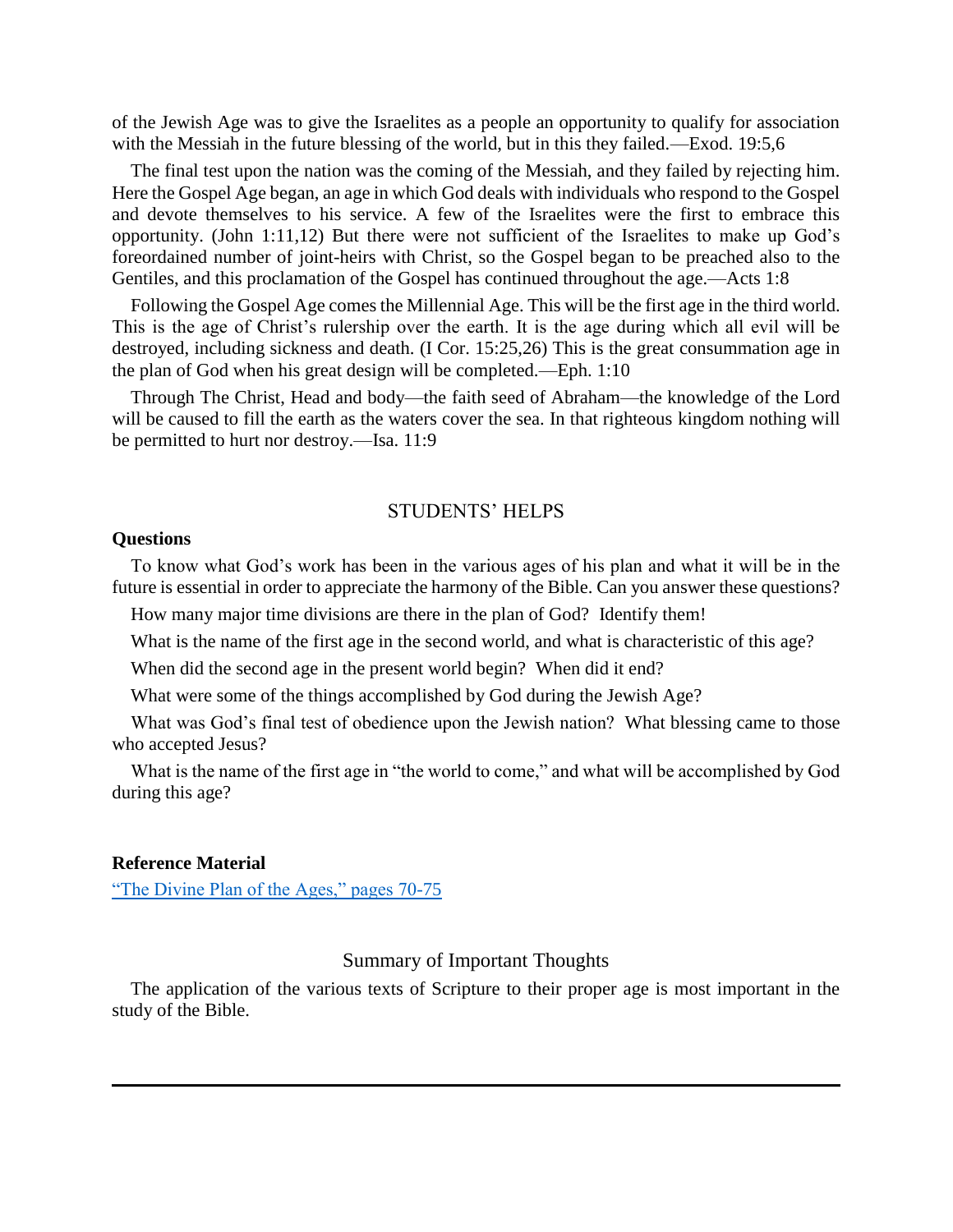

## GOD'S PLAN FOR ALL PEOPLE **Lesson XIII**

## **The Day of the Lord**

THE Bible uses the expression "day of the Lord" (or day of Jehovah) to denote that period in the closing days of this Gospel Age when the hand of God is manifested in the affairs of men. It is properly applied to that part of Christ's second presence during which Satan's world, or social order, is being destroyed, preparatory to the establishment of Christ's messianic earthly kingdom.—I Thess. 5:2,3; II Pet. 3:10

The work of Christ as the Arm of Jehovah in setting aside Satan's social order is described as being accomplished during the "days of the Son of man." (Luke 17:26,27) It is the time when Jesus, "the Son of man," is present, the crumbling of the institutions of the earth being among the signs that he has returned.

This day of the Lord, or Jehovah, is also foretold in the Old Testament, where it is symbolically described as one of clouds and darkness, denoting trouble. (Joel 2:1,2) Daniel described this day as "the time of the end," in which there would be a great "time of trouble."—Dan. 12:1,4

This same period of national and international trouble which denotes the destruction of Satan's world is also described in the Bible as the day of "God's vengeance." (Isa. 34:1-8; Jer. 25:32,33) During this period the sinful and selfish institutions of men, dominated by Satan, are to be destroyed, whereas heretofore these have been allowed to flourish.

At the close of this "day," selfish human authority throughout the earth will be replaced by Divine authority, in the hands of Christ. (Rev. 11:15,17,18) The Bible reveals that in the process of destroying the evil institutions of men the nations become angry, leading to the time of great tribulation foretold by Jesus.—Matt. 24:21,22

The Bible also uses the expression "last days" with reference to these final days of this present Gospel Age, just prior to the establishment in the earth of Christ's righteous kingdom. This kingdom is likened to a great mountain which has a dominating position over all other "mountains" and "hills," symbolic of the "kingdoms of this world." The Bible shows that the people will recognize the authority of Christ's kingdom and through obedience to its laws will find peace and security.—Mic. 4:1-4

Evil will not have been completely destroyed until the closing years of Christ's kingdom. While it is during the day of the Lord that the selfish governmental institutions of men are destroyed in a time of national and international trouble, the work of abolishing all evil will continue during the remainder of the thousand years of the kingdom. Finally all "enemies" will have been destroyed.— I Cor. 15:25,26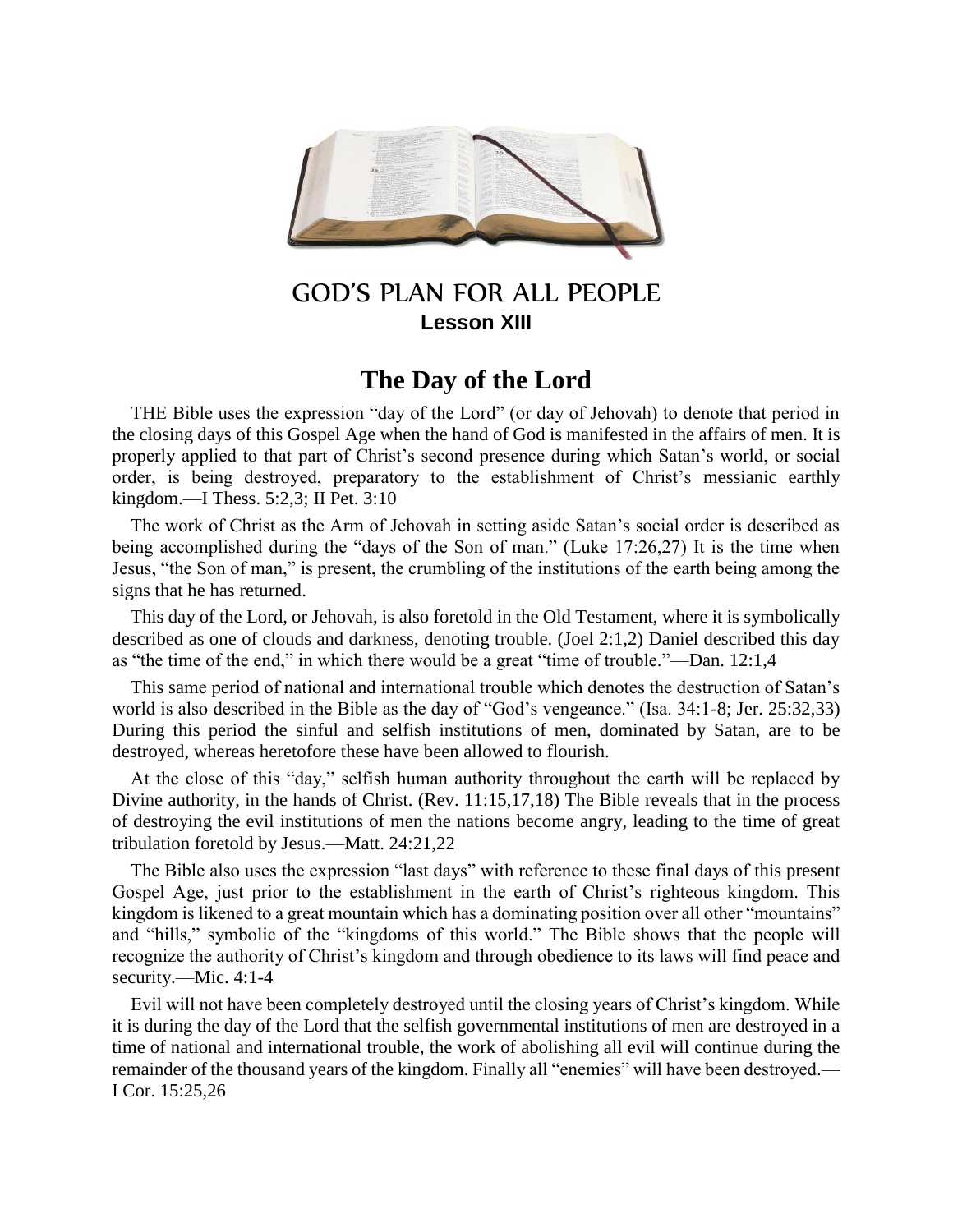### STUDENTS' HELPS

#### **Questions**

In the study of prophecy it is essential to realize that a "day" frequently stands for a long period of time. The proper answers to the following questions will reveal this.

What is "the day of the Lord" referred to in the prophecies of the Bible, and how long is it?

What does the Bible mean by "the days of the Son of man"?

How did the Prophet Joel and the Prophet Daniel describe "the day of the Lord"?

What is the day of "God's vengeance"? Explain what will be accomplished during this prophetic "day."

What are the "last days" mentioned in the prophecies, and what takes place during these "days"? How long will the work of destroying evil continue?

### **Reference Material**

["The Battle of Armageddon," pages 11-20](http://www.bibletoday.com/biblestudies/V4/S01.htm#.Ws-bumaZODc)

### Summary of Important Thoughts

"The day of the Lord," or day of Jehovah, is that period of time in the closing days of the Gospel Age, prior to the establishment of Christ's earthly kingdom, when the selfish, evil institutions of men are to be destroyed in a great time of trouble. It is also described in the Scriptures as the day of God's anger and wrath, and the day of God's vengeance.



GOD'S PLAN FOR ALL PEOPLE **Lesson XIV**

## **Object of Our Lord's Return**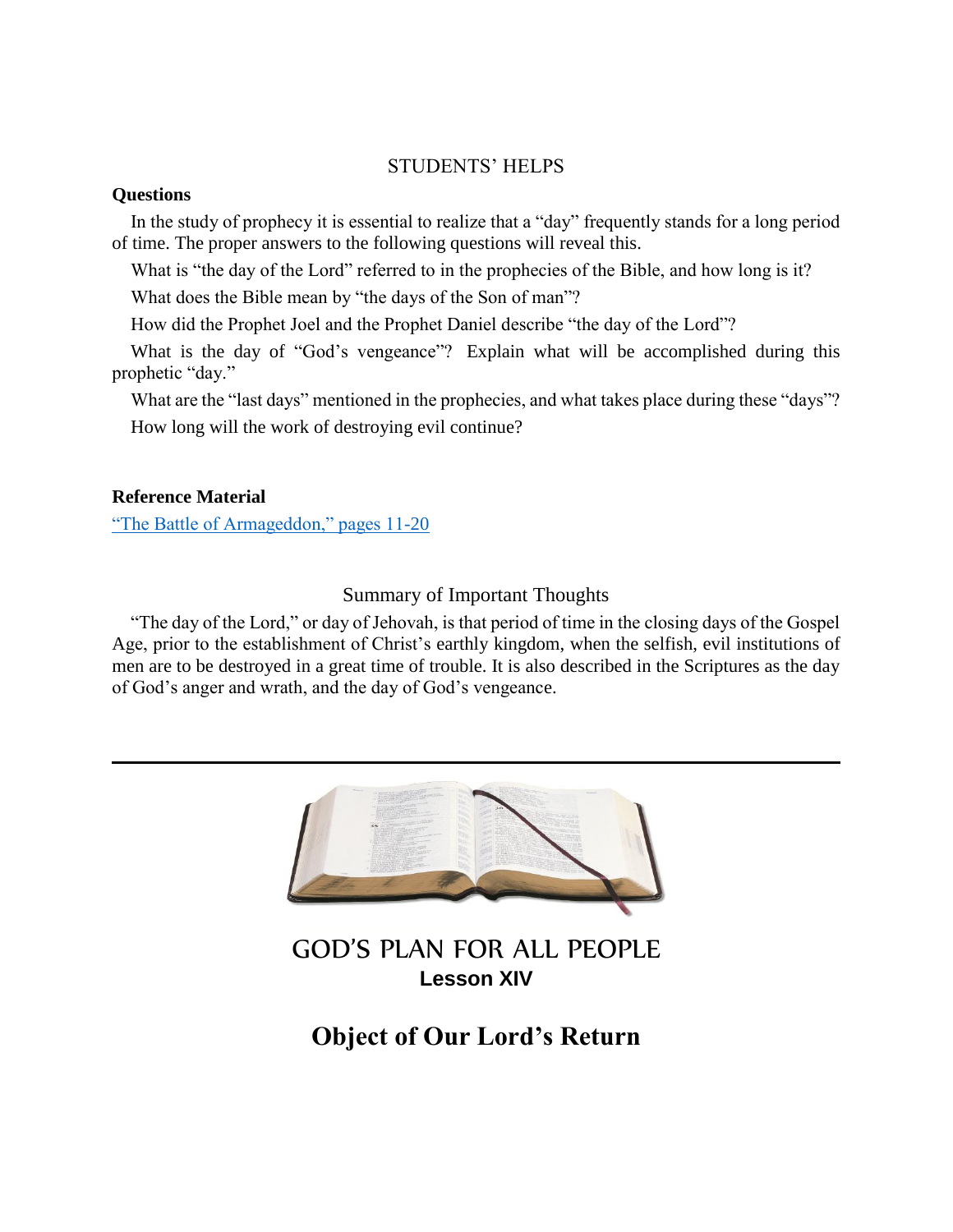IN A former study we learned that Jesus was born into the world as a man in order that he might sacrifice his human life for the sins of the people and thus redeem them from death. It was for this purpose that he gave his flesh, his humanity, for the life of the world.—John 6:51

The work of the Lord in the earth since Jesus' death and resurrection has not been the restoring of the people to health and life on the earth (though this was provided by his death and resurrection) but the selection from mankind of those willing to suffer and die with him, that they might live and reign with him. This company of people is described in the Bible as a "people for his name."— Acts 15:14

However, the Scriptures assure us that, as a result of the redeeming work of Christ, mankind will be restored to life on the earth. Christ returns to earth to accomplish this great work during what the Bible describes as "times of restitution of all things." The Bible informs us that the "times of restitution" have been foretold by all God's holy prophets.—Acts 3:19-21

Isaiah was one of God's holy prophets, and he foretold a day when the people would not say they were sick. (Isa. 33:24) Isaiah also forecast that blind eyes would be opened, and that deaf ears would be unstopped, and that those redeemed by Jesus—"the ransomed of the Lord"—would return from death. (Isa. 35:5,10) In another forecast of the "times of restitution" Isaiah wrote that God would wipe away the tears of the people and that death would be destroyed.—Isa. 25:8

Jeremiah was another of God's holy prophets, and he foretold that children who had died would be restored to life, brought back, that is, from "the land of the enemy."—Jer. 31:15-17

The work of restoring mankind to health and life on the earth will be accomplished through the agencies of Christ's kingdom. This kingdom is symbolized in the Bible by a mountain, "the mountain of the Lord," and the Prophet Micah foretold that in this "mountain," or kingdom of the Lord, the people would learn war no more and that none would make them afraid.—Mic. 4:1-4

In the Old Testament those who have died are likened to prisoners who are held captive. Their awakening from death is described as a release from their captivity. Ezekiel, another of God's holy prophets, using this terminology, foretold the restoration of the Sodomites, the Samaritans, and the Israelites. (Ezek. 16:53) Using this same language the Prophet Jeremiah foretold the restoration of other wicked people of the past.—Jer. 48:47; 49:39

The Prophet Habakkuk foretold that following the return of the Lord the earth would be filled with a knowledge of the glory of the Lord. (Hab. 2:14) All these blessings will come to the peoples of the earth as a result of our Lord's return.

#### STUDENTS' HELPS

#### **Questions**

What was one of the main purposes of Christ's first advent? What has been the work of the Lord in the earth since the death and resurrection of Jesus?

What is one of the main purposes of Christ's return to earth at his second advent? How does Peter describe this future accomplishment?

Cite some of Isaiah's prophecies concerning the "times of restitution of all things."

How do we know that children will be raised from the dead during "the times of restitution"?

What is one of the symbols of Christ's kingdom? What assurance is given us in one of Micah's prophecies in which this symbol is used?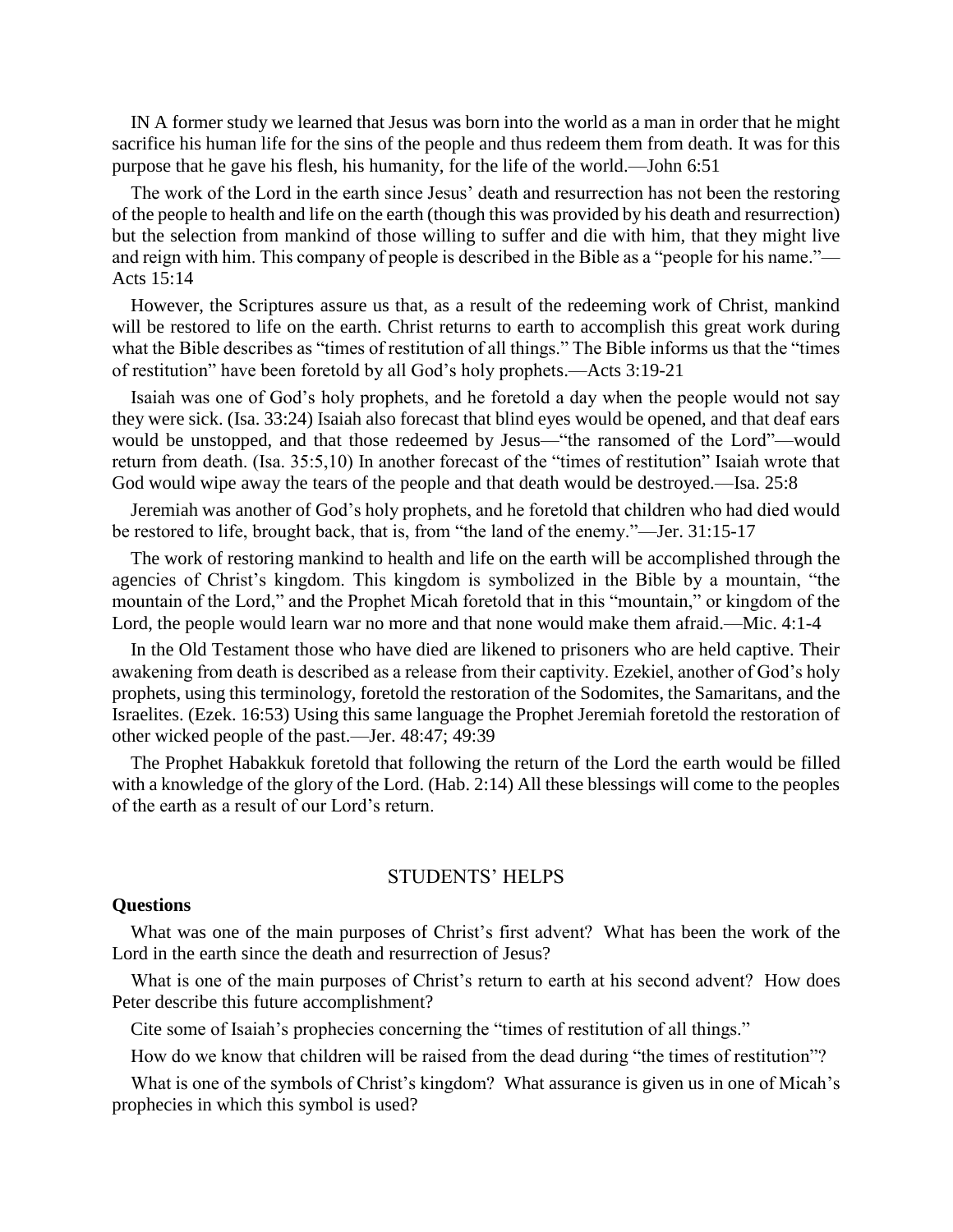How does the Old Testament sometimes describe the dead, and how is their resurrection promised?

When will the knowledge of the Lord fill the earth?

### **Reference Material**

["The Divine Plan of the Ages," pages 93-95](http://www.bibletoday.com/biblestudies/V1/S06.htm#.Ws-cdWaZODc)

Summary of Important Thoughts

Christ does not return to destroy the earth but to restore the people to health and life.



## GOD'S PLAN FOR ALL PEOPLE **Lesson XV**

## **The Kingdom of Christ**

THE kingdom of Christ is a very prominent topic of the Bible. It is sometimes referred to as the kingdom of God, which is appropriate, because it is God who provided for his Son to set up the kingdom in the earth. It is also sometimes referred to as the kingdom of heaven, which emphasizes that this world government of promise is not of human planning and origin but is set up and empowered by the God of heaven.—Dan. 2:44

Some of the promises and prophecies of the Bible pertaining to the kingdom refer to its rulers, while others pertain to its subjects, those who have an opportunity to be blessed through the administration of its righteous laws. Jesus Christ is the great King, or Ruler, in that kingdom.— Zech. 9:9,10; Rev. 19:16; John 18:37

Associated with Jesus as rulers in his kingdom will be those who, during the Gospel Age, have denied themselves and faithfully taken up their cross to follow him, willingly drinking of his cup of suffering. These are spoken of in the Scriptures as those who suffer and die with Jesus and as being raised from the dead to live and reign with him.—Rev. 20:4

Jesus and his followers will not rule as human kings but as Divine, and they will be invisible to human eyes. (Col. 1:13-15) The assurance is given the followers of Jesus that they shall be like him.—I John 3:1-3; II Pet. 1:4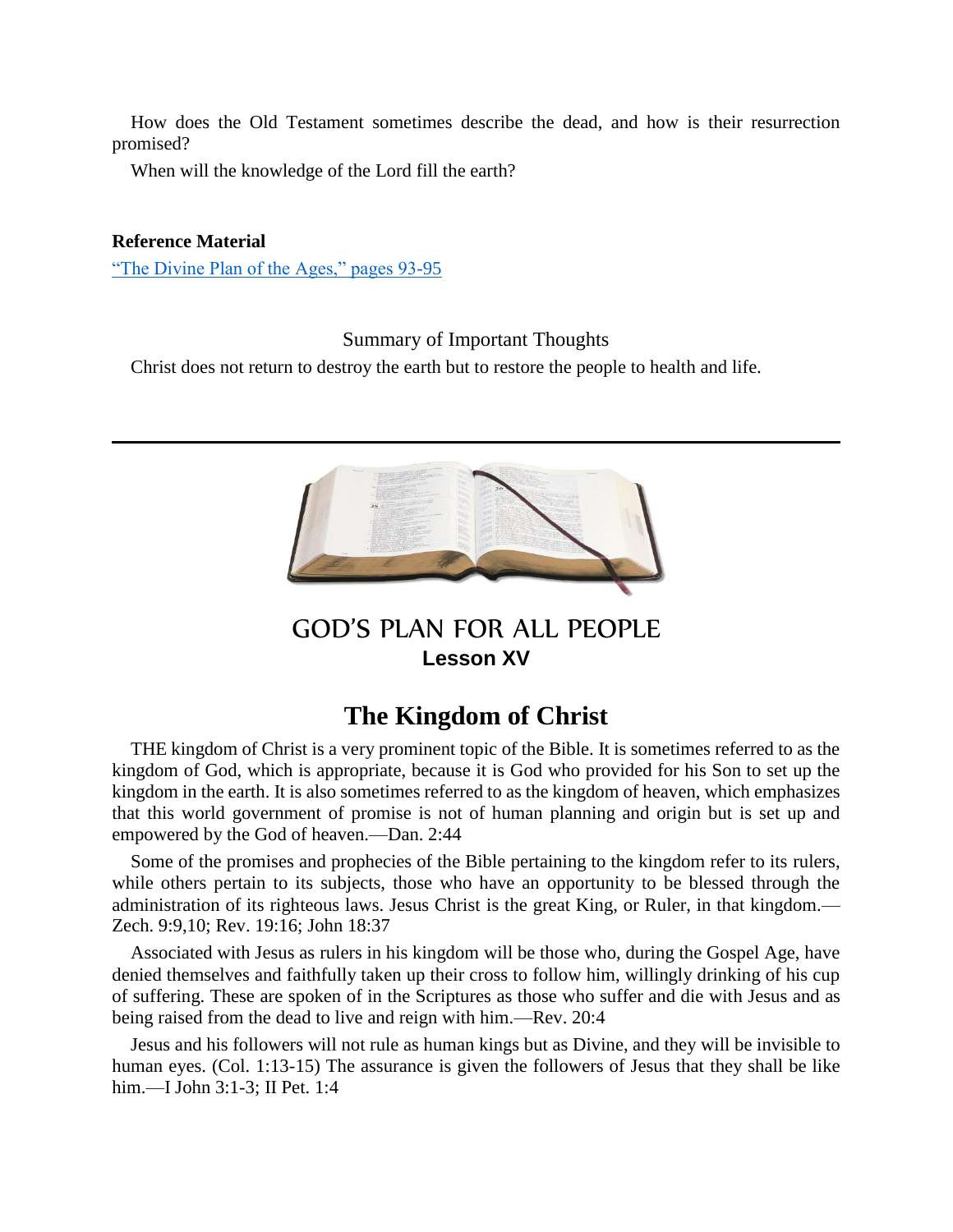One of the illustrations the Bible gives of the change of nature from human to Divine is being "born again." Jesus explained to Nicodemus that those who are born again are invisible and powerful, like the wind. (John 3:6-8) The birth from human to spirit nature takes place in the resurrection; and when Jesus was raised from the dead he was able to go and come invisibly, appearing to his disciples only when he wished to do so.

In the kingdom of Christ these invisible and powerful kings, or rulers, will be represented on the earth and among men by the faithful servants of God who suffered and died for righteousness' sake prior to the first advent of Jesus. These are referred to in the Bible as the "fathers," and the promise is that they are to be made "princes in all the earth."—Ps. 45:16

The Apostle Paul explains that these faithful servants of God in ancient times will be brought forth from death perfect, in what he describes as a "better resurrection." (Heb. 11:35,39,40) Paul mentions the names of a few of these ancient worthies, but the Scriptures indicate that there are many others of those in former ages who proved their loyalty to God and will be used in the kingdom. Jesus also referred to the ancient worthies and to their place in his kingdom.—Matt. 8:11; Luke 13:28,29

"It is through these two phases of the kingdom that the promise to Abraham is to be verified— 'In thee and in thy seed shall all the families of the earth be blessed.' 'Thy seed shall be as the sand of the sea, and as the stars of heaven'—an earthly and a heavenly seed, both God's instruments of blessing to the world. … This root-covenant [Rom. 11:17] bears these two distinct kinds of branches, each of which in the resurrection will bear its own distinct kind of perfect fruitage—the human and spiritual classes in kingdom power." (A)

### STUDENTS' HELPS

#### **Questions**

Mention different ways in which the messianic kingdom is described in the Bible, and explain.

Who will be the subjects in the kingdom, and who will be the great King?

Who will be associated with Jesus as kings in his kingdom?

Will Jesus and his joint-heirs rule in the earth as humans? Explain.

What is one of the illustrations the Bible gives of the change from human to spirit nature?

Who will serve as the human and visible representatives of the spiritual rulers in Christ's kingdom?

Will the ancient worthies be imperfect when they are raised from the dead?

#### **Reference Material**

["The Divine Plan of the Ages," pages 288-292;](http://www.bibletoday.com/biblestudies/V1/S14.htm#.Ws-dbmaZODc) ["The Battle of Armageddon," page 625, par. 1,2](http://www.bibletoday.com/biblestudies/V4/S13.htm#.Ws-dlmaZODc)

Summary of Important Thoughts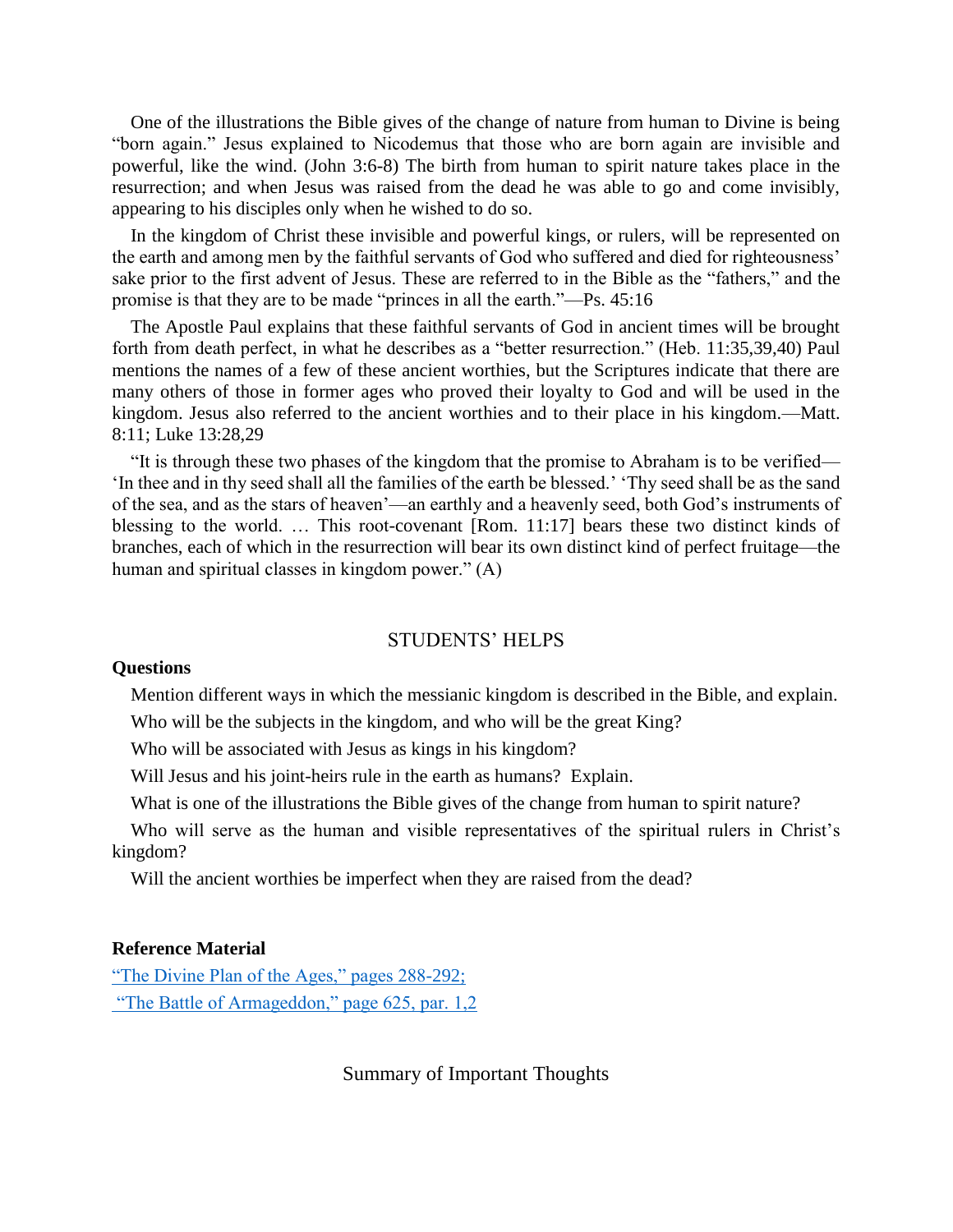There will be rulers and subjects in the kingdom of Christ. The principal rulers will be spiritual and invisible to men, but they will have human representatives.



## GOD'S PLAN FOR ALL PEOPLE **Lesson XVI**

## **Subjects of Kingdom Blessed**

THE subjects of Christ's kingdom will be the people of the whole world, including those who have died, with the exception of those who, during the time they lived, proved worthy to be among either the spiritual or earthly rulers in the kingdom. Their blessings will consist of all the good things which properly belong to humans who desire to be in harmony with the righteous laws of their Creator. (Ps. 145:16) These blessings are fittingly referred to in one of the promises of the Bible as a "feast."—Isa. 25:6

There are many heretofore unobtainable blessings for which the human race has yearned and struggled. One of these is peace. The people of all nations have longed for a time when there would be no more wars, and God has promised that through the agencies of Christ's kingdom peace will be established—universal and eternal peace.—Ps. 46:9,10; Isa. 2:3,4; 9:7

Throughout the ages there has always been a great deal of uncertainty with many concerning their economic needs. While in America Social Security has eased these tensions to some extent, the problem is far from solved on a global basis. Only Christ's kingdom will bring the real solution. Under the laws of that kingdom, equitable and happy conditions will exist for all.—Mic. 4:4; Ps. 72:11-13; Isa. 65:21,22

Another contributing cause of human unhappiness has been the wide conflict of opinion with respect to God and religion. In every age this has led to bitter hatred and persecution. In many countries today efforts are being made to solve this problem, but at best these lead only to surface agreements of unity. However, through the administration of Christ's kingdom this problem will be completely and eternally solved.

God's promises assure us that he will write his law in the hearts of the people and that all shall truly know him.—Jer. 31:31-34

We are also assured that the Lord will turn a pure message of truth to the people, upon the basis of which all will serve him unitedly. (Zeph. 3:9) We are informed that then the knowledge of the Lord will fill the earth as the waters cover the sea.—Isa. 11:9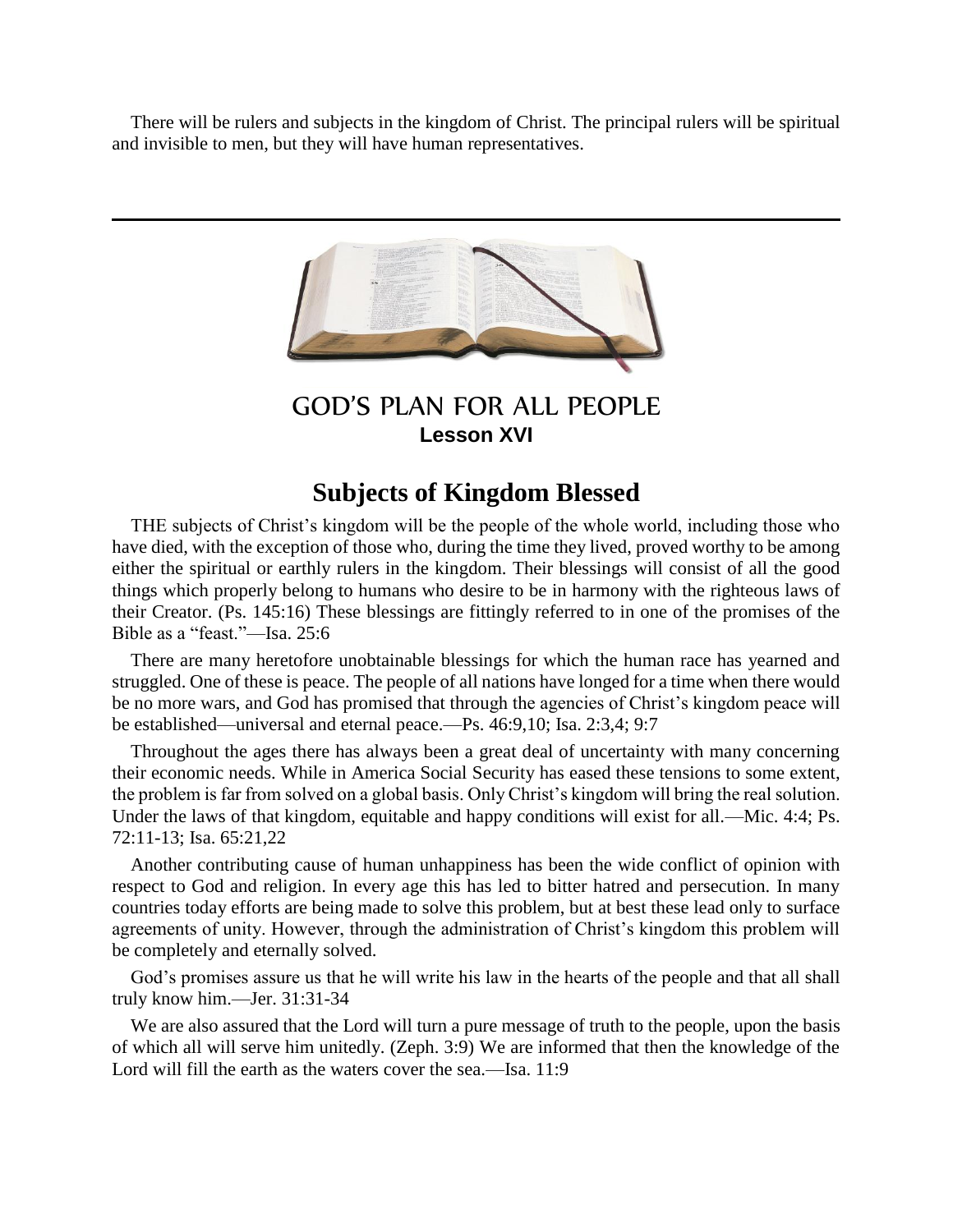All these blessings, wonderful as they are, would be of no permanent value if the people continued to become ill and die; so the Scriptures assure us that the problem of sickness and death will also be solved. This plague upon the human race will be destroyed.—Isa.  $33:24$ ;  $25:8$ ; I Cor. 15:25,26

The blessings of Christ's kingdom will be extended to those who are dead, for they will be awakened from the sleep of death. (Dan. 12:2; John 5:28,29) The entire dead world of mankind has been ransomed by the death of Jesus, and we are promised that the ransomed of the Lord are to return from death. (Isa. 35:10) This will include the wicked as well as the righteous.—Acts 24:15

### STUDENTS' HELPS

#### **Questions**

Who will be the subjects of Christ's kingdom, and what blessings will they receive? How does the Bible symbolize these blessings?

Quote scriptures to prove that Christ's kingdom will give peace to all mankind.

Will the subjects of Christ's kingdom need to have any fears concerning their food, clothing, and shelter?

Will religious controversy continue during Christ's kingdom on earth? Quote some of the texts of the Bible on this question.

Will Christ's kingdom remove the plague of sickness and death?

Will those who have died have an opportunity to enjoy the blessings of Christ's kingdom?

#### **Reference Material**

["The Divine Plan of the Ages," pages 111-114](http://www.bibletoday.com/biblestudies/V1/S06.htm#.Ws-fymaZODc)

#### Summary of Important Thoughts

The blessings of Christ's kingdom will be so all-comprehensive and satisfying that the Bible likens them to a "feast of fat things" which the Lord will make for all people.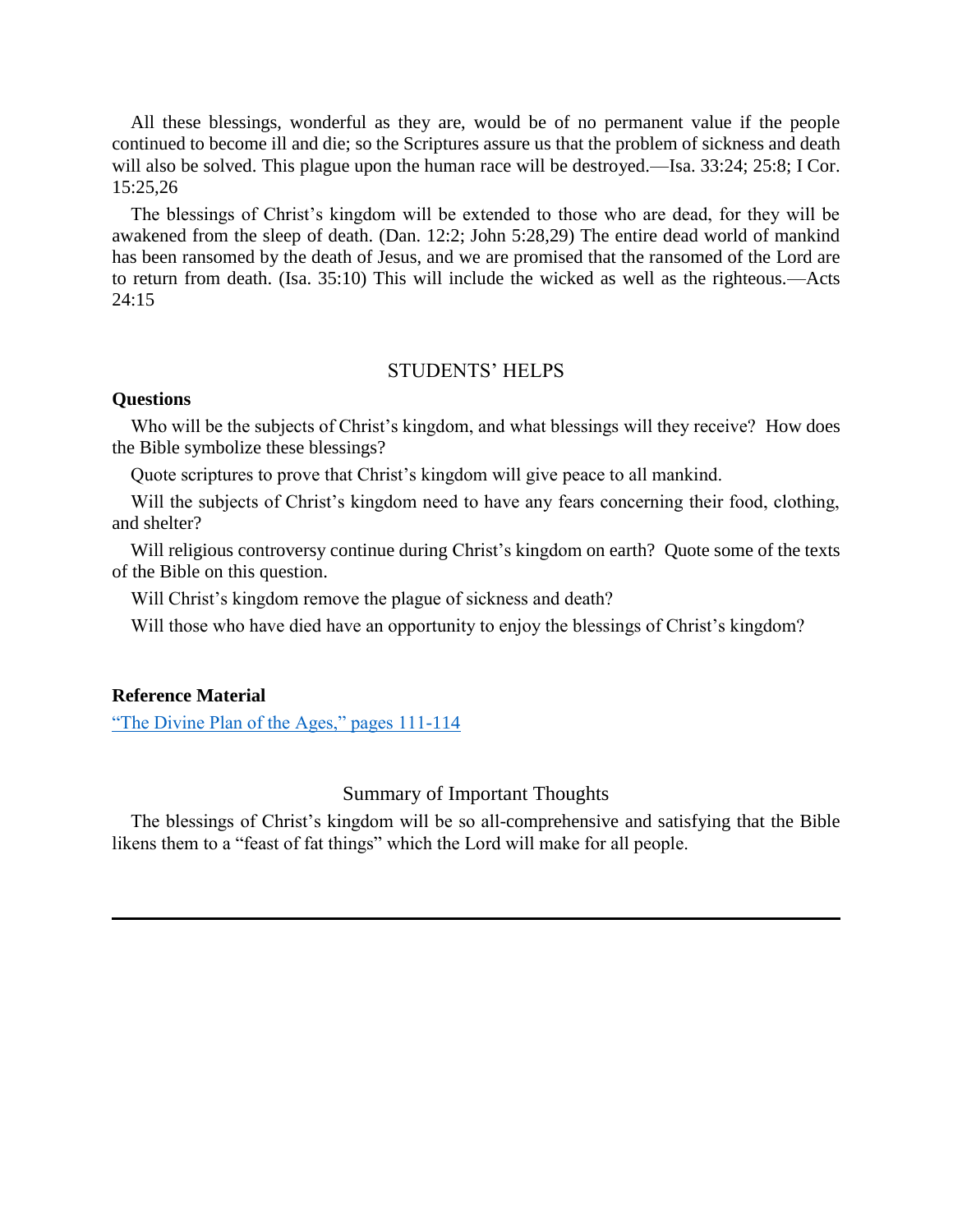

## GOD'S PLAN FOR ALL PEOPLE **Lesson XVII**

## **God Tests His People**

IT IS the will of God that all his intelligent creatures shall enjoy everlasting life. Humans are now dying, not because they were created to die, but because of sin. None will be granted everlasting life until he has proved worthy by obedience to Divine law.

Our first parents had the test of obedience placed before them. (Gen. 2:16,17) They failed to pass this test, so they were sentenced to death. (Gen. 3:17-19) Through the law of heredity the penalty of death passed on to Adam's posterity, so the entire human race became a dying race.— Rom. 5:12

However, through Christ, God's love had made provision for the release of mankind from the original death penalty and for each member of the human race individually to have an opportunity to prove worthy of everlasting life. (John 3:16) Jesus did not come into the world to condemn the people, but that all might have an opportunity to live.—John 3:17

This opportunity will be given to the world in general in a future period of time described in the Bible as a day of judgment. (Acts 17:31) This day, or period of judgment, or testing, will be a time of enlightenment, when the people will learn righteousness.—Isa. 26:9; Ps. 96:10-13

With the exception of the generation living at the beginning of this future period of testing, it will be necessary for mankind to be awakened from the sleep of death in order to be enlightened concerning the Divine will for them. The impartation of this knowledge to the world of mankind is represented in the Bible as being accomplished by the opening of "books," and those who obey the things written in these books are said to have their names enrolled in the "book of life."—Rev. 20:12

Christ will be the great Judge during the world's judgment day. He is described in the Bible as "that Prophet," or teacher, and the information is given that those who will not obey that Prophet will be destroyed. (Acts 3:23) This destruction of the willfully wicked is described in the Bible as the "second death," which is symbolized by a "lake of fire."—Rev. 20:14,15

Jesus made a promise of the resurrection of the dead in which he spoke of the righteous—those who have "done good"—coming forth to life, and the unrighteous—those who have "done evil" coming forth to judgment. (John 5:28,29, *RSV*) One group of the righteous will be made up of the faithful servants of God, from Abel to the first advent of Jesus. These will come forth in "a better resurrection." (Heb. 11:35) The faithful of the present age will also come forth to life—even to immortal life—in "the first resurrection."—I Cor. 15:53; Rom. 2:7; Rev. 20:6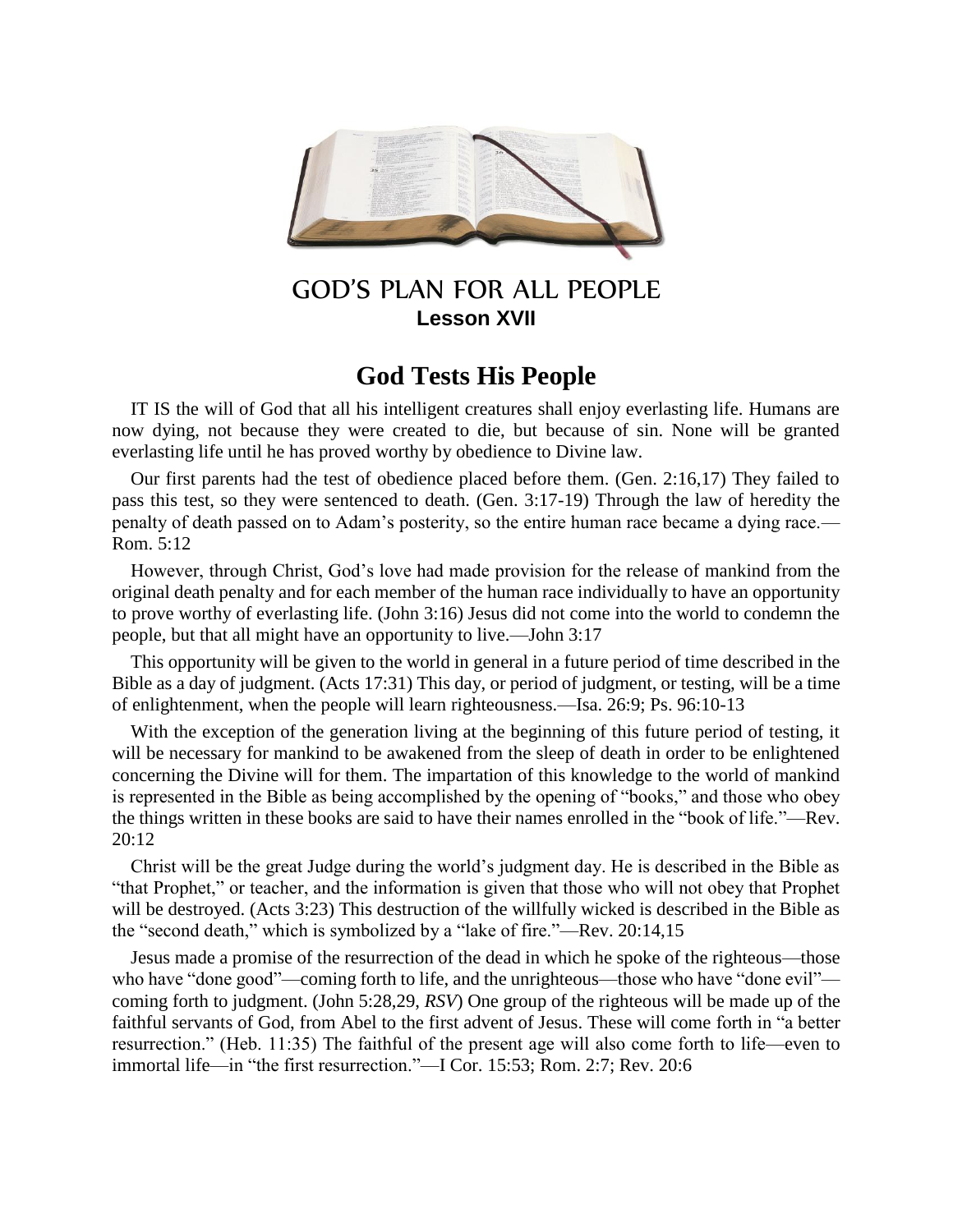The ancient worthies, who will not come into the future judgment, will be the representatives of the Christ in the work of judging the world. (Ps. 45:16; Matt. 8:11) The faithful followers of Jesus during the present age will come forth in the resurrection to be associated with Jesus as co-judges of the world of mankind, and these will be represented on earth by the ancient worthies.—I Cor. 6:2

### STUDENTS' HELPS

#### **Questions**

What is the condition upon which any of God's intelligent creatures may enjoy everlasting life? How has this been demonstrated throughout the earth since the days of Eden?

What provision has God made to give life to the condemned and dying world?

When will the world in general be given an opportunity to learn and obey the will of God?

How will those who have died throughout the ages be given a knowledge of the truth?

How is the impartation of knowledge to the world illustrated in the Book of Revelation?

Who will be the great Judge of the world, and what will happen to those who disobey him?

What did Jesus say about the resurrection of the righteous and the unrighteous?

What part will the followers of Jesus have in the future work of judgment? Who will then be the human representatives of Christ and his true church?

#### **Reference Material**

["The Divine Plan of the Ages," pages 143-147](http://www.bibletoday.com/biblestudies/V1/S08.htm#.Ws-hfmaZOWY)

### Summary of Important Thoughts

No one will have eternal life until proved worthy of it. Some have proved worthy in this life, and the remainder will be given a future test.



GOD'S PLAN FOR ALL PEOPLE **Lesson XVIII**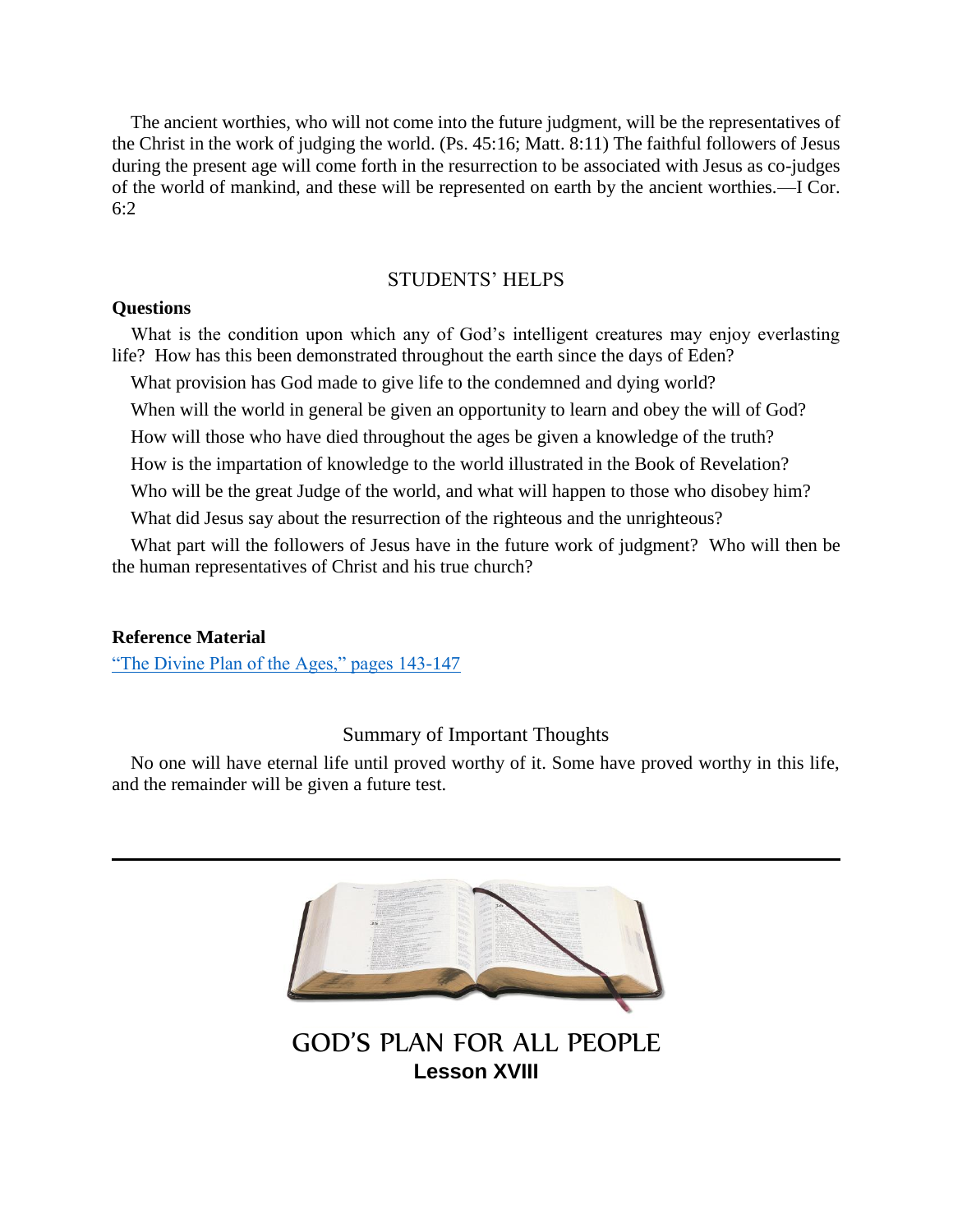## **The First Resurrection**

THE Apostle Paul wrote that, unless there is a resurrection of the dead, even Christians perish in death. (I Cor. 15:16-18) This means that all hope of life beyond the grave depends upon the dead being restored to life in the resurrection. But all the dead are not to be resurrected at the same time, nor will all be restored to the same plane of life. In the resurrection some will be given spiritual bodies and some, human bodies.—I Cor. 15:38,40-42

Those who receive a spiritual body in the resurrection will inherit a heavenly home. (I Pet. 1:3- 5) These are the footstep followers of Jesus, who, inspired by the heavenly promises of the Bible, set their affections on things above, and "run" for "the prize of the high calling of God in Christ Jesus."—Col. 3:1-3; Phil. 3:10-14; Heb. 12:1

The followers of Jesus, together with him, are described by the Apostle Paul as "the firstfruits" of the resurrection. (I Cor. 15:23) We know that the faithful followers of the Master are included in the "firstfruits" class because the Apostle James and the Apostle John testify to this effect.— James 1:18; Rev. 14:4

One of the Divine purposes in exalting the faithful followers of the Master to the spiritual plane of life is that they might reign with Christ during his thousand-year kingdom. In this connection they are said to be brought forth from death in "the first resurrection."—Rev. 20:6

This "little flock" who will thus receive this exalted position in the kingdom will be raised up to the highest plane of spiritual life, which is referred to in the Bible as "the Divine nature." (Luke 12:32; II Pet. 1:4) They are to receive immortality. (Rom. 2:7; I Cor. 15:54) Humans do not, by nature, possess immortality; but, as the Scriptures so clearly set forth, it is bestowed upon the faithful followers of Jesus as a reward when they are brought forth in "the first resurrection."

The Bible refers to this highest of all planes of existence as the "crown" of life and of righteousness. (Rev. 2:10; II Tim. 4:8) The way that leads to this high exaltation with Jesus is one of sacrifice and suffering. It is a way that is not pleasant to the flesh, but the end will be glorious for all those who are faithful—faithful even unto death.

God's grace and strength is especially bestowed upon those who walk in the narrow way of sacrifice. The Bible assures us that the same mighty power which raised Jesus from the dead is employed on behalf of all his faithful followers. This is true during the present time, when they are laying down their lives in sacrifice; and it will also be true, as it was with Jesus, that Divine power will raise them up in the resurrection, high above every other creature in the universe.— Eph. 1:16-23

The plan of God for the faithful followers of the Master is truly wonderful and inspiring. Let us give thanks that our loving Heavenly Father has called us to this "heavenly calling." Let us endeavor to be faithful day by day.—Heb. 3:1; Luke 9:23

#### STUDENTS' HELPS

#### **Questions**

Perhaps you have not realized that the Bible refers to a special resurrection of the true followers of Jesus. If not, these questions will be of special interest to you.

Why would Christians perish in death if there were no resurrection of the dead? Will all who are raised from the dead be given the same kind of bodies?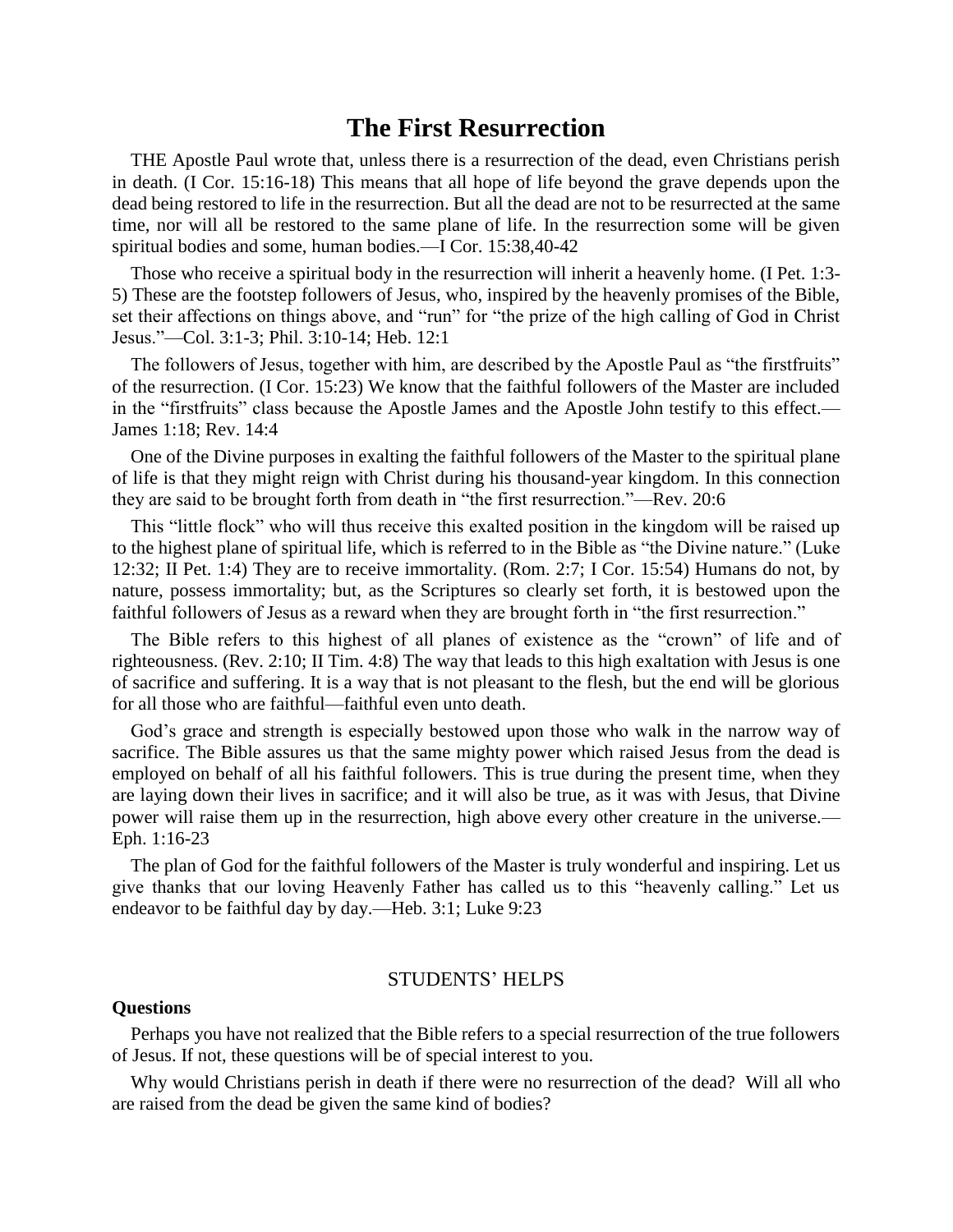How does the Bible describe the home to be inherited by Christians?

How do we know that the followers of the Master are included in "the firstfruits" of the resurrection?

What is one of the purposes of God in exalting Christians to a spiritual plane of life in the "first" resurrection?

How does the Bible describe the plane of life to which Christians are exalted? Why is it called a "crown" of life?

How can we be sure that if we are faithful we can attain to this high plane of life with Jesus?

### **Reference Material**

["The Atonement Between God and Man," pages 394-396](http://www.bibletoday.com/biblestudies/V5/S13.htm#.Ws-ijGaZOWY)

### Summary of Important Thoughts

Only those who are brought forth in "the first resurrection" are to receive "glory and honor and immortality."



GOD'S PLAN FOR ALL PEOPLE **Lesson XIX**

## **The Better Resurrection**

THE kingdom of God, or the kingdom of Christ, as discussed in the Bible, consists of both rulers and subjects. The Bible reveals that the chief rulers in the kingdom are Jesus and his church, his faithful footstep followers. These will be on the Divine plane of life, invisible to human eyes. However, these spiritual rulers will be represented here on earth by perfect humans, raised from the dead in what the Bible describes as a "better resurrection."—Heb. 11:35

Those to receive this blessing of the "better resurrection" are the faithful servants of God who proved their absolute devotion to God and to his principles of righteousness prior to the first advent of Jesus. (Heb. 11) The first of these was righteous Abel, and the last was probably John the Baptist, who Jesus said would not be in the kingdom of "heaven," meaning the spiritual, or heavenly, phase of the kingdom.—Matt. 11:11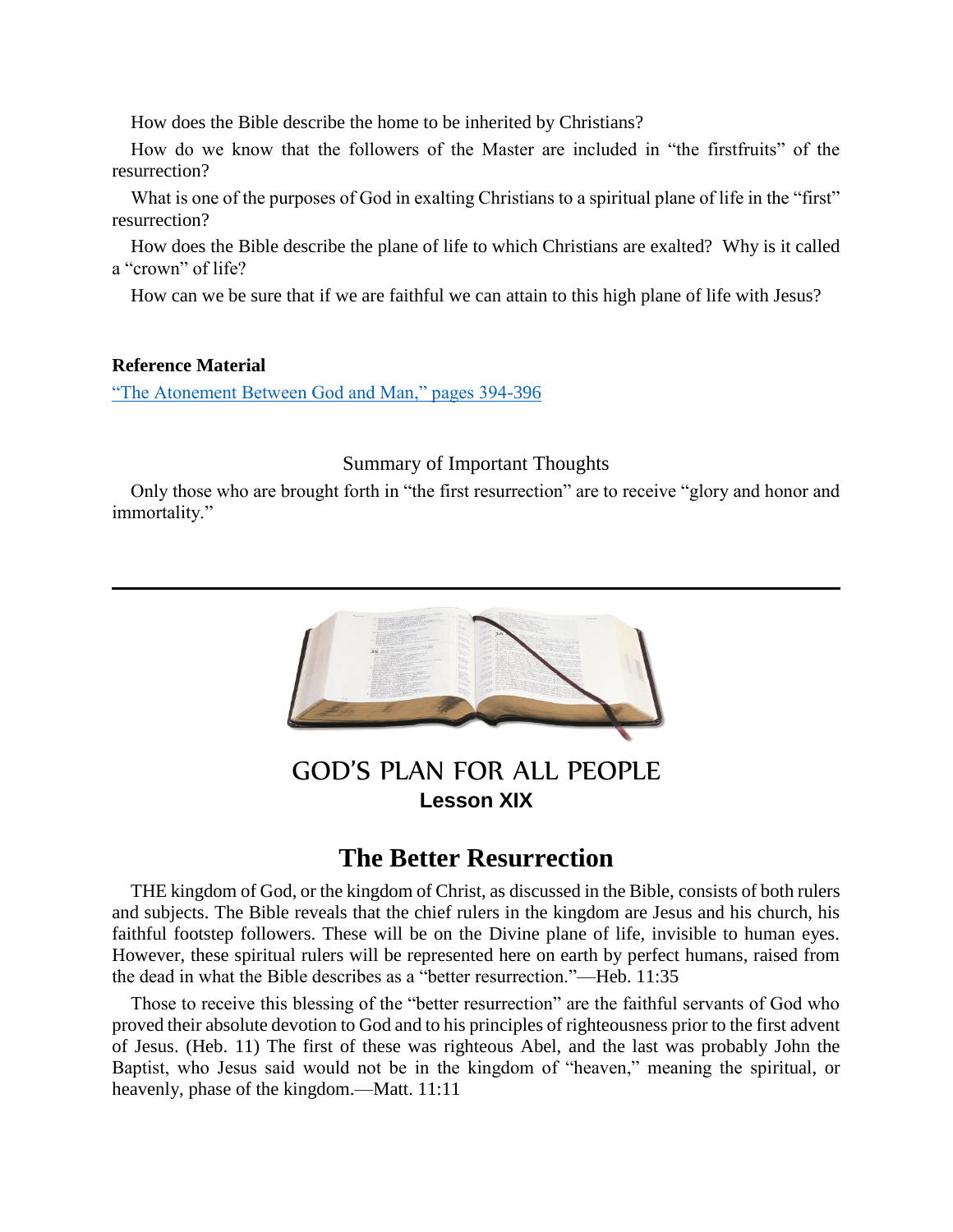Jesus said to the people of Israel of his day that they would see and sit down with Abraham and Isaac and Jacob and all the prophets. (Matt. 8:11; Luke 13:28,29) This implies that the people of Jesus' day will have been raised from the dead and that the ancient worthies, who will be the earthly representatives of the spiritual phase of the kingdom, will also have been raised from the dead, having proved their worthiness of this exalted position in the kingdom by their loyalty to God in the severe tests to which they were subjected.

The Bible indicates these ancient worthies will be raised to perfection, "made perfect." However, this "better resurrection" of the earthly representatives of the kingdom must await the completion of the spiritual class and their resurrection to "glory and honor and immortality," this being the "better thing" which the followers of the Master will receive.—Heb. 11:39, 40; Rom. 2:7

In another promise of the "better" resurrection of those who will serve as the human representatives of Christ throughout His kingdom reign, we are informed that they will shine "as the stars forever and ever." This is in contrast with the much brighter shining of those who will be the spiritual rulers in the kingdom, which will be "as the brightness of the firmament," or "as the sun."—Dan. 12:3; Matt. 13:43

The shining of both these classes is symbolic of the fact that through the spiritual and earthly phases of the kingdom the knowledge of the Lord will be caused to fill the earth as the waters cover the sea.—Isa. 11:9

During the forty years of Moses' service as a deliverer and lawgiver, the people's contacts with him were largely through "counselors." Later, during the period of the judges, they were ruled through judges whom the Lord raised up to them. These circumstances are employed by the Lord to illustrate his future use of the ancient worthies, whom he will raise up in the "better resurrection" to be judges and counselors. (Isa. 1:26) These will surely be wonderful servants of the people.

#### STUDENTS' HELPS

#### **Questions**

The faithful servants of God of past ages are to be restored to life on the earth and to be the human executives of a new world government under Christ. The answers to the following questions will reveal this important truth of the Divine plan.

Who will be the invisible rulers in the kingdom of God? Who, on the earth, will represent the spiritual rulers in Christ's kingdom, and how is their resurrection described?

What is implied by Jesus' statement that the ancient worthies will be seen here on earth in the kingdom?

What did Paul mean concerning the ancient worthies in his statement that they would be "made perfect"?

What is implied by the promise that the ancient worthies will "shine" when raised from the dead?

What did the Prophet Isaiah mean by the promise that judges and "counselors" would be raised up in the kingdom?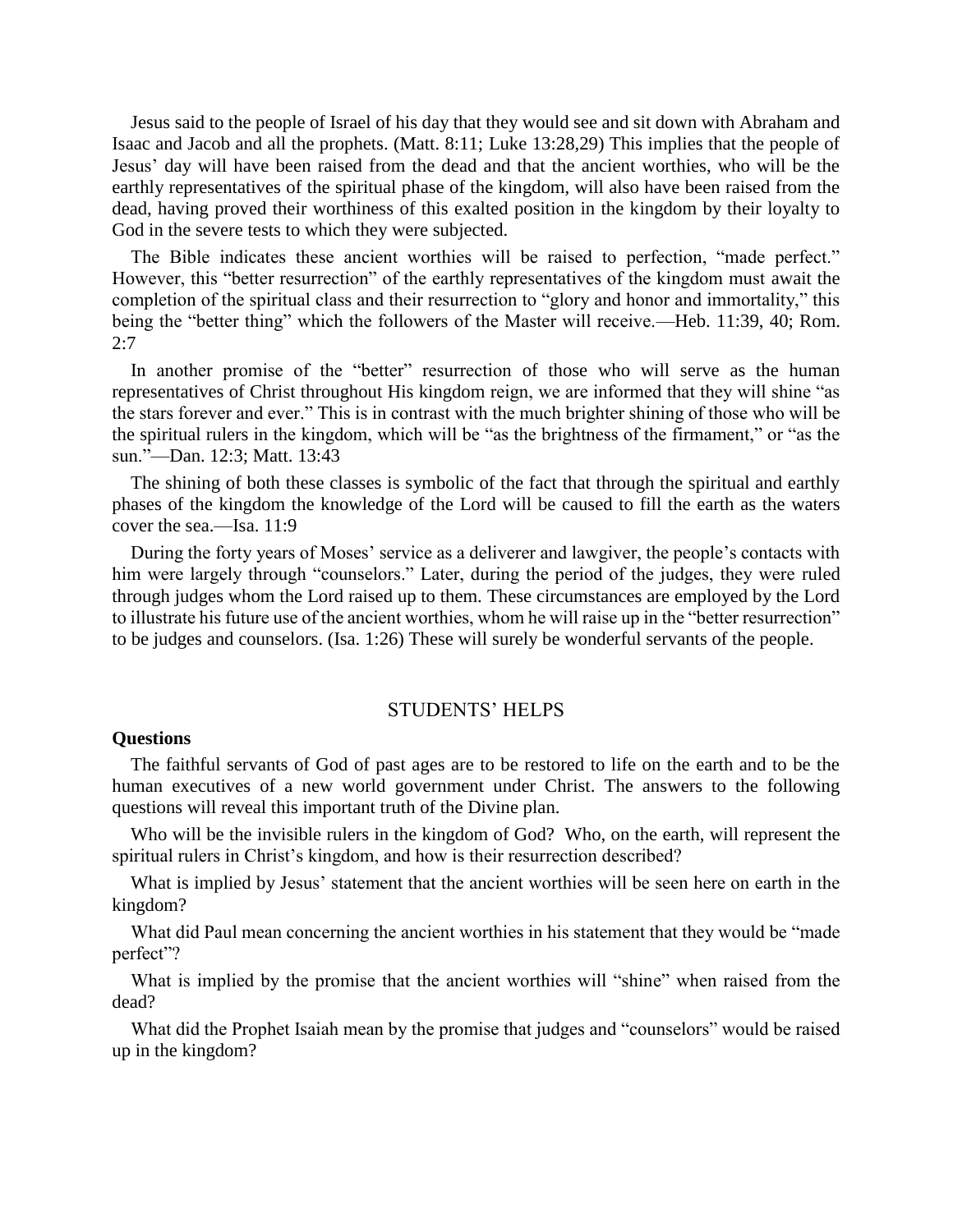#### **Reference Material**

["The Divine Plan of the Ages," pages 288-292](http://www.bibletoday.com/biblestudies/V1/S14.htm#.WtDQKGaZODc)

#### Summary of Important Thoughts

There will be two parts in the ruling phase of the kingdom of Christ—the spiritual and the earthly. The earthly rulers will be the ancient worthies, and the spiritual, Jesus and his faithful followers.



GOD'S PLAN FOR ALL PEOPLE **Lesson XX**

### **The General Resurrection** PART I

THE whole world of mankind will be awakened from the sleep of death in the general resurrection, with the exception of the overcoming classes who will previously have been resurrected; the ones, that is, who have "done good." (John 5:28,29) Those awakened from death in the general resurrection are described by Paul as the "unjust." (Acts 24:15) These are "unjust," or unjustified, because, through lack of understanding or opportunity, they had never fully given themselves over to do God's will.

The general resurrection of the dead is taught in the Old Testament as well as in the New Testament, although the word resurrection does not appear in the Old Testament. One of the words used in the Old Testament to describe the resurrection is "return." In a prayer, Moses used this word to describe his hope of the resurrection.—Ps. 90:3

The dead are to be restored to life because they have been redeemed, or "ransomed," by the blood of Christ. The Prophet Isaiah wrote of the time when the "ransomed of the Lord" would "return."—Isa. 35:10

The word "return" is also used by the Prophet Ezekiel to describe the awakening of the dead. Ezekiel foretold the "return" from death of the Israelites, the Sodomites, and the Samaritans, assuring us that they will be restored to "their former estate" of life.—Ezek. 16:55

The Prophet Jeremiah records a promise by the Lord which assures mothers that children who die will be restored to life. (Jer. 31:15-17) In this promise, the living and the dead are poetically represented as dwelling in two different countries, or lands. The restoration to life is described as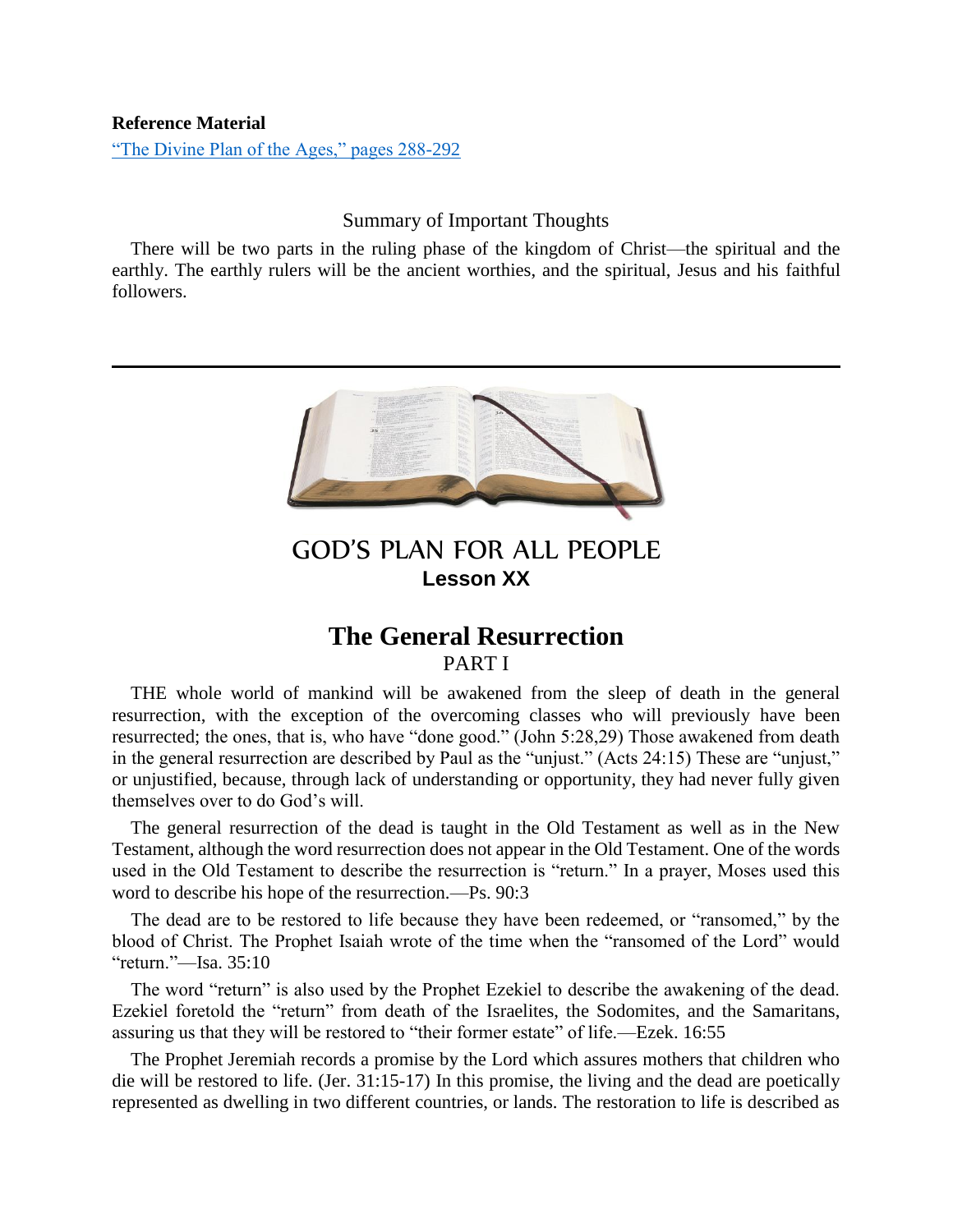a crossing over the border from the land of death to the land of life. The expression "come again" is used to denote this return to the land of the living.

In the Old Testament the restoration of the dead is also likened to an awakening from sleep. (Dan. 12:2) In this promise the dead are spoken of as sleeping in the dust of the earth. This language takes our minds back to the Genesis record of man's disobedience and condemnation to death, when the Lord told Adam that he would return to the dust. (Gen. 3:19) The promise that those who sleep in the dust of the earth shall awake indicates that all who were condemned to death through Adam will be restored to life through Christ.—I Cor. 15:21-23

On more than one occasion Jesus referred to those who had died as being asleep. A ruler in Israel besought Jesus to restore his dead daughter to life. When Jesus arrived at the home, he said that the girl was not dead but asleep. (Matt. 9:24-26) Jesus restored the dead girl to life, thus, symbolically speaking, awakening her from sleep. This was an illustration of the general resurrection of the dead, when all who sleep in death will be awakened.

Jesus also referred to the dead Lazarus as being asleep and told his disciples that he was going to awaken him out of sleep. (John 11:11-14) Returning to Bethany, and to the home of Martha and Mary, the sisters of Lazarus, Jesus called him forth from death, thus providing another illustration of the general resurrection.—John 11:43,44

#### STUDENTS' HELPS

#### **Questions**

The only hope of life beyond the grave is based upon the promises of God to restore the dead to life, but do you realize how many promises of the resurrection there really are in the Bible?

Who are to be raised from the dead in the general resurrection?

What is one of the words used in the Old Testament to describe the resurrection of the dead? Which prophets use this word?

Explain the illustration used in Jeremiah pertaining to the living and the dead. In this promise, how is the resurrection described?

How did the Lord describe the awakening of the dead to the Prophet Daniel, and what is implied by sleeping in the dust of the earth?

Cite and comment on two instances in which Jesus referred to the dead as being asleep.

#### **Reference Material**

["The New Creation," pages 712-718](http://www.bibletoday.com/biblestudies/V6/S17.htm#.WtDRImaZODc)

#### Summary of Important Thoughts

The Bible's teaching concerning the resurrection of the dead is not confined to the New Testament. In addition to the word "resurrection," the Bible uses several other words to convey the idea of the dead being restored to life. This promised resurrection of the dead is the only hope of life beyond the grave.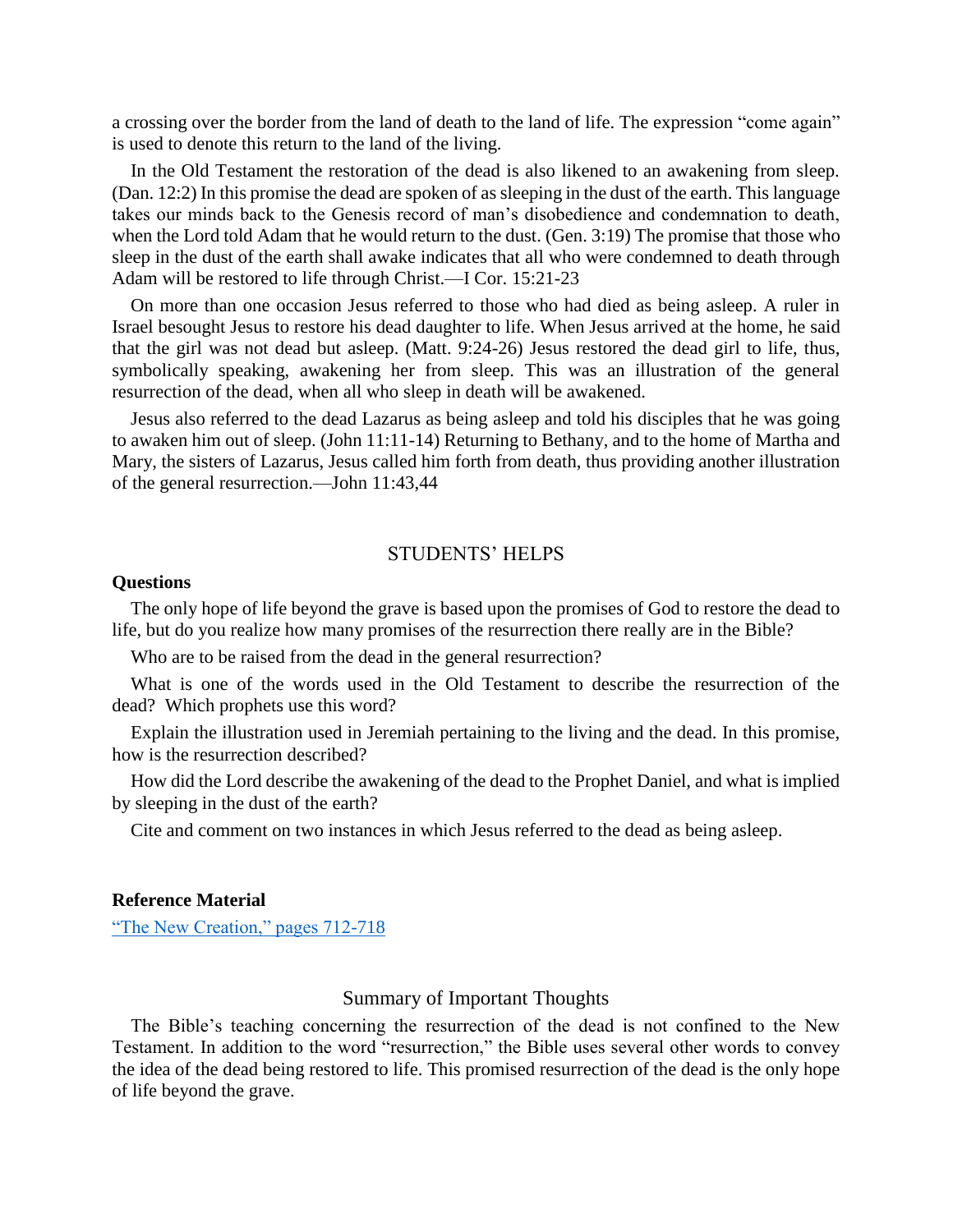

## GOD'S PLAN FOR ALL PEOPLE **Lesson XXI**

## **The General Resurrection** PART II

THE Bible speaks of those who have died as being prisoners of death. (Job 3:17-22) In this illustration of death, the resurrection of the dead is referred to as a releasing of prisoners. (Isa. 49:9) The hell of the Bible is the state of death, and Jesus informs us that he has the keys of hell and of death (Rev. 1:18); and we are assured by the Bible that the gates of hell, the great prison of death, will be opened and that hell will give up its dead.—Matt. 16:18; Rev. 20:13

In keeping with the idea that the dead are prisoners of death, the Bible speaks of their awakening from death as a "return" from their "captivity." Sometimes the expression, "bring again," is used in this connection.—Ezek. 16:53; Jer. 48:47; 49:6,39

The resurrection of the dead is to be brought about through Christ (I Cor. 15:21,22); and in keeping with the thought of captives being released from prison, the Apostle Paul speaks of Christ in his own resurrection as leading a multitude of captives. (Eph. 4:8, *margin*) This "multitude of captives" will be awakened from death as humans to live as humans on the earth.

The "little flock" of the present Gospel Age, who will share in the "first resurrection" to "live and reign with Christ," and the ancient worthies, who will be restored to life as perfect humans to be the earthly rulers in Christ's kingdom, will all have passed their tests of worthiness for everlasting life. This is why they will be rewarded at once with perfection of life, either on the spiritual plane or the earthly plane.

But it will be different with those who participate in the general resurrection. These, we believe, will be awakened from death in much the same condition as when they died. They will not be given perfection of life at once but will have to prove their worthiness of a full raising up to life by their acceptance of God's grace through Christ and their obedience to the laws of the messianic kingdom.

But every provision will be made for their enlightenment and help. No longer will the deceptive influences of Satan, the Devil, be permitted to blind their minds and hearts.—Rev. 20:1-3

The road to perfection of character and life is described in the Bible as a "highway" in which no one will need to lose his way and from which all hindrances to progress will be removed. (Isa. 35:8,9) However, the Bible indicates that even in that "day of uprightness" there will be some who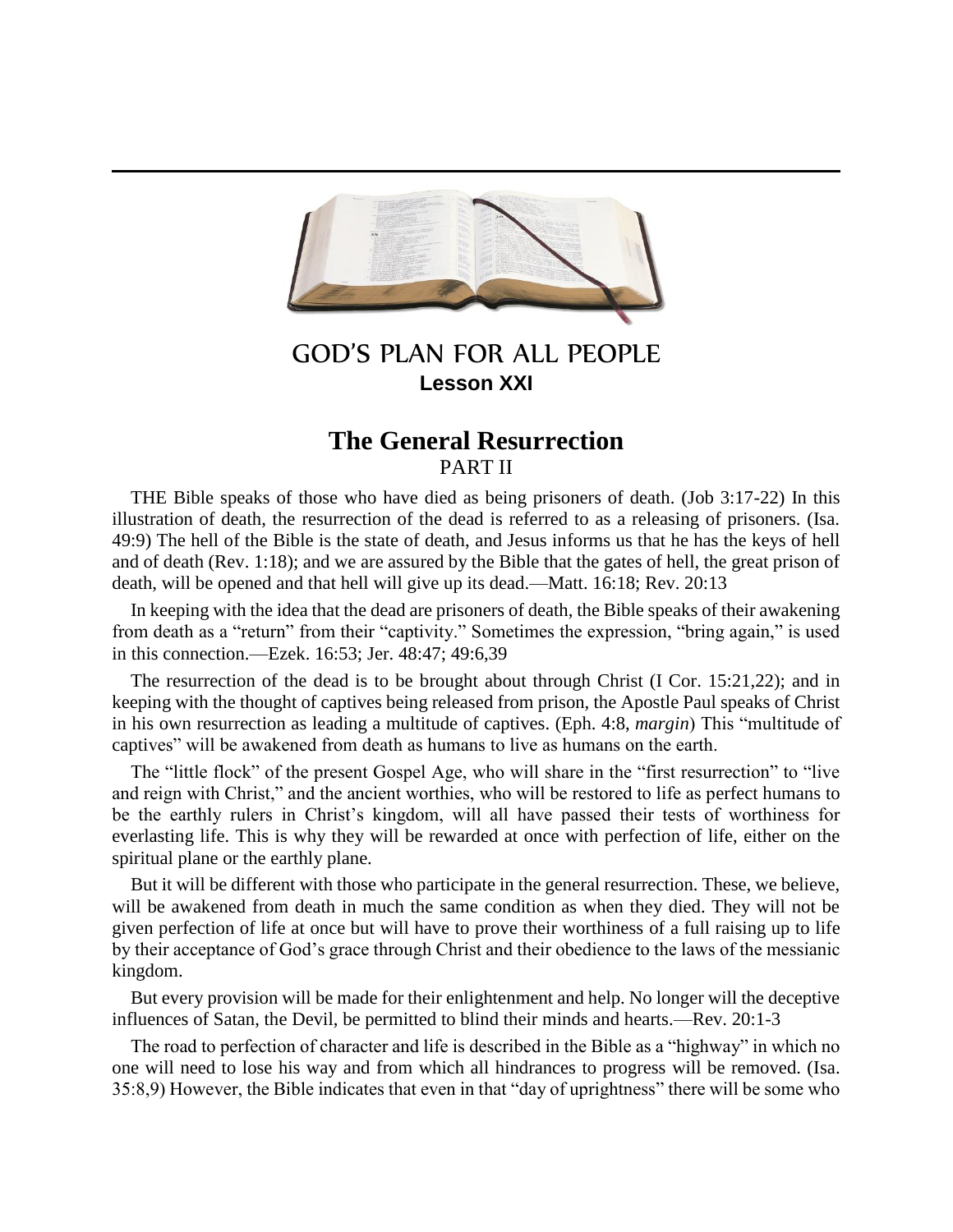will display willful disobedience to the laws of the kingdom; and these, of course, will make no progress toward perfection of life but, continuing in their incorrigible attitude, will ultimately be destroyed, suffering the penalty of the "second death." (Isa. 26:10; Rev. 20:14,15) The Apostle Peter refers to these and informs us that they will be destroyed from among the people.—Acts 3:23

So, at the end of the thousand-year reign of Christ, all the dead will have been awakened from death, and those desirous of learning and obeying God's laws will have been restored to perfection of life as humans. These will then enjoy everlasting life in an earth made perfect, a worldwide paradise.

#### STUDENTS' HELPS

#### **Questions**

Are you assured that there is to be a resurrection of all the dead? To have such a hope makes the burdens of the present life much lighter.

Explain how the word "prisoner" is used in the Bible with respect to those who have died.

How do we know that hell will give up its dead?

In what sense will Jesus lead "a multitude of captives"?

Explain the difference between the resurrection of the ancient worthies and the "little flock," and those who will come forth in the general resurrection.

In what ways will the conditions be made favorable for those who are awakened from death in the general resurrection?

What is the "highway" mentioned in Isaiah 35:8?

What will be the destiny of those who do not make progress over the "highway"?

Describe the condition of the human race at the close of the Millennium.

#### **Reference Material**

["The Atonement Between God and Man," page 378, par. 1-3, and page 379, pars. 1,2](http://www.bibletoday.com/biblestudies/V5/S12.htm#.WtDR62aZODc)

#### Summary of Important Thoughts

The awakening of the unjust dead from the sleep of death will not constitute a full raising up to perfection of life. Those who then attain to perfection of human life will need to prove worthy of it.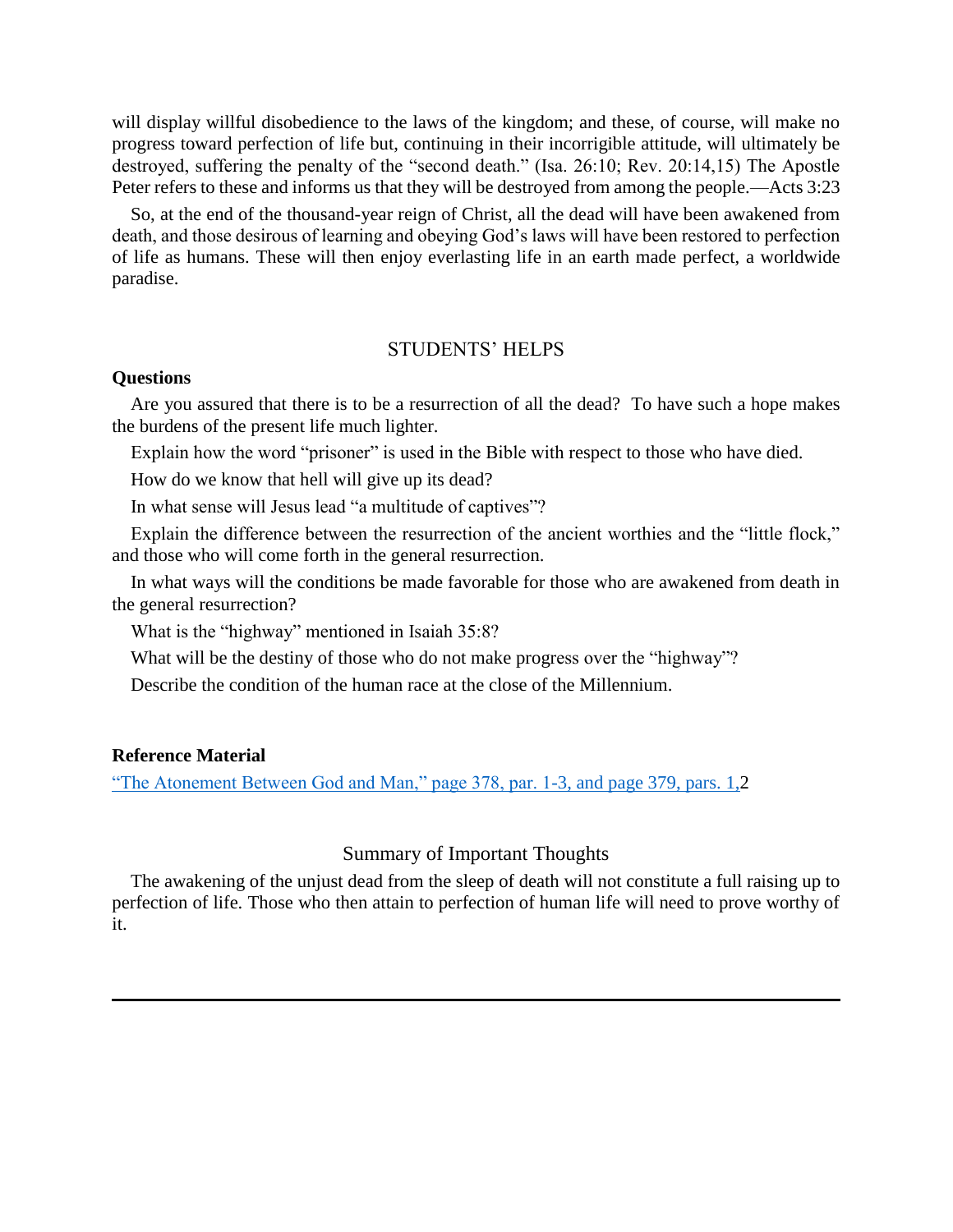

GOD'S PLAN FOR ALL PEOPLE **Lesson XXII**

## **Oneness with God Restored**

MAN was created in the image of God, and before Adam transgressed Divine law he was at one with his Creator. This state of harmony with God is described in the Bible as being in covenant relationship with him. Adam lost his covenant relationship with the Creator when he disobeyed one of the Divine requirements upon which it was based.—Hosea 6:7, *margin*

Those who are in covenant relationship with the Lord are his friends, and they enjoy his favor. When Adam lost the favor of his Creator he also lost life, for no one can continue living in a state of alienation from God. But God did not hide his face from his human creatures forever, for his love provided redemption through Christ, making possible a return of Divine favor.—John 3:16

Alienation from God because of sin, and the consequent evils of sickness and death, are symbolized in the Bible by darkness. The whole period of the reign of sin and death is likened to a "night." Because of God's love in providing a Redeemer from sin and death, this nighttime of sorrow is to terminate in a morning of joy.—Ps. 30:5

God gave the people of Israel an opportunity to recover themselves from Adamic condemnation through obedience to his Law. If they could have kept that Law perfectly, they would have gained the favor of God and life, but they failed.—Lev. 18:5; Gal. 3:12; Rom. 7:10

The failure of the Israelites to gain life by keeping the Law of God demonstrated the need of a Redeemer from sin and death, and Jesus was that Redeemer. (Rom. 3:23-26) Hence, it is through Jesus that mankind is reconciled to God; restored to harmony with him, and in a position to receive and enjoy his favor.—II Cor. 5:19; Eph. 1:10

The church class, the followers of Jesus, are, through faith in his blood, reconciled to God during the Gospel Age. These become associated with him in the work of reconciliation.—II Cor. 5:18

When the Law Covenant failed to give life because of the inability of the people to live up perfectly to its requirements, God promised to make a New Covenant with them, and this covenant will be extended to embrace all mankind. (Jer. 31:31-34; I Tim. 2:3-6) The Scriptures reveal that Jesus will be the Mediator of the New Covenant and that his church, exalted to glory with him in the First Resurrection, will be associated with him as "ministers" of that covenant.—Heb. 12:24; II Cor. 3:6

It will be through the New Covenant that the world of mankind will be reconciled to God. The New Covenant will accomplish this Divine objective because, through its Mediator, God's law will be written in "the inward parts" of the people. (Jer. 31:33) This implies restoration to the original perfection and Divine image in which Adam was created.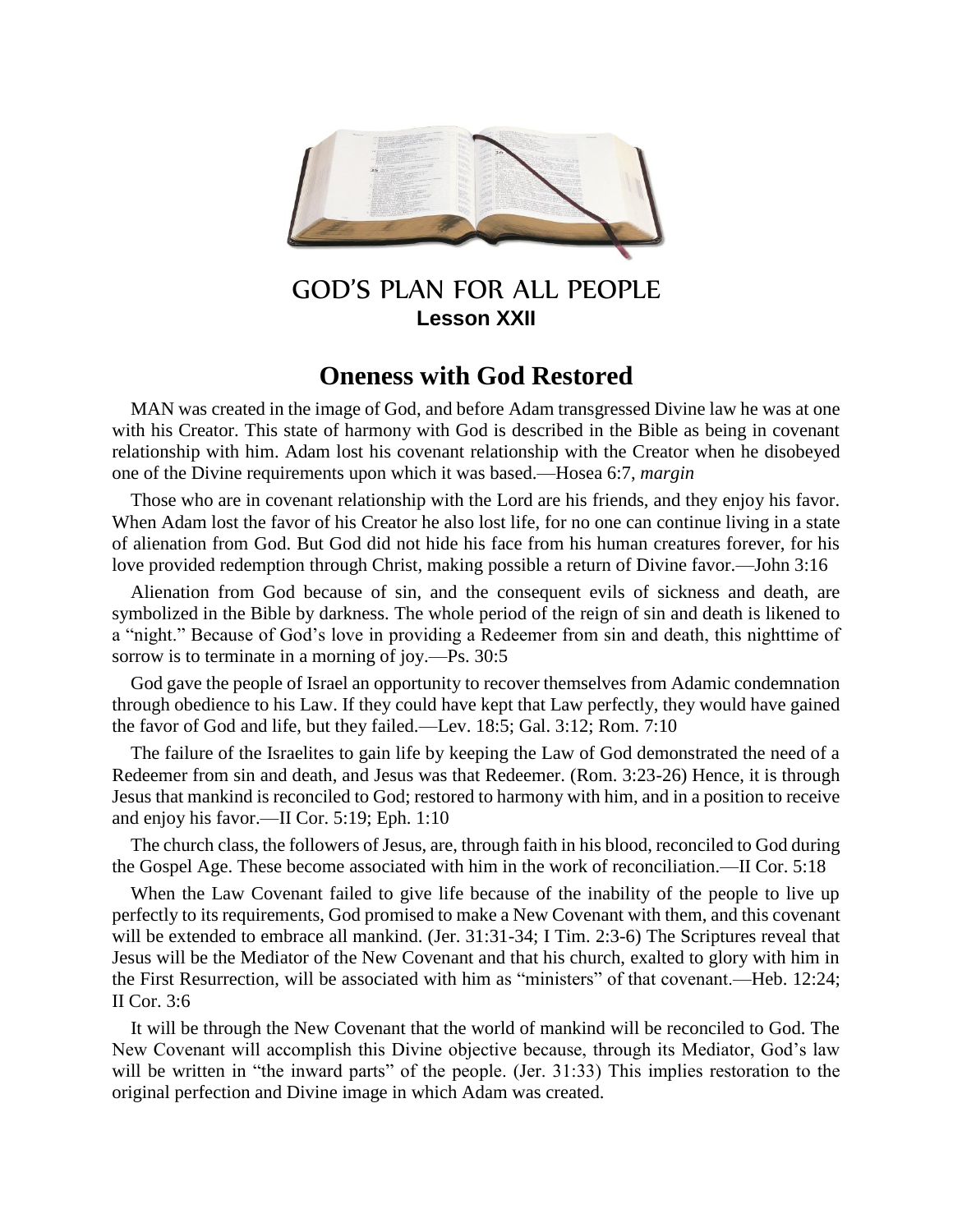When the New Covenant will have been fully made with all the people, both the living and those who have been awakened from death, the knowledge of the Lord will fill the earth. (Isa. 11:9) No one will then be without an accurate knowledge of God and of his will.—Jer. 31:34

### STUDENTS' HELPS

#### **Questions**

Have you ever wondered what the world would be like if all the people loved and served the Creator, the true and living God, and were not plagued by sin and death? The answers to these questions reveal how and when such a condition will become a reality.

How do we know that Adam was in covenant relationship with the Lord before he sinned?

Can anyone live forever without God's favor?

What is one of the Bible symbols of sin, sickness, and death?

How did God give the Israelites an opportunity to escape death?

What was demonstrated by Israel's failure to keep the Law? When will the New Covenant be made, and who will be its Mediator?

What will be the ultimate and complete result of the New Covenant, and when will this be fully attained?

#### **Reference Material**

["The Atonement Between God and Man," pages 27-31](http://www.bibletoday.com/biblestudies/V5/S01.htm#.WtDSw2aZODc)

#### Summary of Important Thoughts

Man was created in the Divine image and, while obedient to the Creator, enjoyed his favor and blessing. Through disobedience he lost Divine favor and was condemned to death. He has been ransomed, or redeemed, by Christ and will be restored to God's favor under the terms of the New Covenant, of which Christ will be the Mediator.



GOD'S PLAN FOR ALL PEOPLE **Lesson XXIII**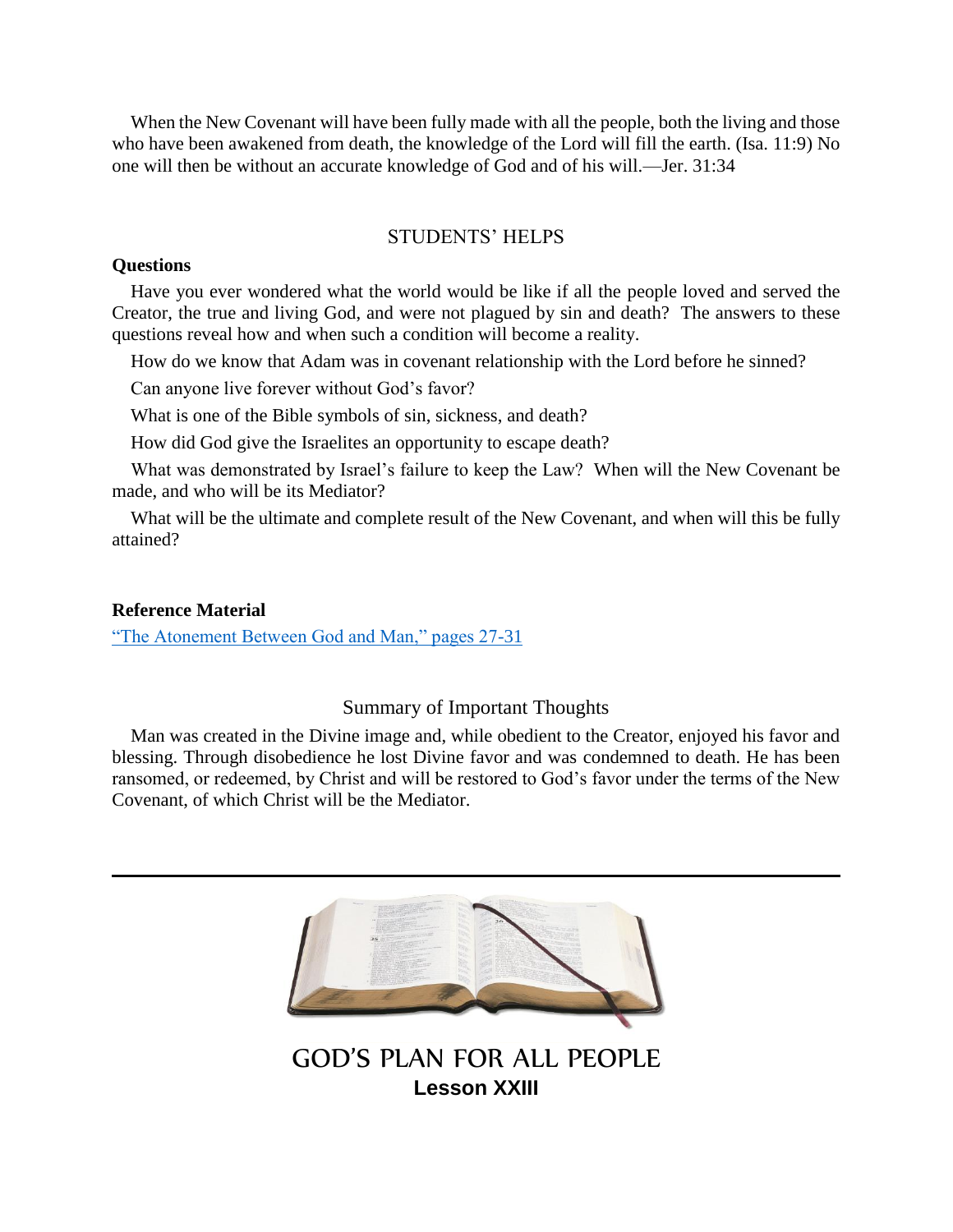## **No More Death**

THE expression "natural death" is often used in contrast to accidental death, or death on the battlefield. Actually, however, as far as humans are concerned, death is never natural. Man was created to live and not to die. Death became a part of human experience because of sin. (Rom. 5:12) Following the transgression of Divine law by our first parents, they were driven out of the Garden of Eden and prevented from partaking of the tree of life, lest they live forever. (Gen. 3:22,23) This implies that man was capable of continuing to live, had God permitted him to enjoy the blessings which had been provided for him.

Because of God's love for his human creatures, even though they had disobeyed his law, he provided a means of escape from death. This provision was Christ and his redeeming blood, which was a satisfaction for Adamic sin. (Rom. 3:25; I John 2:2) This means that upon the basis of faith in the redeeming blood, life can be regained, that no one will need to perish forever.—John 3:16,17

However, the opportunity to accept Christ and receive life through him is not limited to the short span of the present dying experience. It is God's purpose to save humankind from Adamic death by awakening them from the sleep of death, enlightening them with the truth that they may have a full opportunity to believe and obey.—I Tim. 2:3-6

An opportunity to accept Christ and receive everlasting life will be given to all mankind during the messianic kingdom. We are assured by the Word of God that one of the glorious results of Christ's rulership will be the destruction of death.—Hosea 13:14; I Cor. 15:25,26

In the Old Testament the kingdom of Christ is likened to a great mountain which will fill the whole earth. (Dan. 2:35,44) God's promise is that in this mountain tears will be wiped away and death will be destroyed. (Isa. 25:6-9) Sickness is part of the dying process, and the Bible assures us that in the day of Christ's earthly kingdom sickness will be no more.—Isa. 33:24

One of the Bible's illustrations of the blessings of health and life that will be vouchsafed to the people during the earthly kingdom of Christ is a mighty river—the "river of water of life." There are trees of life by this river which bear an ample supply of life-giving fruit, and we are told that the leaves of these "trees" are for the healing of the nations.—Rev. 22:1,2,17

But no one will receive everlasting life who does not obey the laws of the kingdom. All who willfully turn their backs upon Divine grace through refusal to believe and obey will be destroyed in the symbolic "lake of fire," which is stated to be "the second death." (Rev. 20:14,15) The Apostle Peter confirms this.—Acts 3:23

Thus the restored race of Adam will be free from all sickness and pain. All tears will be wiped away, and there will be no further cause for sorrow, for, as the Lord assures us through the Apostle John, "There shall be no more death." And we are told that "these words are true and faithful."— Rev. 21:3-5

#### STUDENTS' HELPS

#### **Questions**

It is difficult to imagine a world in which there is no sickness and death; but this is what the Lord has promised, as the answers to these questions reveal.